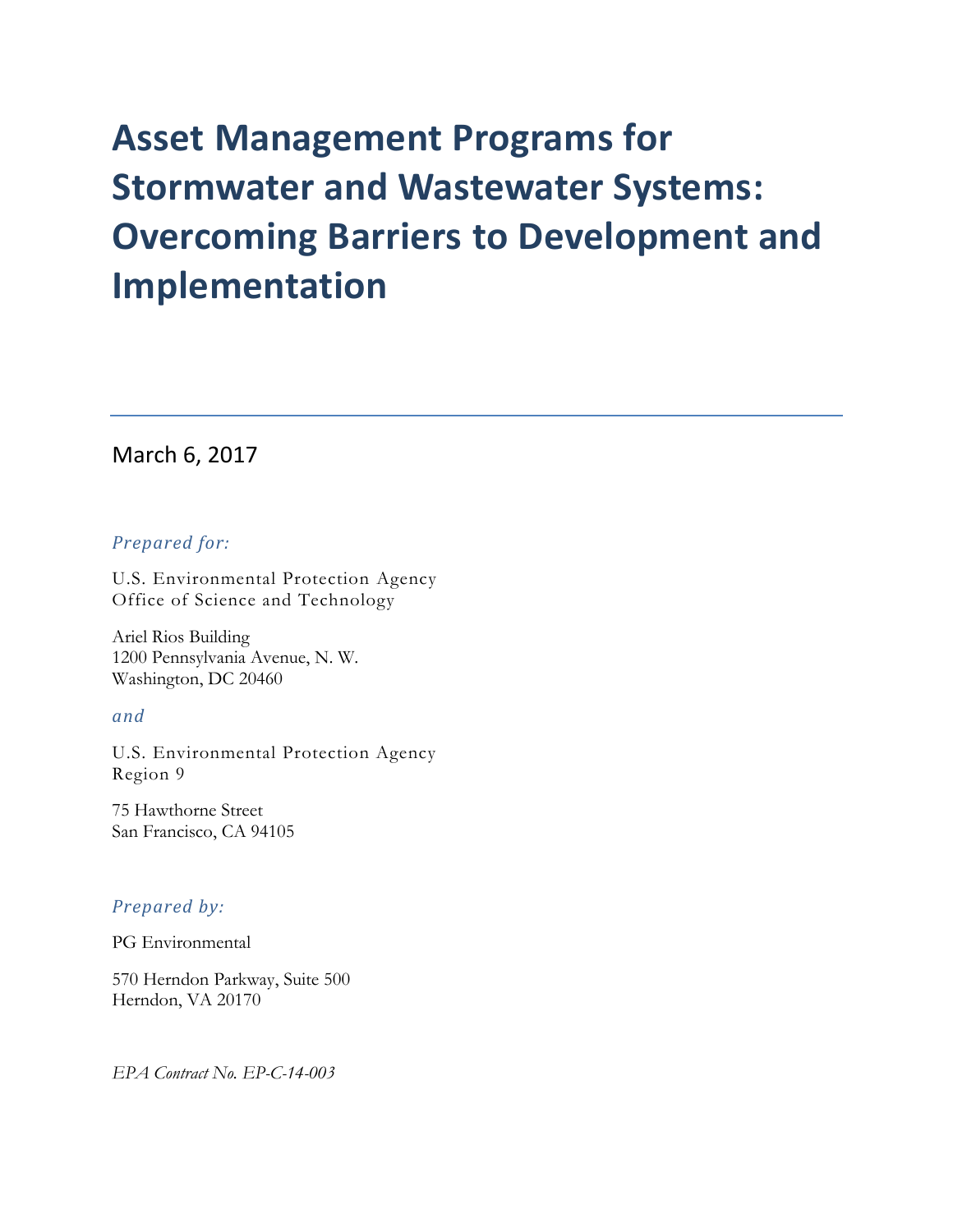## **ABBREVIATIONS AND ACRONYMS**

| AMP                 | asset management program                                                |
|---------------------|-------------------------------------------------------------------------|
| AWWA                | American Water Works Association                                        |
| <b>CIP</b>          | Capital Improvement Plan                                                |
| <b>CMMS</b>         | computerized maintenance management system                              |
| <b>CMOM</b>         | Capacity, management, operation, and maintenance                        |
| <b>CUPSS</b>        | Check Up Program for Small Systems                                      |
| <b>CWA</b>          | Clean Water Act                                                         |
| EPA                 | <b>Environmental Protection Agency</b>                                  |
| <b>GIS</b>          | geographic information system                                           |
| <b>GPS</b>          | Global Positioning System                                               |
| IWA-WSAA            | International Water Association–Water Services Association of Australia |
| MS4                 | municipal separate storm sewer system                                   |
| <b>NPDES</b>        | National Pollutant Discharge Elimination System                         |
| RAMCAP <sup>®</sup> | Risk Analysis and Management for Critical Asset Protection              |
| <b>SRF</b>          | <b>State Revolving Fund</b>                                             |
| <b>SSO</b>          | sanitary sewer overflow                                                 |
| <b>SSMP</b>         | sewer system management plan                                            |
| WFRF                | Water Finance Research Foundation                                       |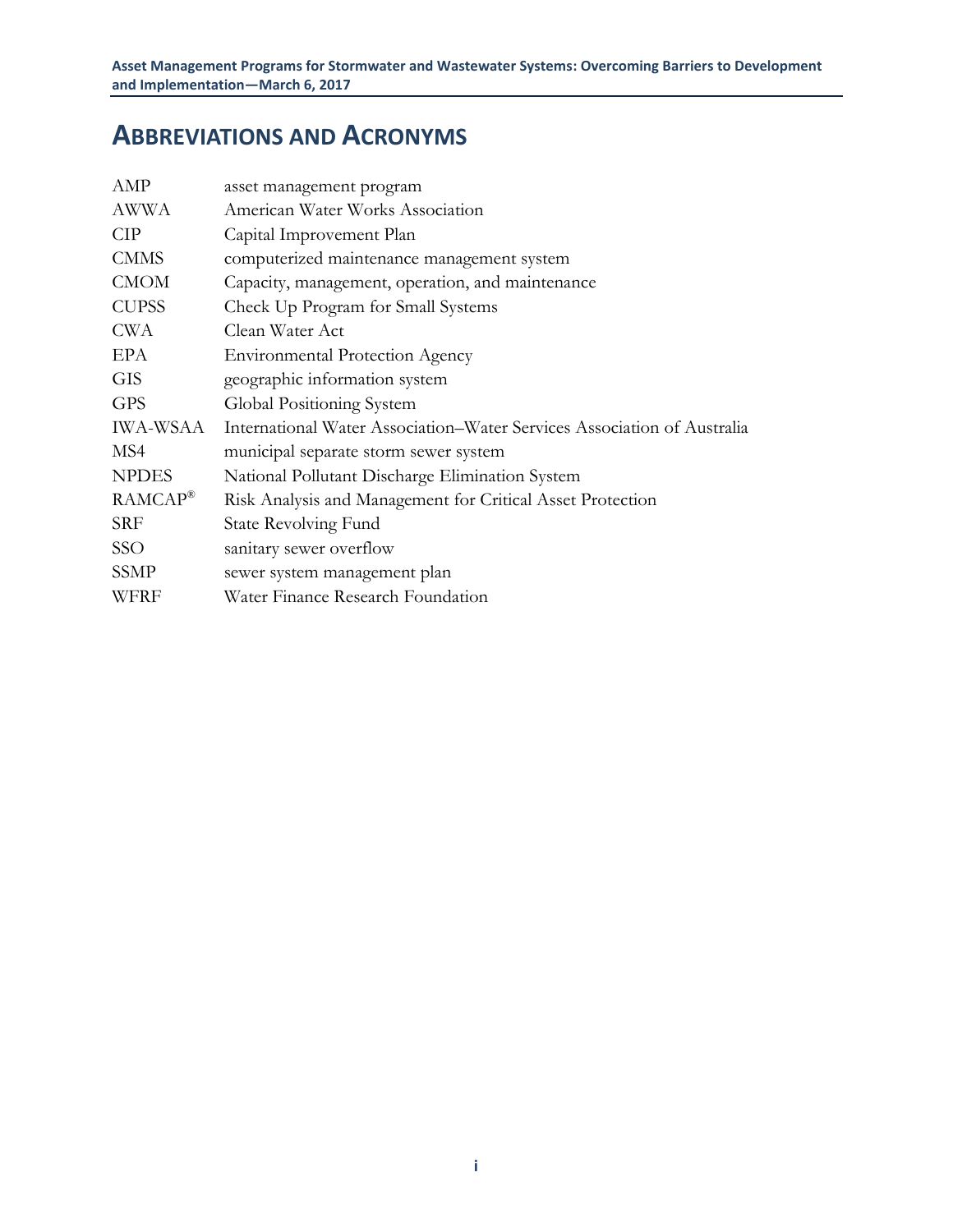## **EXECUTIVE SUMMARY**

Aging infrastructure is a significant concern for the utilities, service districts, municipalities, and counties responsible for operating and maintaining stormwater, wastewater, and drinking water systems throughout the United States. Many system operators (hereinafter referred to as "utilities") struggle to operate, maintain, and improve systems and infrastructure assets installed decades ago. Uncertainty about the location and condition of infrastructure assets and lack of comprehensive planning often leads to a reactive approach to maintenance and the occurrence of emergency situations stemming from asset failures. To battle this tendency, utilities (particularly wastewater and drinking water utilities) have developed and implemented formal asset management programs (AMPs) to reduce unexpected, expensive, and reactive repairs and increase overall system performance. As the benefits of formal AMPs are becoming more evident, more public and private water utilities are beginning to develop and implement AMPs as a method to proactively address system needs and reduce overall costs.

According to the Clean Water Act (CWA), National Pollutant Discharge Elimination System (NPDES) permits must include requirements for discharging facilities to develop and implement operation and maintenance procedures and financial plans sufficient to ensure their future operational integrity and help them comply with permit discharge conditions. The United States Environmental Protection Agency (EPA) has encouraged drinking water, stormwater, and wastewater utilities to develop and implement AMP tools to provide the tracking and planning framework needed to meet these requirements. EPA has also encouraged water utilities to use modern analytical planning tools to support deployment of greener, more sustainable, better integrated water infrastructure improvements to help implement NPDES permit requirements. As the benefits (both expected and unexpected) of AMPs become clearer through their implementation, the inclusion of formal asset management requirements in NPDES permits is anticipated to increase in the future.

Despite the demonstrated benefits of AMP implementation, the challenges and barriers that can come with developing a new AMP — or integrating existing asset management tools into a formal, centralized AMP — can seem overwhelming to utilities beginning the process. Some of the most common barriers include:

- Obtaining buy-in and support from key stakeholders and decision makers at the onset of AMP development and at each critical step along the journey.
- The perception that decades of deferred maintenance or neglect need to be rapidly addressed.
- Perceived costs and staff effort associated with the AMP planning, software, start-up, and ongoing operation.
- Perceived difficulties, and even redundancy, of creating and maintaining yet another activity tracking and/or work order system.
- Difficulty in effectively communicating the benefits of an AMP to utility management personnel and stakeholders.
- Difficulty incorporating AMP into existing data management systems.
- Finding consensus among key stakeholders for the level of service.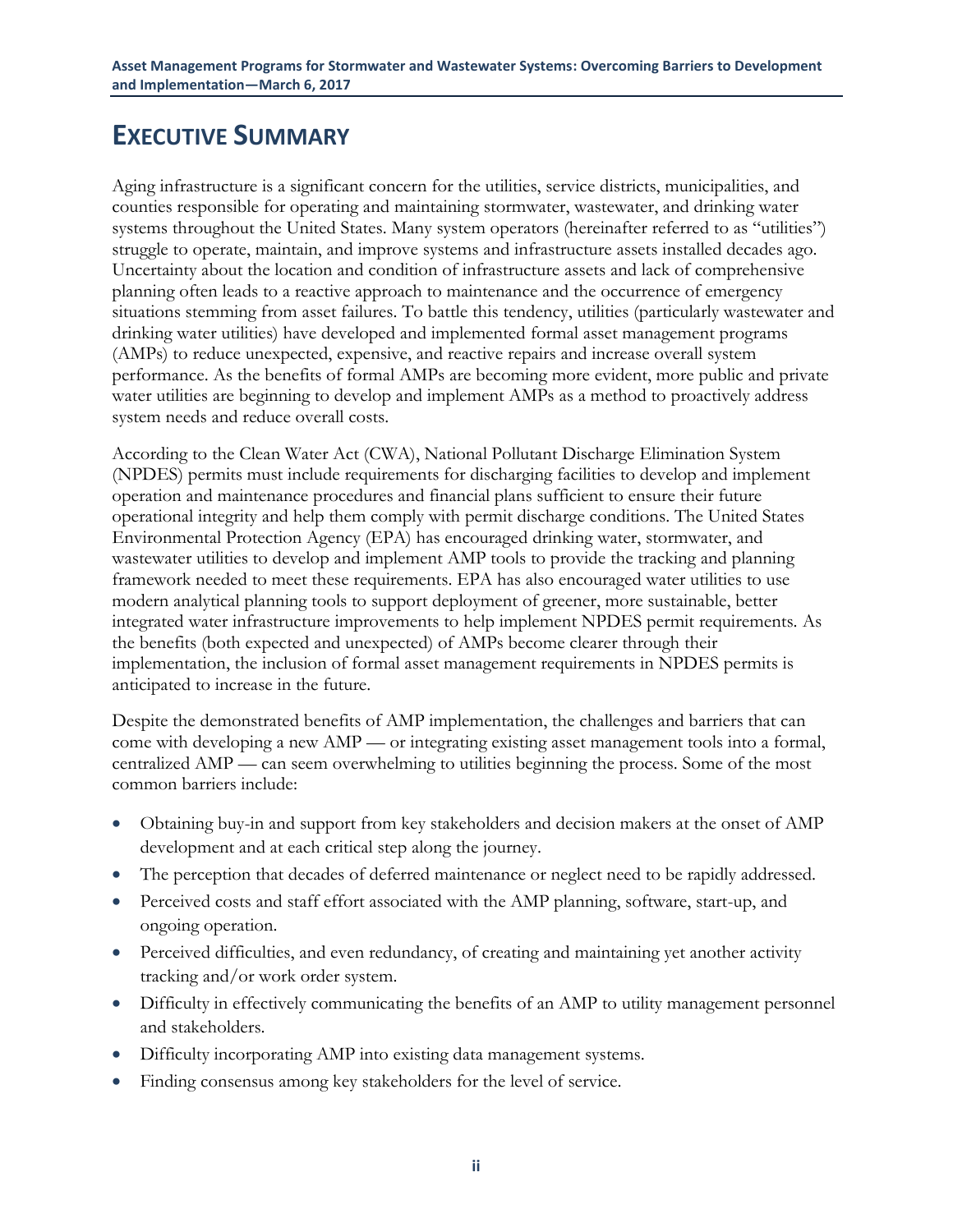Utilities face challenges in creating, developing, and implementing AMPs at each stage of the process; not the least of which is obtaining buy-in and support from key stakeholders and decision makers at the onset of AMP development and at each critical step along the journey. Various strategies exist for obtaining support from key stakeholders and decision makers (e.g., operations and maintenance staff, engineers, information technology department managers, finance staff, customers, department directors, city council, board of directors), but the key to all of these strategies is showing the benefits to the agency of reducing and stabilizing long-term facility operating, maintenance, and renewal costs — the "no surprises" approach. The bottom-line strategy in obtaining buy-in is helping decision makers to understand that preventing problems is a far less costly and disruptive path than fixing problems and their trickle-down consequences.

When considered broadly, these and other challenges and barriers can seem overwhelming to utilities that are beginning the process. Therefore, the purpose of this paper is to identify the critical steps and factors to be considered during AMP development and highlight real-world examples of encountered barriers to AMP development. This paper consolidates and summarizes work done by EPA and others to guide and document early experiences in using AMPs for stormwater and wastewater utility management. It provides guidance on the basics of developing and implementing a new AMP. It touches briefly on the experiences of several stormwater and wastewater utilities during the infancy of AMP development, including barriers they encountered. It also cites various AMP development and implementation research literature and case studies, which can provide valuable insight and tools for utilities that are just beginning the AMP planning and development process.

It is important to acknowledge that service and systematic differences between stormwater and wastewater utilities create unique variables that influence the development and implementation processes of an AMP. For example, the classification and incorporation of green infrastructure controls, and their unique maintenance requirements, into an AMP can create an additional layer of complexity for stormwater utilities. This paper does not comprehensively address these differences, but instead presents broad AMP concepts to assist water utilities interested in developing and implementing an AMP.

The critical steps and factors further described within this paper include: (1) Identifying overall AMP scope, (2) Establishing the desired level of service, (3) Choosing and implementing asset management software, (4) Cataloging assets, (5) Scoring assets, and (6) Continuing AMP development. As each of these steps can be complex and time consuming, they may often broadly be viewed as "barriers" to implementation in-and-of themselves, with more discreet challenges or barriers to be encountered within each critical step. Where possible, this paper attempts to highlight examples of barriers or challenges that utilities have encountered, and provide a description of how they were overcome on the path to AMP implementation. Based on a review of the available literature and case studies, EPA has identified a number of considerations for utilities when developing and implementing an AMP:

- 1. Identifying Overall AMP Scope
	- a. Identify the types of assets that comprise the overall system and consider the relationship of each type of asset to the system's overall performance of the system.
	- b. Prioritize assets based on the functionality of the system and the desired level of service.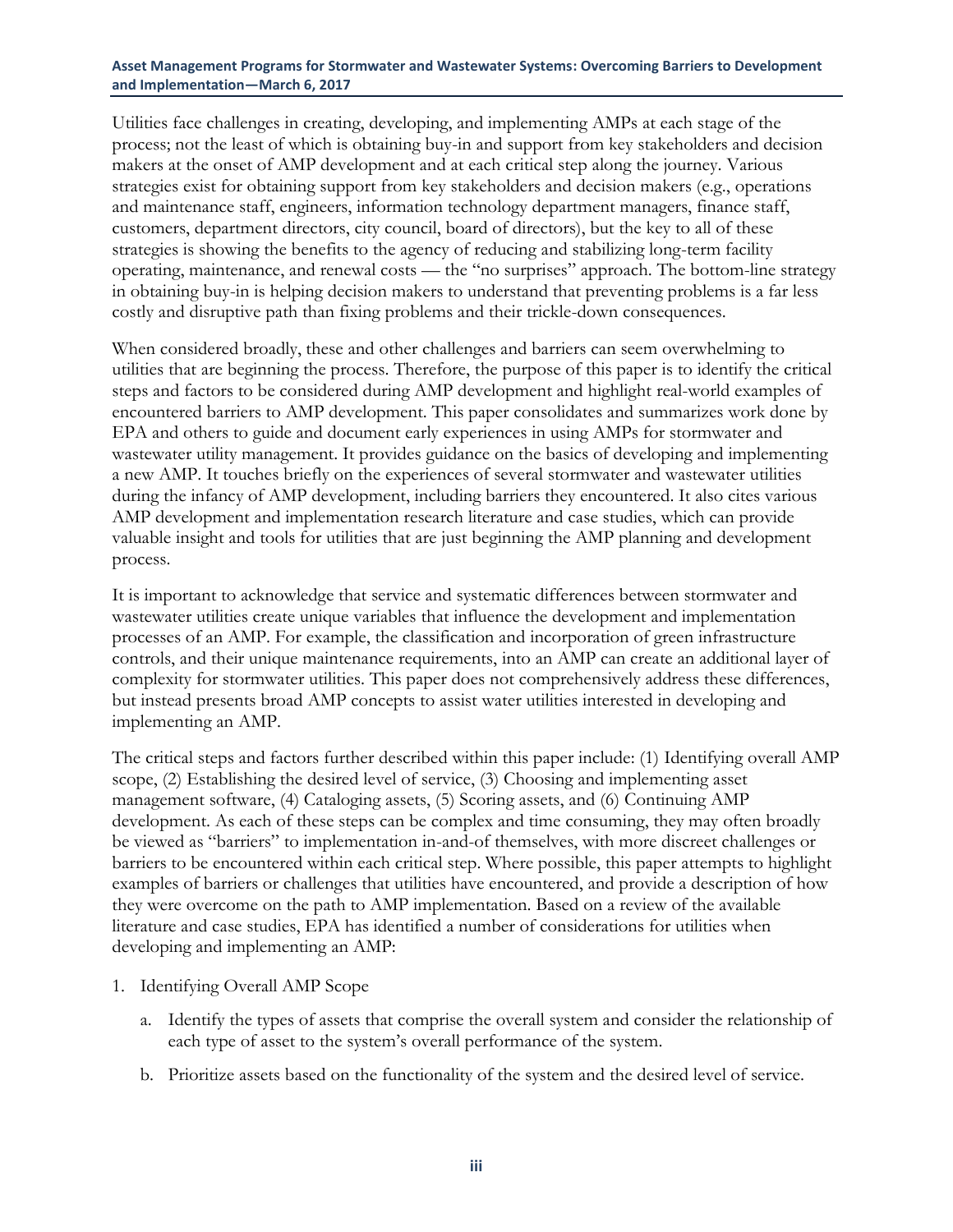- c. In addition to hard assets, consider other types of assets (e.g., natural and soft) to enhance overall system performance.
- 2. Establishing the Desired Level of Service
	- a. Establish a reasonable level of service in order to understand which assets are needed to provide that service to customers.
	- b. Establish a level of service that also accounts for NPDES permit compliance needs.
	- c. Develop and routinely evaluate performance measures to track whether the level of service objectives are being met.
- 3. Choosing and Implementing Asset Management Software
	- a. Determine whether the size of the utility's AMP warrants the need for unique asset management software (existing tools and data systems may not warrant need for additional software).
	- b. Choose or develop a software product with the capabilities needed to ensure the functionality of the system, as well as help meet both level-of-service and regulatory objectives.
	- c. Utilize a combination of various information sources a list of critical projects (according to assets' score and rank), evaluation of recent closed-circuit television inspections, work order history, cleaning history, institutional knowledge — in deciding to authorize a repair/replacement or conduct further monitoring.
	- d. Consider a product's ease of use by their staff and ease of incorporation into existing AMP tools and practices.
- 4. Cataloging Assets
	- a. Invest time upfront in cataloging assets to help understand the components of their systems.
	- b. Establish a utility-specific standard for defining, identifying, and storing asset data to keep those data consistent and correctly labeled.
- 5. Scoring Assets
	- a. Recognize the appropriate metrics, standardize a methodology, and choose a perspective to create a consistent system.
	- b. Evaluate the following components to determine an asset's overall score: (1) Condition, (2) Remaining useful life, (3) Probability of failure, and (4) Consequence of failure (or "criticality").
- 6. Continuing AMP Development
	- a. Establish internal evaluation and benchmarking standards using a set of predetermined criteria.

The application of an AMP, when properly managed and funded, has proven to help utilities meet both regulatory and level of service objectives. The proven primary benefits of an AMP are (1) the reduction and stabilization of long-term costs to keep facilities performing at their desired service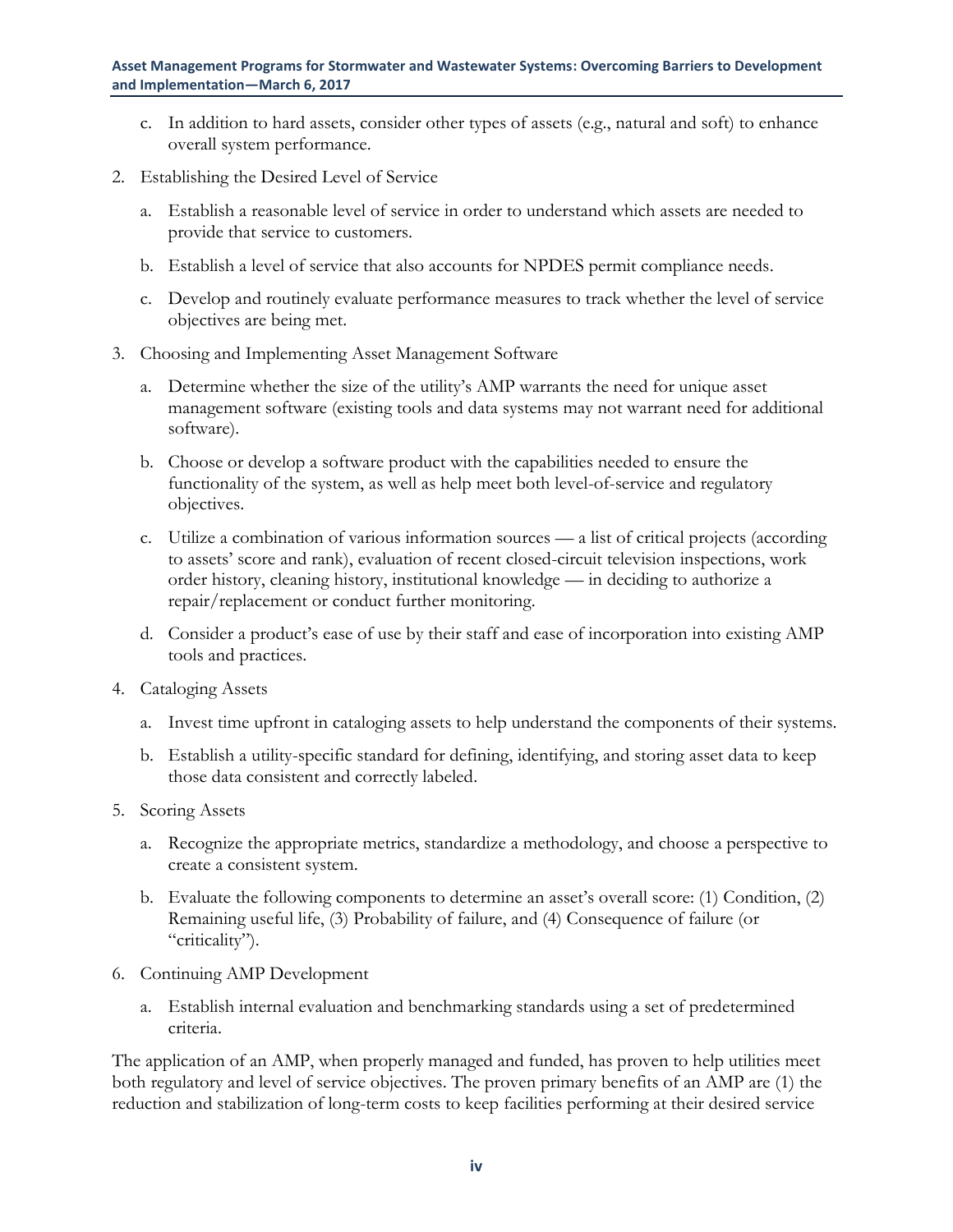levels — making expenditures from focused repairs to general replacements only at the most economically beneficial points in the facilities' service lives, and (2) the ability to provide financial transparency to rate payers for major capital expenditures and rate increases. The overarching outcome of AMPs is first the reduction — and ultimately the prevention — of the facility failure "surprises" that cause havoc with customer needs and utility agency budgets. The development and implementation of AMPs as an NPDES permit requirement is anticipated to increase in the coming years. From EPA's perspective, AMPs have proven to reduce environmental impacts from those occurring under traditionally managed "wait 'til it breaks and then fix it" approaches to facilities maintenance and renewal. For example, enhanced sewer system maintenance can reduce sanitary sewer blockages (and resulting back-ups and overflows) and improve treatment performance to ensure compliance with permit effluent limits.

This paper presents information obtained from case studies and input from utilities at various stages of AMP implementation. EPA thanks the following utilities for their help in the development of this document:

- City of Paso Robles
- City of San Diego Transportation and Storm Water Department
- City of South Lake Tahoe
- East Bay Municipal Utilities District
- Zone 7 Water Agency
- Central Contra Costa Sanitary District
- Ross Valley Sanitation District
- Sonoma Valley County Sanitation District
- Orange County Public Works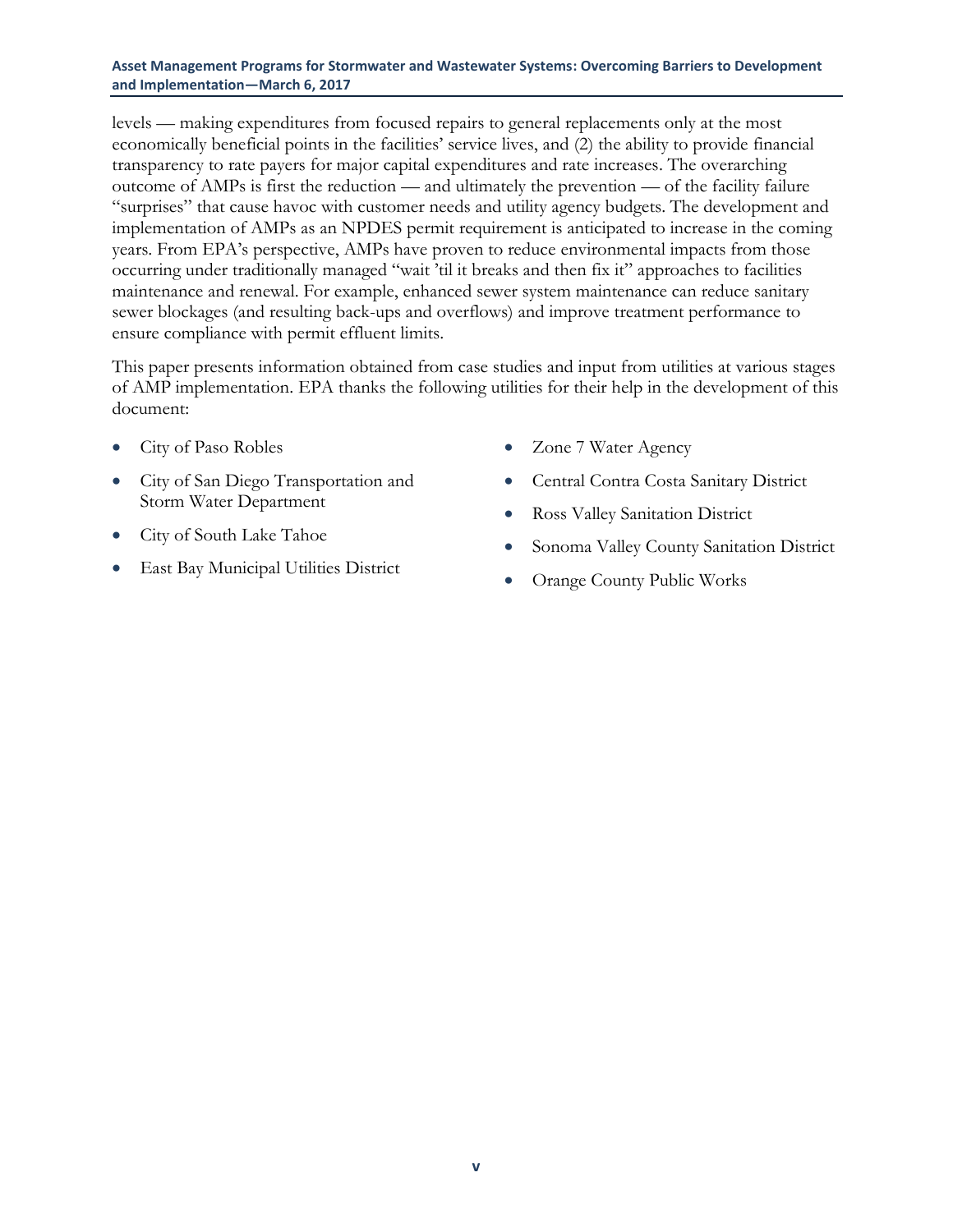## **TABLE OF CONTENTS**

| $\mathbf{1}$   |     |        |                                                                    |  |  |
|----------------|-----|--------|--------------------------------------------------------------------|--|--|
|                | 1.1 |        |                                                                    |  |  |
|                | 1.2 |        |                                                                    |  |  |
|                | 1.3 |        |                                                                    |  |  |
| $\overline{2}$ |     |        |                                                                    |  |  |
|                | 2.1 |        |                                                                    |  |  |
|                |     | 2.1.1  |                                                                    |  |  |
|                |     | 2.1.2. |                                                                    |  |  |
|                | 2.2 |        |                                                                    |  |  |
|                |     | 2.2.1  |                                                                    |  |  |
|                | 2.3 |        |                                                                    |  |  |
|                | 2.4 |        |                                                                    |  |  |
|                |     | 2.4.1  |                                                                    |  |  |
|                |     | 2.4.2  |                                                                    |  |  |
|                |     | 2.4.3  |                                                                    |  |  |
|                | 2.5 |        |                                                                    |  |  |
|                |     | 2.5.1  |                                                                    |  |  |
|                |     | 2.5.2  |                                                                    |  |  |
|                |     | 2.5.3  |                                                                    |  |  |
|                |     | 2.5.4  |                                                                    |  |  |
|                | 2.6 |        |                                                                    |  |  |
| 3              |     |        | Program Implementation Cost and Capital Planning Considerations 21 |  |  |
|                | 3.1 |        |                                                                    |  |  |
|                | 3.2 |        |                                                                    |  |  |
|                | 3.3 |        |                                                                    |  |  |
| $\overline{4}$ |     |        |                                                                    |  |  |
|                | 4.1 |        |                                                                    |  |  |
| 5              |     |        |                                                                    |  |  |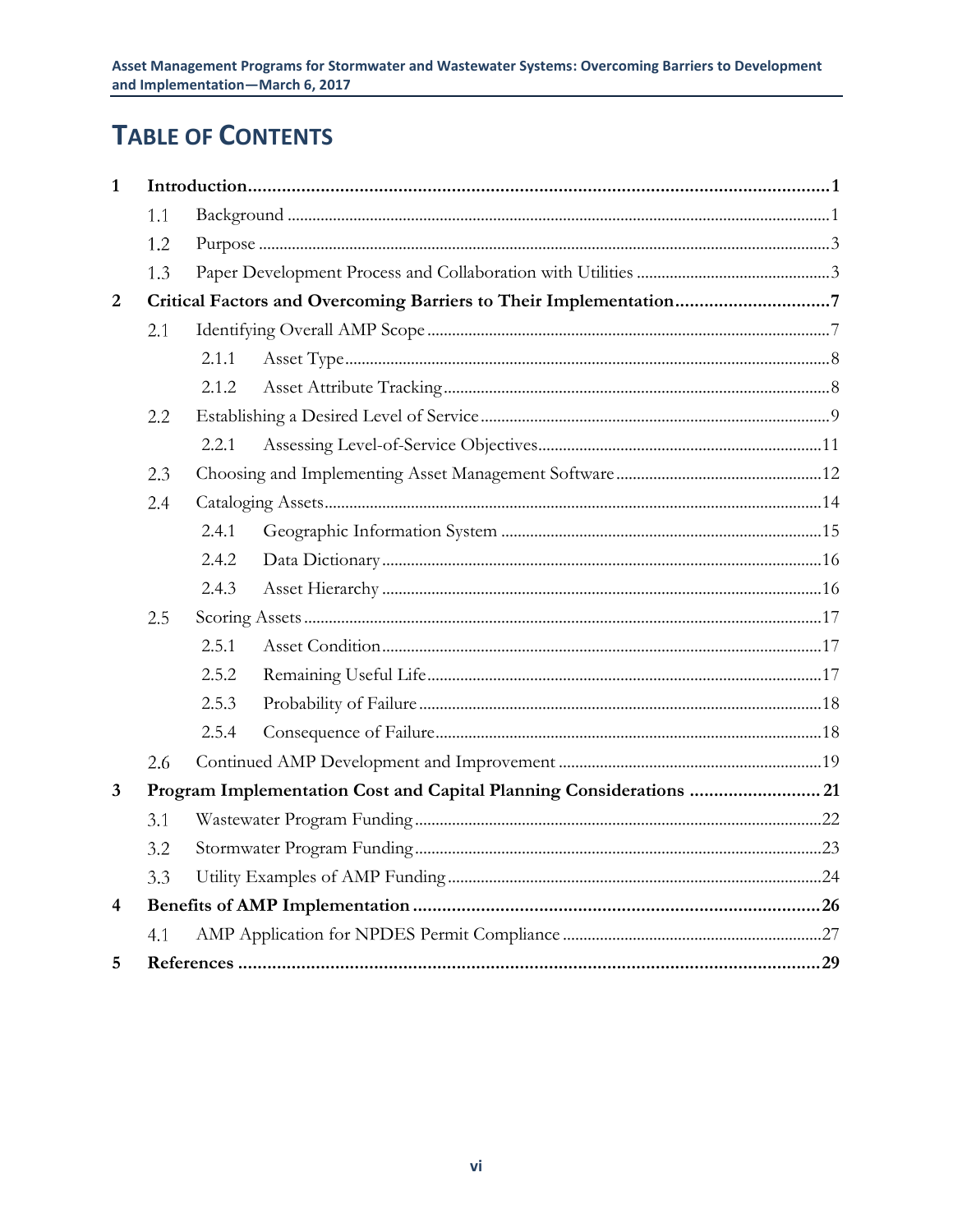## <span id="page-7-0"></span>**1 INTRODUCTION**

Aging infrastructure is a significant concern for the utilities, service districts, municipalities, and counties responsible for operating and maintaining stormwater, wastewater, and drinking water systems throughout the United States. Many system operators (hereinafter referred to broadly as "utilities") struggle to operate, maintain, and improve systems and infrastructure assets installed decades ago. Uncertainty about the location and condition of infrastructure assets and lack of comprehensive planning often leads to a reactive approach to maintenance and the occurrence of emergency situations stemming from asset failures. Meanwhile, assets that have not yet begun to fail are aging, defects that have gone unknown continue to worsen, and the problems of the years and decades to come are developing. To battle this tendency, utilities

"Assets must be identified, located, and tracked. Condition and performance must be monitored over time. Standards of acceptable performance must be established. Maintenance practices must be planned and executed, and capital planning must take into account risk, costs, and benefits. In a sense, asset management constitutes 'system thinking,' that is, addressing the myriad of elements and processes that make up a modern water or wastewater utility as one interrelated system to be managed, optimized, and maintained to achieve the owner's goals."

— AWWA Research Foundation 2008

(particularly wastewater and drinking utilities) have developed and implemented formal asset management programs (AMPs) to reduce unexpected, expensive, and reactive repairs and increase overall system performance. As the benefits of formal AMPs are becoming more evident, more public and private water utilities are beginning to develop and implement them as a method to proactively address system needs and reduce overall costs. However, the challenges and barriers associated that can come with developing a new AMP — or integrating existing asset management tools into a formal, centralized AMP — can seem overwhelming to utilities beginning the process.

This paper documents the findings from a review of existing literature and case studies and includes direct input from several utilities to explore:

- The critical steps and factors for developing and implementing an AMP.
- Barriers to AMP implementation and ways to overcome those barriers.
- Program implementation cost and capital planning considerations.

Asset management has been defined as an integrated optimization process of "managing infrastructure assets to minimize the total cost of owning and operating them, while continuously delivering the service levels customers desire, at an acceptable level of risk."

— AMSA et al. 2002

Successes and benefits of AMP implementation.

### <span id="page-7-1"></span>*Background*

Municipalities across the country are experiencing greater urban population growth and increasing water quality requirements. These strains place a growing pressure on their already stressed and aging water infrastructure (U.S. EPA 2016b). The 2012 EPA Clean Watersheds Needs Survey conducted to assess the capital investment needed nationwide for publicly owned stormwater and wastewater collection and treatment facilities to meet Clean Water Act water quality goals concluded that about \$271 billion in stormwater and wastewater infrastructure capital investment is needed for the nation's approximately 15,000 publicly owned treatment works. Of that sum,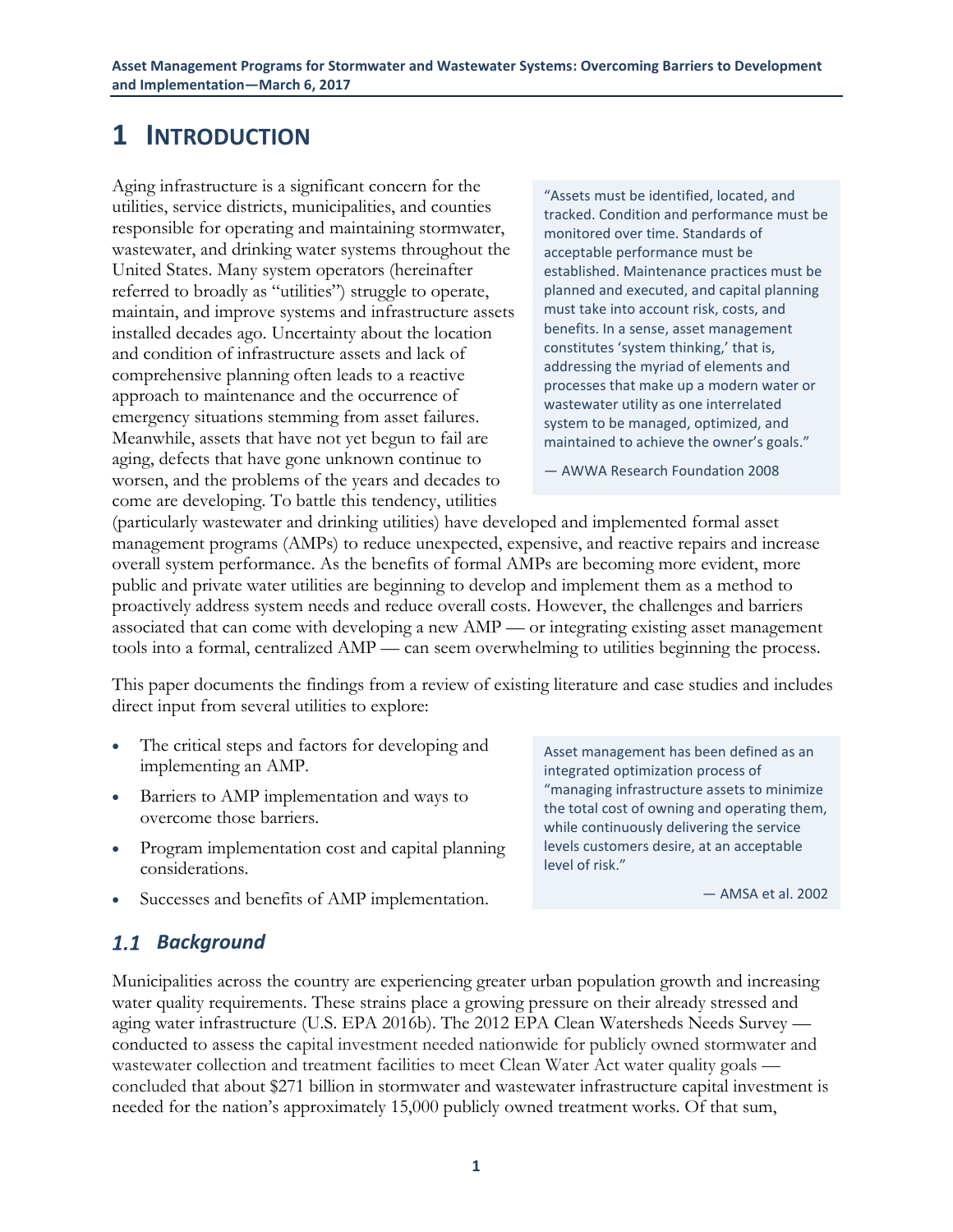\$52.4 billion is needed for secondary wastewater treatment, \$49.6 billion for advanced wastewater treatment, \$51.2 billion for conveyance system repair, \$44.5 billion for new conveyance systems, \$48.0 billion for combined sewer overflow correction, \$19.2 billion for stormwater management, and \$6.1 billion for recycled water distribution (U.S. EPA 2016a). The American Society of Civil Engineers estimated in 2013 that the nation needs to invest about \$298 billion of capital in stormwater and wastewater infrastructure over the next 20 years; pipe represents the largest capital need, accounting for three quarters of total needs (ASCE n.d.).

Many utilities have responded to water infrastructure stresses by expanding their operations and upgrading their infrastructure's capacity to manage the growing demand for services (U.S. EPA 2002). However, a lack of focus on managing and maintaining assets, particularly for sanitary sewer collection systems, has forced organizations to focus on reactive emergency actions — rehabilitating and replacing the assets, expensively and abruptly, when they fail. Operating in a reactive mode typically requires utilities to allocate large amounts of resources toward emergency response and replacement or rehabilitation (U.S. EPA 2002). Some utilities, though, have developed AMPs to understand their systems' needs and proactively plan for asset maintenance and replacement with a least-cost approach to help ensure a targeted level of service while achieving regulatory compliance.

An AMP in this context is a strategic, comprehensive tool for managing a utility's stormwater and/or wastewater system assets to help minimize the long-term investment in each asset, keeping expenditure at the lowest level that will maintain the desired performance and meet regulatory requirements. AMPs prioritize the most necessary projects by cataloging assets, identifying performance objectives, completing a life-cycle analysis, identifying appropriate maintenance schedules, and conducting a cost-of-failure analysis of all assets (Bonitz et al. 2015). This exhaustive information-gathering makes it possible to create an extensive timeline for assets by identifying and ranking maintenance needs and listing their costs and potential funding sources. It can also help guide future planning, reduce the cost of that planning, and identify new system needs that may have gone unnoticed or unrecognized. By promoting resource and financial efficiency, an AMP can more than pay for itself over time (U.S. EPA 2002).

According to the Clean Water Act, National Pollutant Discharge Elimination System (NPDES) permits must include requirements for discharging facilities to develop and implement operations and maintenance procedures and financial plans sufficient to ensure their future operational integrity and help them comply with permit discharge conditions. The United States Environmental Protection Agency (EPA) has encouraged stormwater, wastewater, and drinking water utilities to develop and implement AMP tools to provide the tracking and planning framework needed to meet these requirements. EPA has also encouraged water utilities to use modern analytical planning tools to support deployment of greener, more sustainable, better integrated water infrastructure improvements to help implement NPDES permit requirements. As the benefits (both expected and unexpected) of AMPs become clearer through their implementation, the inclusion of formal asset management requirements in NPDES permits is anticipated to increase in the future.

There is immediate need and opportunity for EPA and other organizations to:

- Guide stormwater and wastewater utilities (particularly smaller, less sophisticated systems) in evaluating, developing, and implementing AMP practices.
- Demonstrate how AMPs and stormwater program modeling strategies can be integrated into NPDES permits.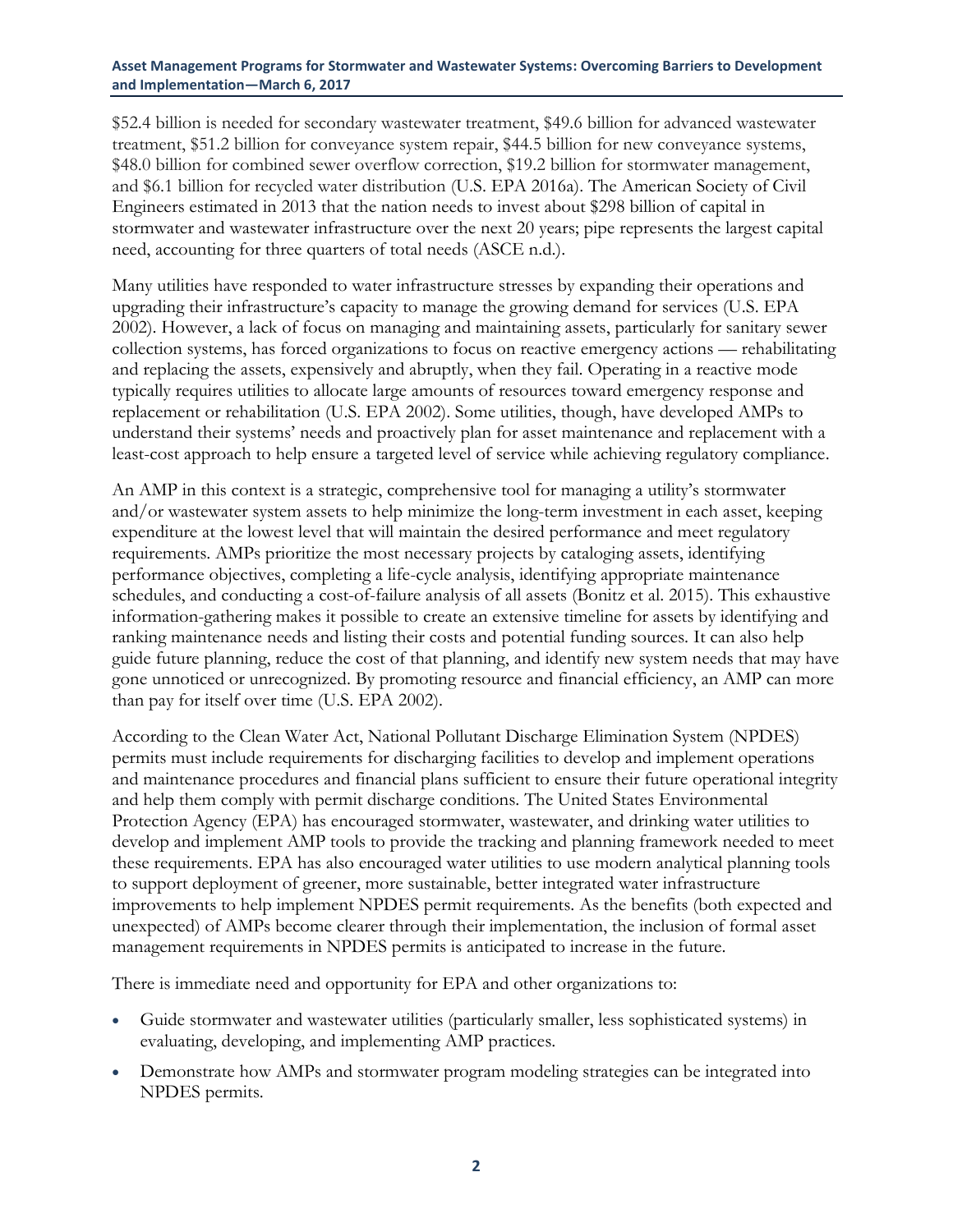Show how AMPs can be used as a framework for more innovative approaches to attaining water quality standards, planning land use, adapting to climate change, and reaching other environmental management goals.

### <span id="page-9-0"></span>1.2 Purpose

Utilities face several challenges in creating, developing, and implementing AMPs. This paper consolidates and summarizes work done by EPA and others to guide and document early experiences in using AMPs for stormwater and wastewater utility management. It provides guidance on the basic components of developing and implementing a new AMP. It touches briefly on the experiences of several stormwater and wastewater utilities during AMP development, including barriers they encountered and lessons learned in overcoming those barriers. It also cites various AMP development and implementation research literature and case studies, which can provide valuable insight and tools for utilities that are just beginning the AMP planning and development process.

It is important to acknowledge that service and systematic differences between stormwater and wastewater utilities create unique variables that influence the development and implementation processes of an AMP. For example, the classification and incorporation of green infrastructure controls, and their unique maintenance requirements, into an AMP can create an additional layer of complexity for stormwater utilities. This paper does not comprehensively address these differences, but instead presents broad AMP concepts to assist water utilities interested in developing and implementing an AMP.

### <span id="page-9-1"></span>*Paper Development Process and Collaboration with Utilities*

Through review of existing literature on AMP development and implementation, information was gathered on:

- Critical factors and planning steps in the process of developing AMP capability.
- Barriers to AMP implementation.
- Program implementation costs and capital planning considerations.
- Successes and benefits (both expected and unexpected) encountered by several wastewater and stormwater utilities as they have implemented AMPs to varying degrees.

Some municipalities that have begun to implement AMPs have recognized the challenges involved with AMP development and worked with universities and government agencies to synthesize their experiences. Their experiences have served as the basis of a number of case studies and useful tools—the case studies evaluated and referenced in this paper include:

- 
- 
- 
- City of Folsom, California City of San Diego, California
	- City of Grand Rapids, Michigan 
	City of Wellington, New Zealand
- City of Minneapolis, Minnesota South Placer Municipal Utility District, California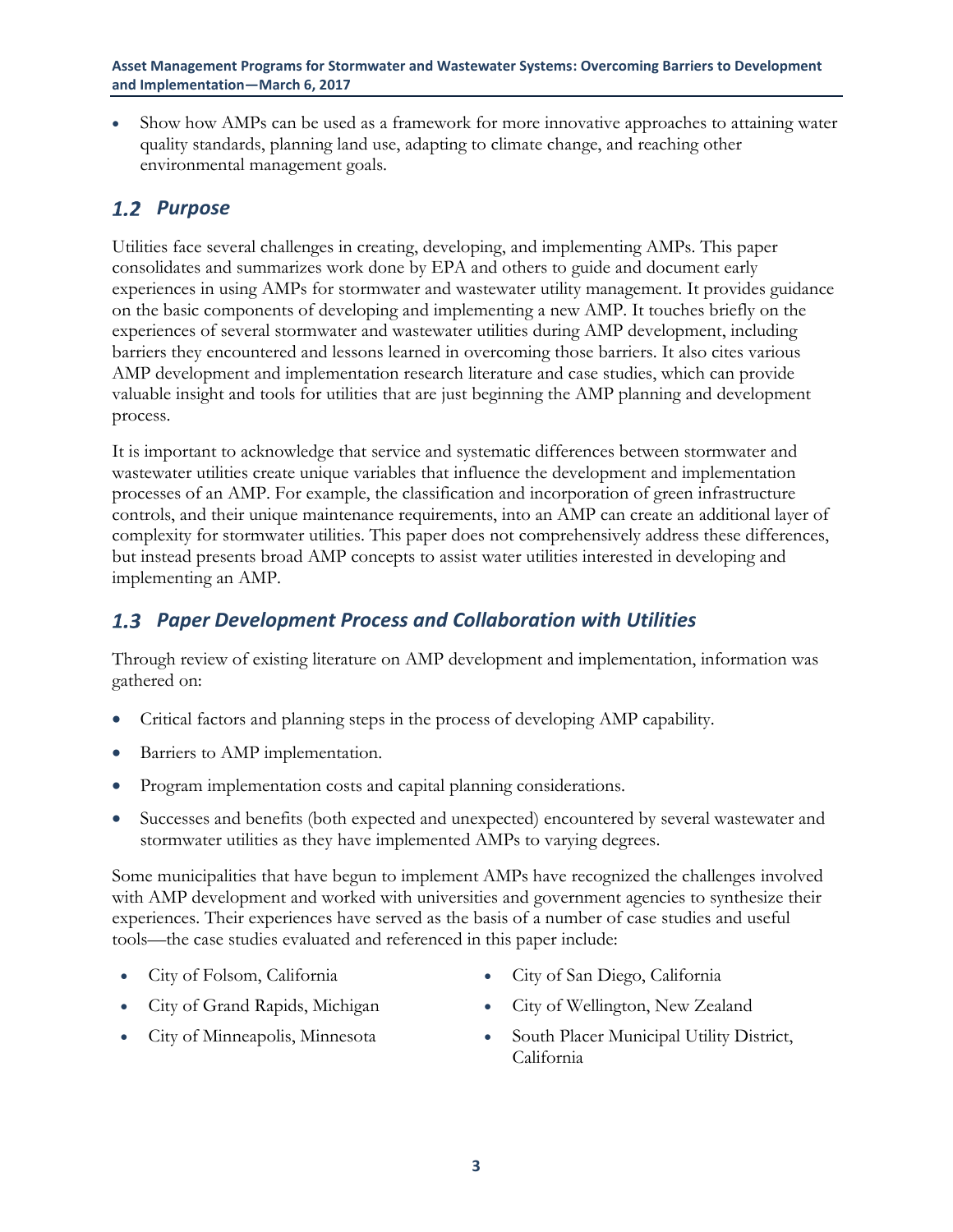As well as reviewing existing literature and case studies, this paper highlights the experiences of several utilities in California, chosen based on their experience and/or interest in developing AMP capabilities. Through teleconferences and a questionnaire, these utilities described their unique perspectives on AMP planning and development, and also provided direct feedback on the content of this paper. These utilities are:

| <b>Utility</b>                                                              | <b>Type of</b><br><b>System</b> | <b>Service</b><br><b>Population</b> | <b>AMP Synopsis</b>                                                                                                                                                                                                                                                                                                                                                                                                                                                                                                                                                                                                                                                                                                                                                                                                                                                                                                                                                            |
|-----------------------------------------------------------------------------|---------------------------------|-------------------------------------|--------------------------------------------------------------------------------------------------------------------------------------------------------------------------------------------------------------------------------------------------------------------------------------------------------------------------------------------------------------------------------------------------------------------------------------------------------------------------------------------------------------------------------------------------------------------------------------------------------------------------------------------------------------------------------------------------------------------------------------------------------------------------------------------------------------------------------------------------------------------------------------------------------------------------------------------------------------------------------|
| <b>Central Contra</b><br>Costa Sanitary<br><b>District</b>                  | Wastewater                      | 476,400                             | The Central Contra Costa Sanitary District began<br>development of a formal AMP in 2014 with adoption of<br>an Asset Management Board Policy and development of<br>an Asset Management Implementation Plan; although<br>foundational efforts began in the early 2000s to support<br>asset management, particularly with condition<br>assessments. Additionally, the District replaced its<br>geographic information system (GIS) platform with Esri<br>and is implementing GIS-centric solutions to leverage data<br>integration with: Azteca's Cityworks for computerized<br>maintenance management (CMMS), Innovyze's Infoworks<br>Integrated Catchment Modeling (ICM) for collection<br>system hydraulic modeling, Innovyze's Infomaster for<br>collection system renewal planning, and ITpipes for<br>closed-circuit television inspection of the collection<br>system.                                                                                                    |
| City of Paso Robles<br>Department of<br><b>Public Works</b>                 | Stormwater                      | 29,793                              | The City of Paso Robles operates drinking water,<br>stormwater, and wastewater systems. A master plan for<br>each system was developed to identify future<br>development and infrastructure needs. The City's<br>Department of Public Works began the development of<br>an AMP for its stormwater system in 2007 to help meet<br>the compliance objectives of their municipal separate<br>storm sewer system (MS4) permit. The City does not<br>currently implement a formal AMP for its stormwater<br>system; however, due to a limited budget and lack of<br>dedicated utility fee, an AMP would better equip City staff<br>to manage areas with critical improvement and<br>maintenance needs. The City currently uses a<br>combination of existing documents and tools to track its<br>assets, including master plans, urban water management<br>plans, and its GIS database; however, drinking water,<br>wastewater, and stormwater assets are all tracked<br>separately. |
| City of San Diego<br>Transportation and<br><b>Storm Water</b><br>Department | Stormwater                      | 1,370,000                           | The City of San Diego began the development of a formal<br>AMP in 2010 as part of an effort to prioritize the needs to<br>improve water quality and manage flood risk. The City<br>completed its first iteration of the plan and is now in the<br>process of refining the management strategies and a<br>process to reconcile the annual activities completed<br>within the AMP.                                                                                                                                                                                                                                                                                                                                                                                                                                                                                                                                                                                               |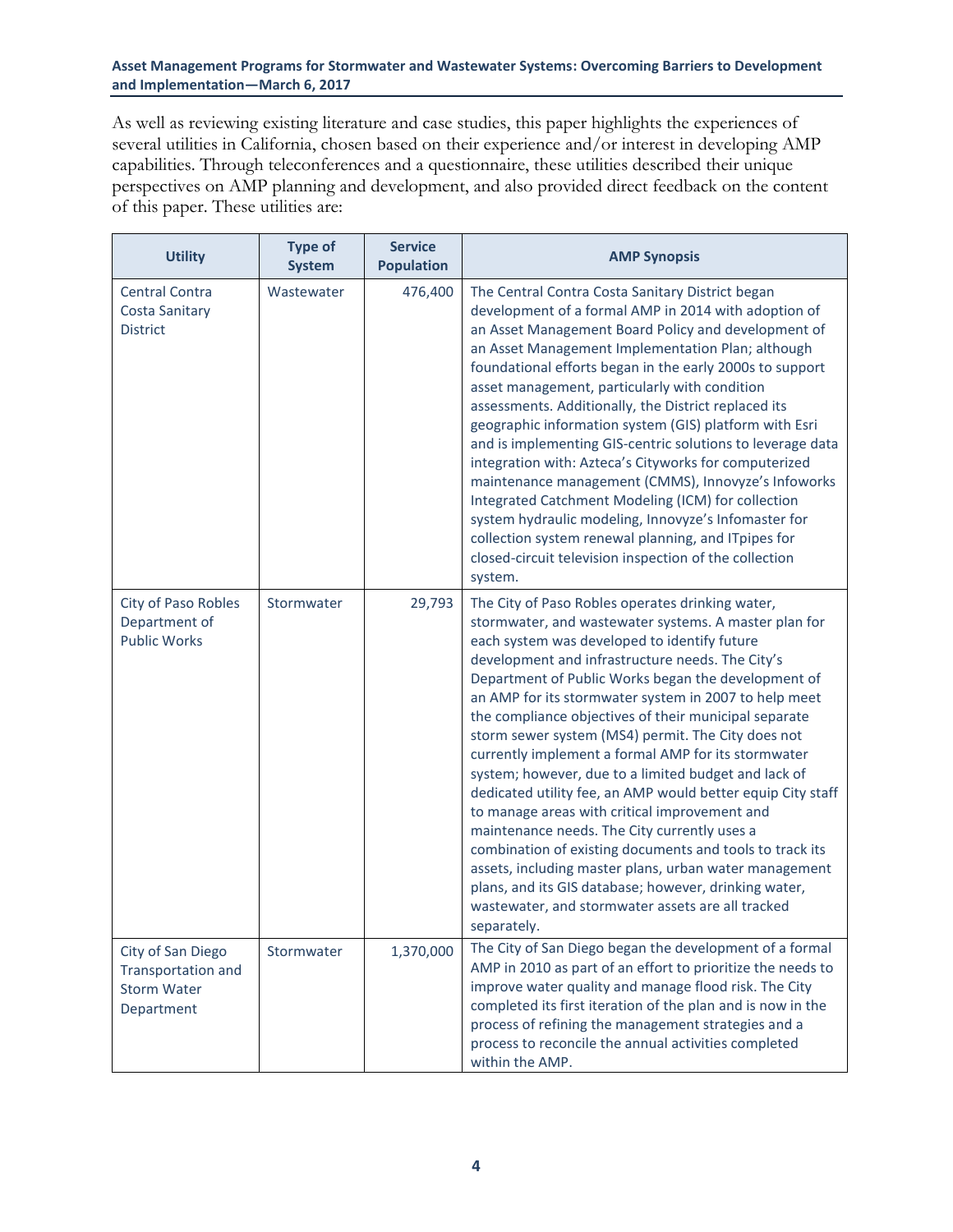| <b>Utility</b>                                                   | <b>Type of</b><br><b>System</b>        | <b>Service</b><br><b>Population</b> | <b>AMP Synopsis</b>                                                                                                                                                                                                                                                                                                                                                                                                                                                                                                                                                                                                                                                                                                                                                                                                                                                                                                                                                                                                                                                                                    |
|------------------------------------------------------------------|----------------------------------------|-------------------------------------|--------------------------------------------------------------------------------------------------------------------------------------------------------------------------------------------------------------------------------------------------------------------------------------------------------------------------------------------------------------------------------------------------------------------------------------------------------------------------------------------------------------------------------------------------------------------------------------------------------------------------------------------------------------------------------------------------------------------------------------------------------------------------------------------------------------------------------------------------------------------------------------------------------------------------------------------------------------------------------------------------------------------------------------------------------------------------------------------------------|
| City of South Lake<br><b>Tahoe Department</b><br>of Public Works | Stormwater                             | 21,403                              | The City of South Lake Tahoe began the development of<br>its formal AMP in 2015 as a result of the inability by City<br>staff to track storm system assets, and the amount of<br>accumulated deferred maintenance on those assets. The<br>City solicited proposals from various consultants for a<br>formal AMP and ultimately decided on a package based<br>on the following: (1) Intuitive user interface,<br>(2) integration with other enterprise applications,<br>(3) configurable, (4) work order module, (5) service<br>request module, (6) resources module, (7) asset inventory<br>module, (8) condition inspection module, (9) budgeting<br>and valuation module, (10) reporting module, (11) mobile<br>application included, and (12) data collection provided.<br>The City has already experienced benefits with the<br>budgeting/cost tracking ability, and anticipates additional<br>benefits over time, including a reduction of capital costs,<br>faster response times, more accurate budget tracking,<br>more accurate documentation, and overall increases in<br>system efficiency. |
| <b>Orange County</b><br><b>Public Works</b>                      | Stormwater                             | 3,000,000                           | Orange County Public Works is in the early stages of AMP<br>development. A parcel-based land management system<br>which will provide asset management capability is<br>currently being developed. Additionally, asset inventories<br>which historically have been managed in silos are being<br>converted over to an enterprise GIS.                                                                                                                                                                                                                                                                                                                                                                                                                                                                                                                                                                                                                                                                                                                                                                   |
| Zone 7 Water<br>Agency                                           | Stormwater<br>and<br>drinking<br>water | 240,000                             | Zone 7 Water Agency is a water wholesaler, and began<br>developing a formal AMP in 2004, for its drinking water<br>assets at the surface water treatment plants and<br>groundwater wells and in the transmission system.<br>A major update of the AMP was completed in 2011, in<br>which the long-term funding forecast methodology was<br>revised and asset classes were created to facilitate data<br>collection and decision making. A stormwater AMP is<br>anticipated for 2017.                                                                                                                                                                                                                                                                                                                                                                                                                                                                                                                                                                                                                   |
| Sonoma Valley<br><b>County Sanitation</b><br><b>District</b>     | Wastewater                             | 40,000                              | Sonoma Valley County Sanitation District has a CMMS in<br>place for its treatment and reclamation facilities, a<br>separate maintenance management system for its<br>collection system, and a long term financial plan for<br>prioritizing capital upgrades and replacements. The<br>District is just beginning the process to develop a more<br>comprehensive AMP.                                                                                                                                                                                                                                                                                                                                                                                                                                                                                                                                                                                                                                                                                                                                    |
| <b>East Bay Municipal</b><br><b>Utilities District</b>           | Wastewater                             | 600,000                             | Description unavailable.                                                                                                                                                                                                                                                                                                                                                                                                                                                                                                                                                                                                                                                                                                                                                                                                                                                                                                                                                                                                                                                                               |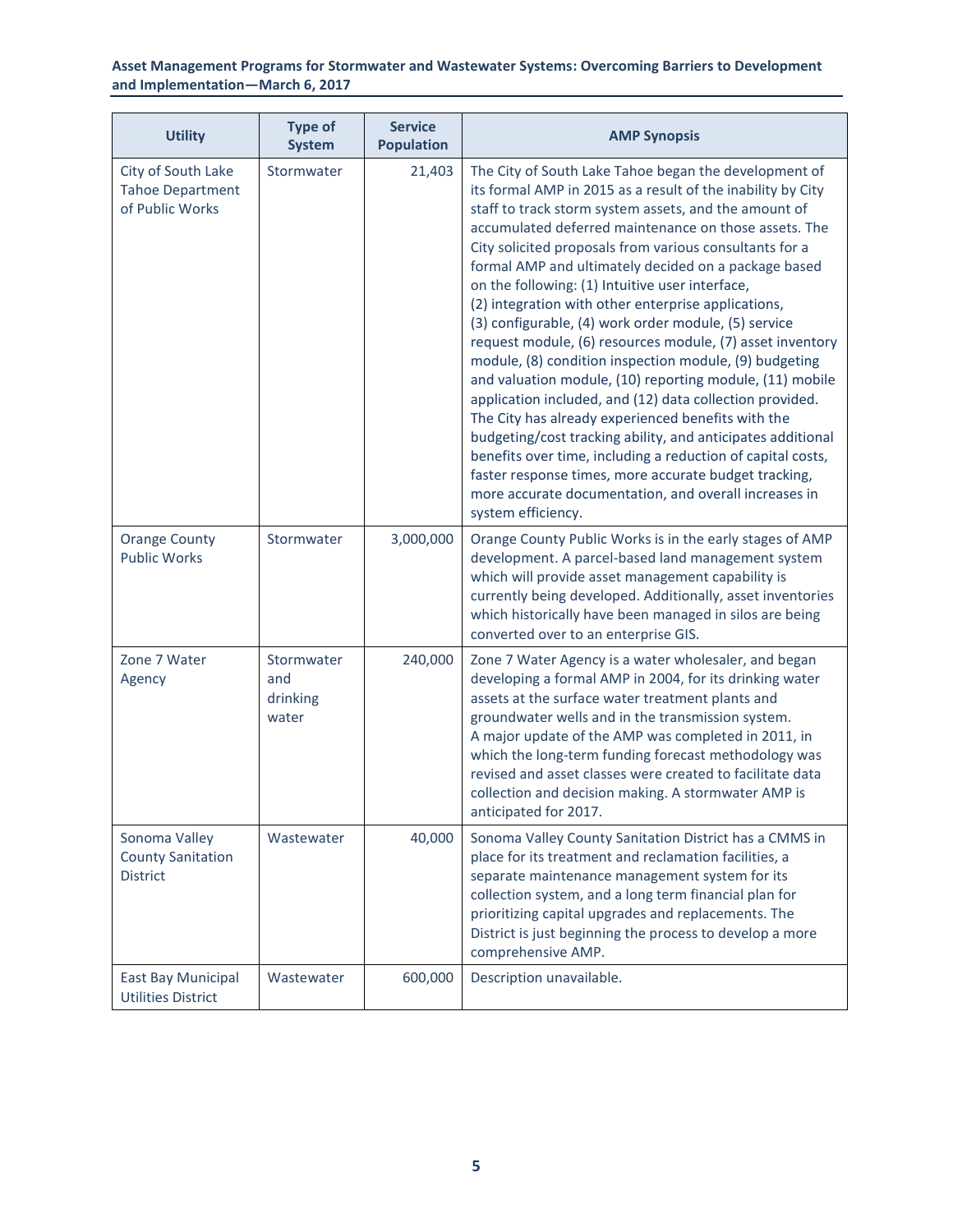| <b>Utility</b>                                   | <b>Type of</b><br><b>System</b> | <b>Service</b><br><b>Population</b> | <b>AMP Synopsis</b>                                                                                                                                                                                                                                                                                                                                                                                                                                                                                                                       |
|--------------------------------------------------|---------------------------------|-------------------------------------|-------------------------------------------------------------------------------------------------------------------------------------------------------------------------------------------------------------------------------------------------------------------------------------------------------------------------------------------------------------------------------------------------------------------------------------------------------------------------------------------------------------------------------------------|
| <b>Ross Valley</b><br><b>Sanitation District</b> | Wastewater                      | 50,000                              | Ross Valley Sanitation District adopted formal asset<br>management practices beginning in 2012, for one of the<br>oldest wastewater conveyance systems in California. The<br>practices were needed to meet state regulatory<br>enforcement orders for reducing sanitary sewer<br>overflows, including implementation of a 5-year,<br>\$100 million capital program. The District uses Innovyze<br>CMMS software and Esri GIS software, coupled with<br>custom Structured Query Language (SQL)-Access<br>database tools to manage its AMP. |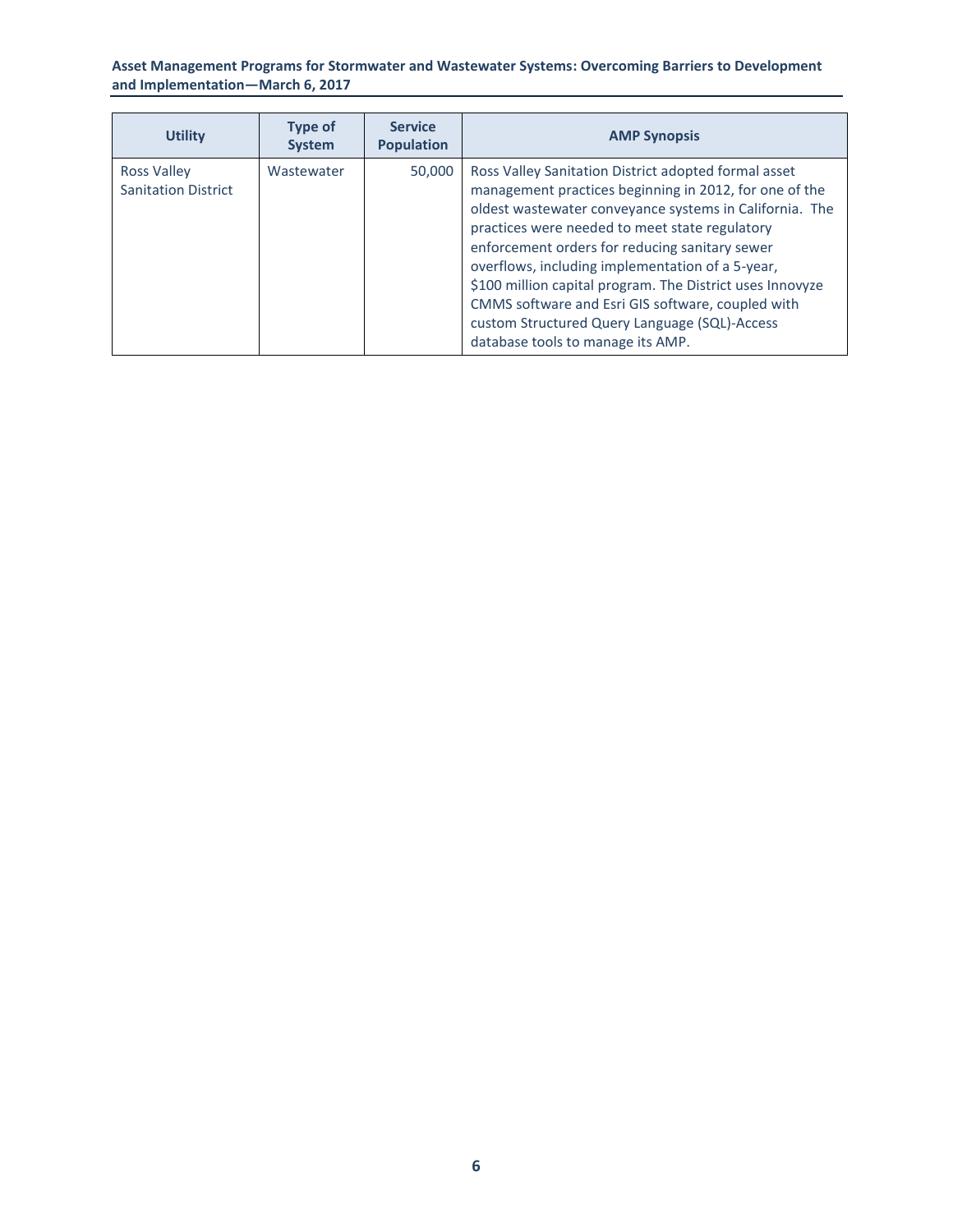## <span id="page-13-0"></span>**2 CRITICAL FACTORS AND OVERCOMING BARRIERS TO THEIR IMPLEMENTATION**

This section summarizes the major critical steps and factors to be considered during AMP development and implementation and highlights examples of encountered barriers. The critical steps and factors further described below are:

- Identifying overall AMP scope
- Establishing the desired level of service
- Choosing and implementing asset management software
- Cataloging assets
- Scoring assets

 $\overline{a}$ 

Continuing AMP development

As each of these steps can be complex and time-consuming, they may often broadly be viewed as "barriers" to implementation in-and-of themselves, with more discreet challenges or barriers to be encountered within each critical step. Where possible, this paper attempts to highlight examples of those barriers or challenges that utilities have encountered, and provide a description of how they were overcome on the path to AMP implementation.

Utilities face challenges in creating, developing, and implementing AMPs at each stage of the process, not the least of which is obtaining buy-in and support from key stakeholders and decision makers (e.g., operations and maintenance staff, engineers, finance staff, customers, department directors, city council, board of directors) at the onset of AMP development and at each critical step along the journey. Various strategies exist for getting this support; the key to all of them is showing the benefits to the agency of reducing and stabilizing long-term facility operating, maintenance, and renewal costs — the "no surprises" approach. The bottom-line strategy in obtaining buy-in is helping decision makers to understand that preventing problems is a far less costly and disruptive path than fixing problems and their trickle-down consequences.

### <span id="page-13-1"></span>*Identifying Overall AMP Scope*

Wastewater and stormwater utilities typically own thousands of assets<sup>1</sup> (e.g., pipes, manholes, catch basins, pump stations, outfalls), spread throughout their service areas in their collection systems, pump stations, and treatment facilities. By treating all assets as equally important, programs can become bloated and overwhelm staff trying to implement a thorough assessment (Theerman 2016). Thus, it is important to determine upfront which types of assets to include in an AMP (e.g., assets with a certain value threshold, assets that are critical to the system) before embarking on the involved steps of cataloging and scoring assets.

<sup>&</sup>lt;sup>1</sup> An "asset" is a component of the system with an independent physical and functional identity.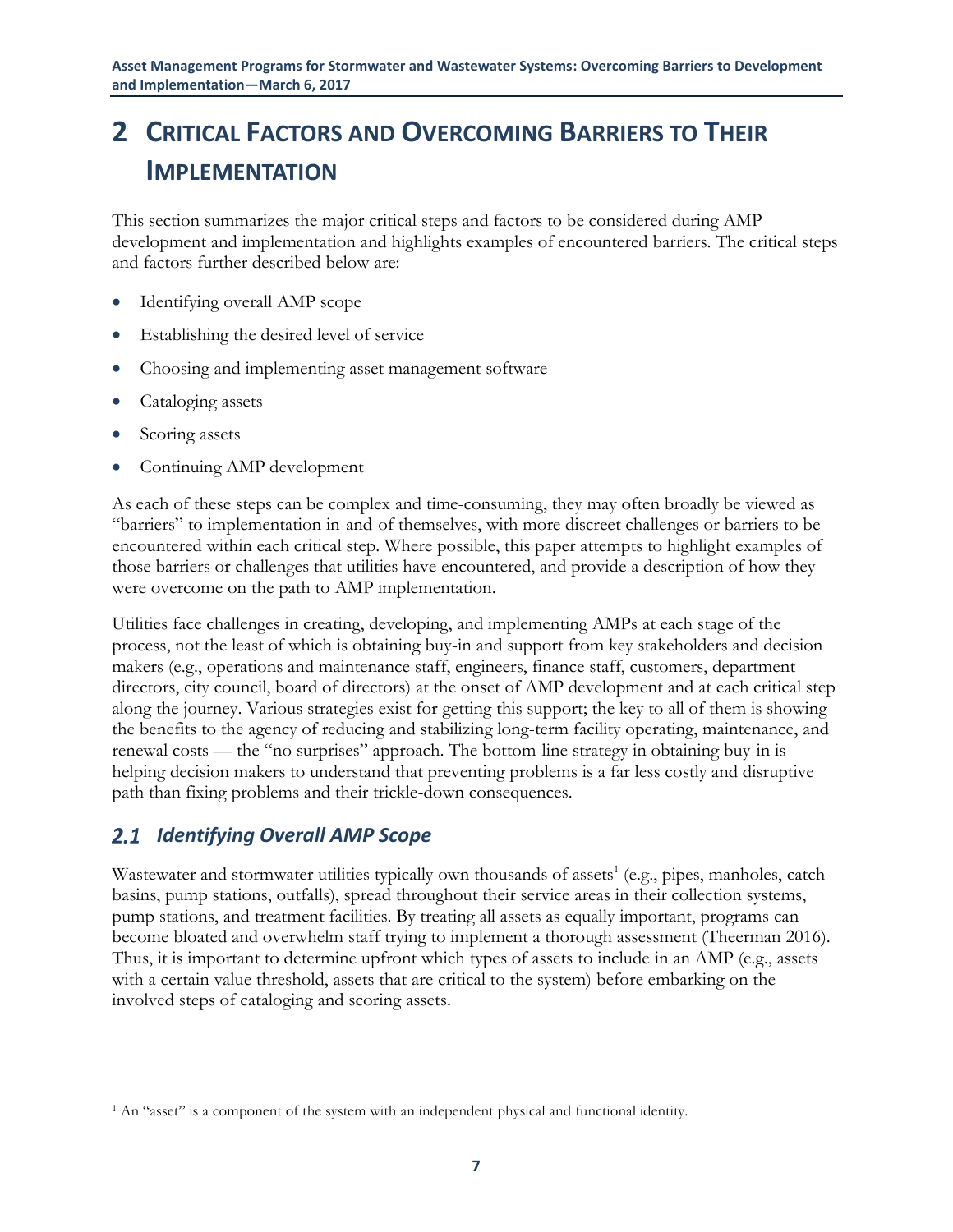### <span id="page-14-0"></span>**2.1.1 Asset Type**

When determining which types of assets to include in the AMP, utilities need not be constrained to "hard" assets (e.g., storm drain system pipes and related appurtences of control). Other asset types, such as "soft" assets (i.e., human-based resources) and "natural" assets (i.e., utility-managed, naturally occurring resources) should be considered for inclusion due the influence of each asset type on system performance. While conventional AMPs typically include only hard assets, utilities are encouraged to think outside the box when

The **Central Contra Costa Sanitary District** selected physical and software assets having a replacement value greater than \$5,000 and a useful life of at least 2 years for inclusion in their AMP.

**Ross Valley Sanitation District** only includes hard assets (gravity sewer lines, pumped force main lines, pipeline appurtenances such as manholes, air release valves, and pump stations) in its AMP.

identifying the types of assets (e.g., natural and soft) to include in the AMP to enhance overall system performance. However, for smaller systems just beginning the asset management process, the inclusion of natural and/or soft assets can add complexity and create challenges of getting basic AMP steps in place. It is common for utilities with smaller systems or which are just beginning to develop an AMP to initially focus on hard assets.

#### **Case Study: Watershed Asset Management Planning**

#### *City of San Diego*

In developing an AMP for its stormwater system, the City of San Diego included "hard" assets with more than \$5,000 in replacement costs — but it also included "natural" assets (such as receiving waters, discharges, and land) and "soft" assets (such as public opinion, policies, and relationships). To comply with its NPDES MS4 permit, the City acknowledged in its Watershed Asset Management Plan that it must also manage other "soft" assets including public behavior and relationships, regulatory relationships, monitoring equipment, ordinances and land development standards, the quality of water running into and out of its storm drain system, and the quality of water in the receiving water bodies. Although natural and soft assets cannot be "replaced" per se, the City included them in its Watershed Asset Management Plan to account for the funding needed to manage them at the level of service required by NPDES regulations and desired by the customers (U.S. EPA. n.d.[d]).

### <span id="page-14-1"></span>**2.1.2 Asset Attribute Tracking**

Using one comprehensive tool to track the various attributes of these assets (e.g., location, age, maintenance schedule, condition) can help utilities and municipalities more fully understand their complex systems. However, identifying the relevant assets — as well as the appropriate level of

detail to track — is a formidable process. For example, utilities may struggle to determine the relevance of different types of assets to overall system performance, the value of privately owned assets that contribute to the system, or even the importance of assets in different geographic areas of the system (i.e., downstream assets vs. assets near the boundaries of the system). Asset cataloging and scoring are further discussed in sections 2.4 and 2.5, respectively.

**Orange County Public Works** is developing comprehensive reasonable assurance analyses/watershed management plans that identify pollutant load reduction goals, strategies, and schedules. These are significant data gathering efforts that are providing a good opportunity to use asset information to track and measure progress as water quality improvement strategies are implemented.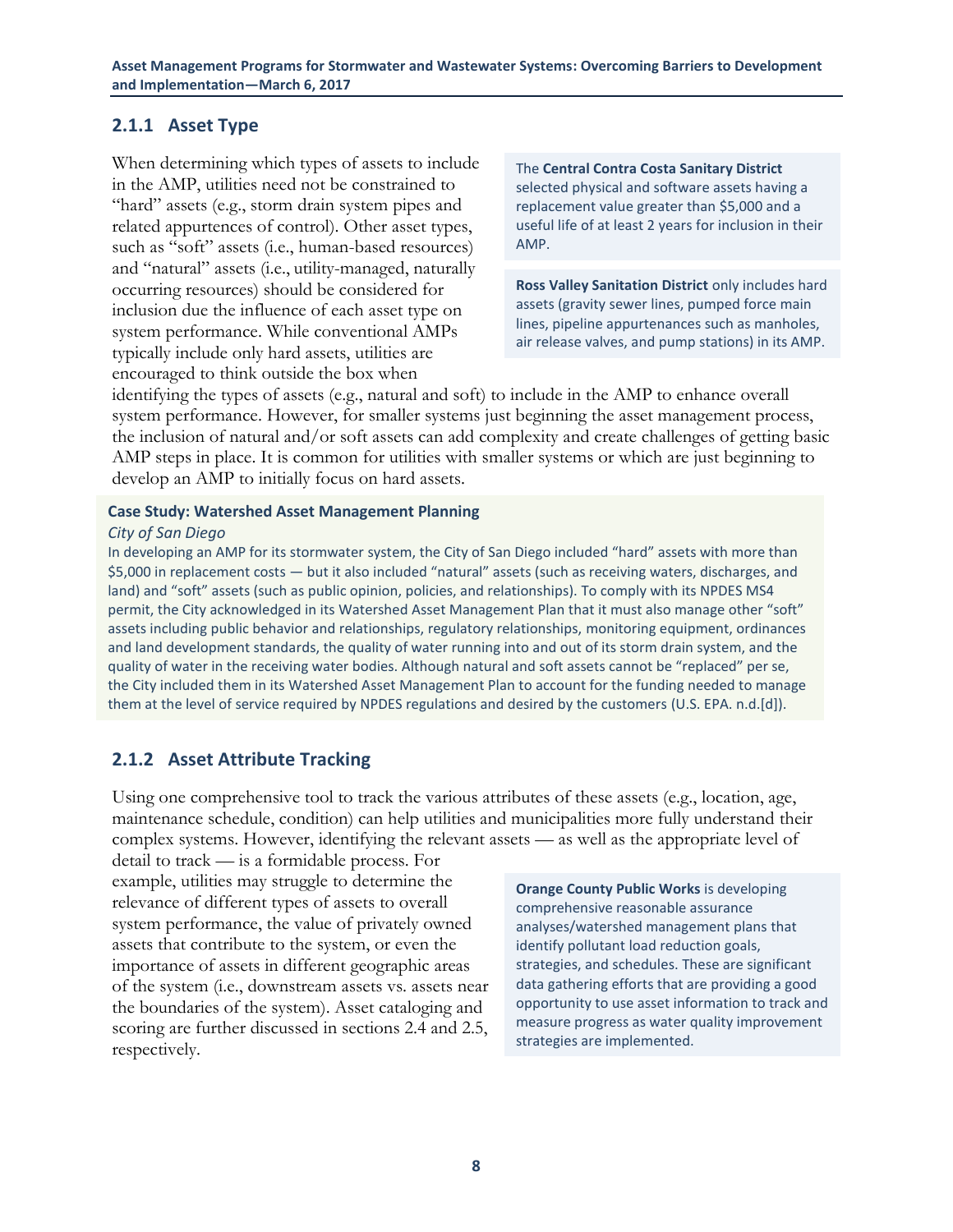A valuable tool for beginning to understand a utility's current proficiency in managing assets is the "asset management IQ test" developed by the Southwest Environmental Finance Center and sponsored by the Kansas Department of Public Health and the Environment (Southwest Environmental Finance Center n.d.). This questionnaire explores a utility's current level of need on a number of asset management criteria with a score-based approach. The questionnaire's 30 questions are divided into six areas, allowing utilities that take the test periodically to assess their progress in each of those areas and determine where resources should be diverted.

When identifying the intended scope of an AMP, utilities should consider taking a staged approach to identifying the types of assets that make up the system: they should consider the relationship of each type of asset to the system's overall performance of the system and prioritize assets

The **Central Contra Costa Sanitary District** took a staged approach to AMP development by initially focusing on the collection system due to CMOM (i.e., reducing sanitary sewer overflows or SSOs). Upon success with implementing asset management for collection system assets, the District expanded the AMP to their wastewater treatment plant. This then led to a more formal pursuit of an AMP in 2014 with a dedicated asset management program coordinator and Asset Management Implementation Plan.

The initial development of the **City of San Diego's** AMP included identification and cataloging of all known storm water assets; however, condition data was only available for a subset of assets. To make up the data gap, the City relied on asset age as a proxy for management decisions. As the City refined the AMP over time, it updated asset conditions and improved the accuracy of the database.

based on the functionality of the system and the desired level of service. By initially focusing on the largest and most critical assets, followed by gradual inclusion of less critical facilities, a staged approach can help prevent utilities from becoming overwhelmed.

#### **Case Study: Stormwater Asset Management System**

*City of Minneapolis*

Incorporating the various parts of its complex storm sewer system into an asset management system was noted as one of the biggest barriers for the City of Minneapolis to overcome. Specifically, the City struggled to determine the level of detail needed to evaluate its assets and associated attributes (e.g., small segments vs. large segments). It also experienced challenges implementing a standardized asset rating process during AMP development, as no process had yet been developed or implemented (U.S. EPA. n.d.[c]).

### <span id="page-15-0"></span>*Establishing a Desired Level of Service*

Establishing and defining a desired level of service for a system to provide its customers is critical to developing and gauging the success of an AMP. Generally, higher levels of service require more resources and a larger commitment from utilities to deliver to customers; lower levels of service can be less expensive but may not be the best option.

This step is a common area of lost momentum when developing an AMP. To mitigate this, it is recommended that utilities in the initial stages of AMP development begin with simple level-ofservice goals, and expand only when solid descriptions or metrics are available.

EPA's "Asset Management for Sewer Collection Systems" fact sheet (U.S. EPA 2002) states that the basic level-of-service definition for most stormwater and wastewater utilities will be to deliver reliable storm/sanitary sewer collection and treatment services at the lowest sustainable cost, consistent with applicable environmental and health regulations. The fact sheet also specifies that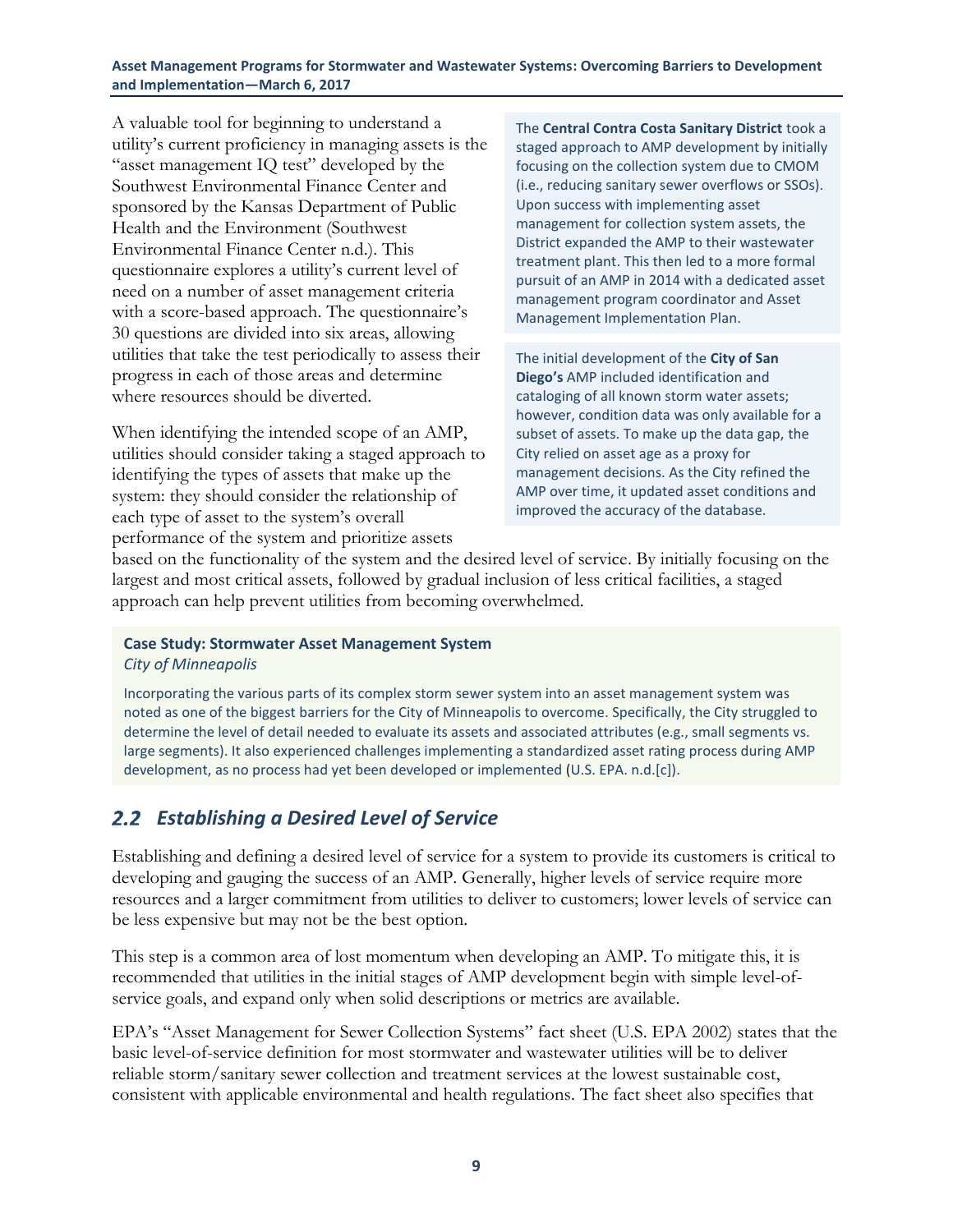level-of-service criteria should be system-specific. However, the following list includes examples of broad levels of service goals that should be considered by wastewater utilities:

- Ensuring adequate system capacity for all service areas (keeping in mind that undefined system capacities can create uncertainty when identifying appropriate budget planning).
- Eliminating system bottlenecks due to pipe blockages through a staged approach (i.e., to a level of performance to not more than "X" per year for the first 5 years of operation, with a goal of  $Y\%$  reduction in occurrences in each year thereafter until a level of "Z" per year is obtained).
- Reducing peak flow volumes through inflow/infiltration controls.
- Reducing flooding and peak flow velocity through adequate stormwater management controls.
- Providing rapid and effective emergency response service.
- Minimizing cost and maximizing effectiveness of capacity, management, operation, and maintenance programs.

Quality, quantity, reliability, and environmental standards are elements that can define level-of-service and associated system performance goals, both short- and long-term (U.S. EPA 2008). The targeted level of service, and the operations and assets responsible for providing that service, can guide utilities in identifying which assets to catalogue and to what depth, and what metrics to use in assessing how well the targeted level of service is being reached.

As discussed above, utilities should not treat all assets as equally important because personnel can be easily overwhelmed by the

### **"SMARRT" Criteria**

The University of Maryland Environmental Finance Center (2014[a]) suggests using the "SMARRT" criteria for establishing a utility's level-ofservice goals:

- **S**pecific
- **M**easurable
- **A**ttainable
- **R**ealistic
- **R**elevant
- **T**imebound

magnitude of the process. Utilities should work to identify which assets identified for inclusion in the initial AMP are considered critical to the operation and performance of the system. As the AMP develops, assets of lesser criticality (i.e., with a lower consequence of failure) can be added. According to Theerman (2016), the common measure for criticality is the importance of the asset

multiplied by its condition. In other words, the most critical assets are those that are important (from a level-of-service perspective) and in the worst shape. That article notes that utilities should identify a subgroup of critical assets and create a pragmatic set of foundational practices for their assessment. Once these practices have been developed and established, they should be used to scale up the AMP to all assets relevant to the desired level of service.

At the beginning of its AMP process, **Orange County Public Works** implemented a pilot project by first identifying the location, maintenance schedules, and stressors to one type of hard asset, storm drain catch basins. By using only one type of asset at first, it could clearly understand and implement each step of the AMP without becoming overwhelmed by system complexities and funding constraints.

Many utilities have already established desired levels-of-service, but these should be updated to be concurrent with the proactive perspective of an AMP and should be integrated with evolving regulatory requirements, such as NPDES permits. Additionally, the AMP development process should quantitatively evaluate its success at mitigating expensive reactive maintenance and replacement. Setting explicit performance metrics within a utility's targeted level of service can make clear whether or not an AMP is providing benefits to a utility.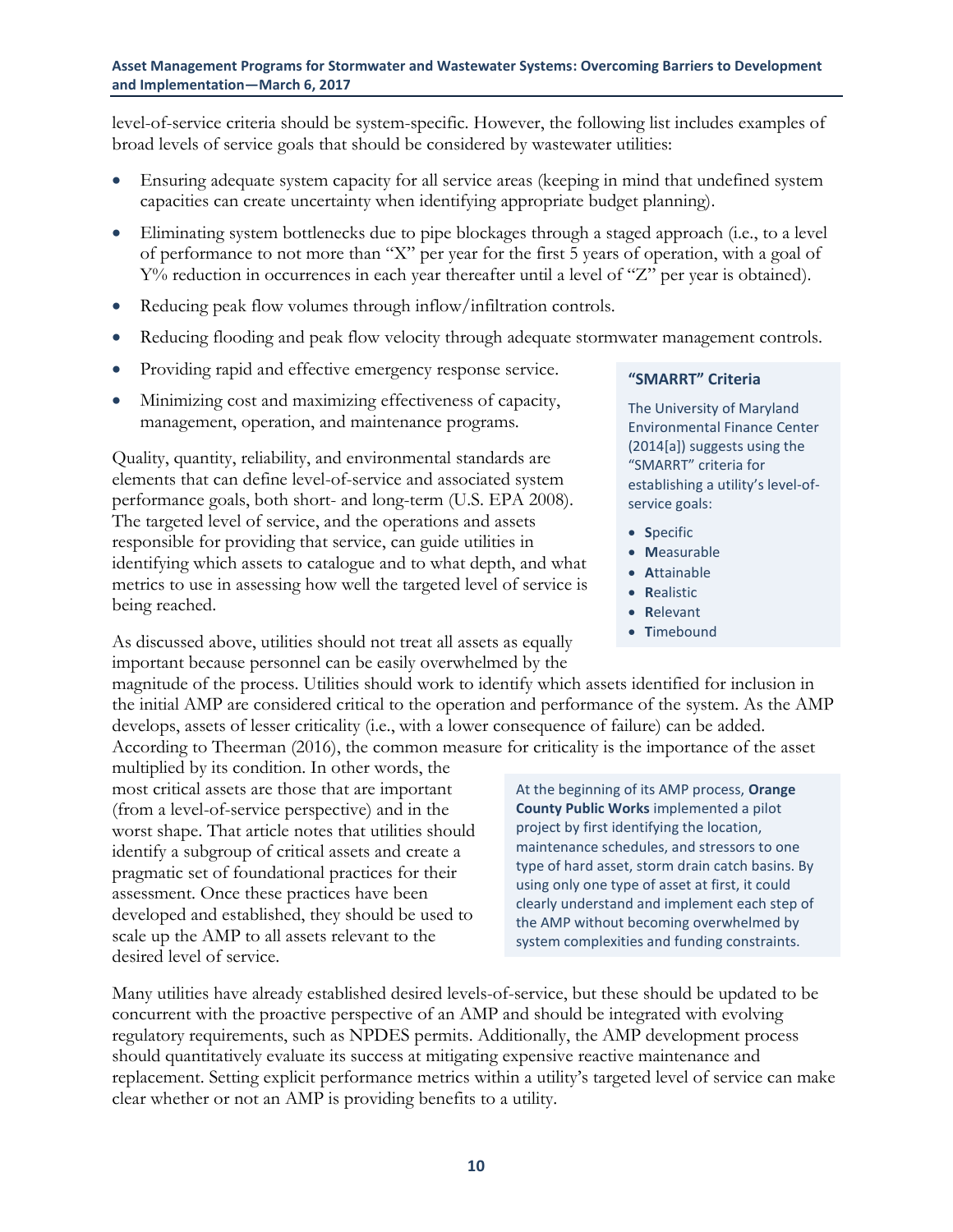Defining level of service goals can be a challenge for stormwater utilities due to a lack of industry standards for storm system maintenance, particularly with storm sewer pipe cleaning. In some cases, the level of service for storm drain cleaning can be guided by regulatory requirements (e.g., MS4 permit). However, development of guidance and/or industry standards associated with stormwater

infrastructure asset management in the future could reduce the challenges experienced by stormwater utilities when identifying and establishing a desired level of service.

### <span id="page-17-0"></span>**2.2.1 Assessing Level-of-Service Objectives**

Performance measurements — specific metrics designed to assess whether level-of-service objectives are being met — can vary but commonly include the following (U.S. EPA 2002):

- Annual performance goals for sewer system inspection, cleaning, maintenance, rehabilitation, and capital improvement.
- Correlating grease control education and enforcement measures with expected reductions in the number, distribution, and severity of grease blockages.
- Establishing maximum hourly and monthly peak flow volumes.
- Establishing maximum emergency response time to emergency calls, tracking customer complaints and claims for private property restoration (e.g., customer complaints will be responded to within X hours, Monday through Friday).
- Performing cost-benefit analysis of key completed activities, taking into account expected vs. actual outcome and budgeted vs. actual cost.

In summary, after identifying the assets that will be specifically included in the AMP, utilities must establish a reasonable level of service to understand which assets are needed to provide that service to customers. By establishing and routinely evaluating performance measures for the system, utilities can track whether the level-of-service objectives are being met.

Representatives from the **Zone 7 Water Agency** indicated that the Agency has level-of-service goals that are consistent with its mission statement. For above-ground assets, its AMP includes "critical" assets (defined as those assets that are needed to provide service to customers and are required for health and safety). The Agency identified the following measures to help ensure the effectiveness of its AMP, and thus meet the agency-wide level-of-service goals:

- Assign a person to manage the program and conduct ongoing related activities.
- Provide training and involve various internal stakeholders in AMP activities when appropriate (e.g., operations, maintenance, finance, and engineering staff).
- Adopt a Board-approved resolution regarding the necessary increases in water rates to fund the program.
- Make regular (e.g., 5-year) updates.

To better identify its level-of-service goals, Zone 7 Water Agency, a water wholesaler, collaborated with its water retailers in 2012 to update these goals. The new level of service goals established through this collaboration effort provide Zone 7 Water Agency with greater flexibility to manage uncertainty in the long-term reliability of its water supply, respond to prolonged facility outages, and plan its water system using level of service goals that are consistent with industry standards, while allowing the Agency to continue to provide a reliable, high-quality water supply to its customers.

Representatives from the **City of South Lake Tahoe** had not yet defined levels of service for their storm sewer system assets. However, the City endeavors to be more proactive, and uses its AMP software's built-in dashboard to track response times, number of responses, and number of requests to measure progress toward this goal.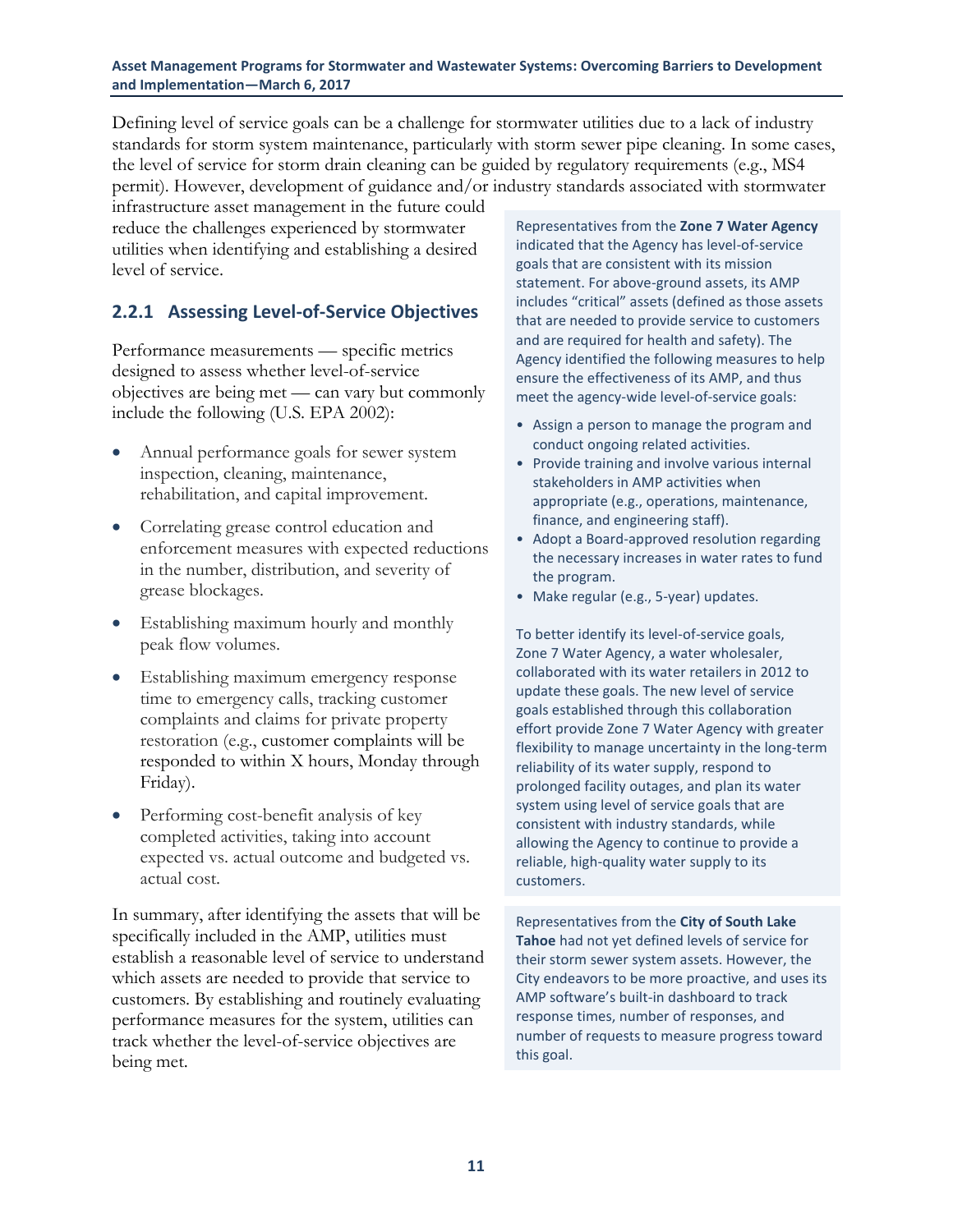#### **Case Study: Stormwater Asset Management Program**

#### *City of Grand Rapids*

The City of Grand Rapids went through a process of identifying a level of service that supported the following overall goals: (1) healthy natural resources (e.g., river, streams, lakes), (2) improved recreational opportunities, (3) a stronger economy, and (4) making Grand Rapids a more desirable place to live. The City proposed four levels of service (A to D, with A representing the highest level), each of which included various sub-tasks and metrics to achieve the overall level-of-service goal:

- **Level A** Funding increases, comprehensive system inspection, and preventative/corrective maintenance activities. A system renewal rate of 100 years.
- **Level B** Inspection and preventative/corrective maintenance activities with a more direct basis for tracking these activities. A system renewal rate of 125 years.
- **Level C** Inspection and preventative/corrective maintenance activities to identify critical infrastructure and high-priority areas. A system renewal rate of 150 years.
- **Level D** Existing level of service, with minimum inspection and preventative/corrective maintenance activities (i.e., corrective maintenance only for the most critically failed portions of the system).

The City calculated a cost of achieving each level of service, accounting for asset replacement at the end of each asset's estimated effective life, street sweeping, maintenance, studies and planning projects, and NPDES regulatory and development compliance. The City ultimately approved moving toward level C (which assumes doubling the effective life of infrastructure through rehabilitation and replacement and includes capital investment for green infrastructure practices) over the following 5 years (U.S. EPA. n.d.[b]).

### <span id="page-18-0"></span>*Choosing and Implementing Asset Management Software*

Due to the vast amount of information needed to execute an AMP, it is vital that utilities have access to an effective tool (or tools) to store their asset catalogs, asset condition scores, maintenance schedules, and to provide a platform for identifying the assets in most urgent need of attention. Multiple AMP software products have been developed, with specific features and anticipated benefits to help agencies make informed decisions about asset management. While AMP needs and goals may vary by utility, identifying a software package that meets a utility's specific needs is vital.

Utilities may encounter various challenges in choosing asset management software. Most common are:

- The cost associated with purchasing or developing the software program(s).
- Choosing software that is compatible with existing asset management tools and databases.
- The ease of data migration into the software program(s).
- Ease of use for utility staff.
- The resource investment needed to train utility staff in proper use of the software.
- The inclusion of unique infrastructure assets, particularly for stormwater systems (green infrastructure).

Some utilities have purchased "off-the-shelf" asset management software. This software is designed for the purpose, with asset management capabilities and asset management inventory data included (New Mexico Environmental Finance Center 2006), but it can be expensive and may not be necessary for smaller utilities that do not operate large, complex systems.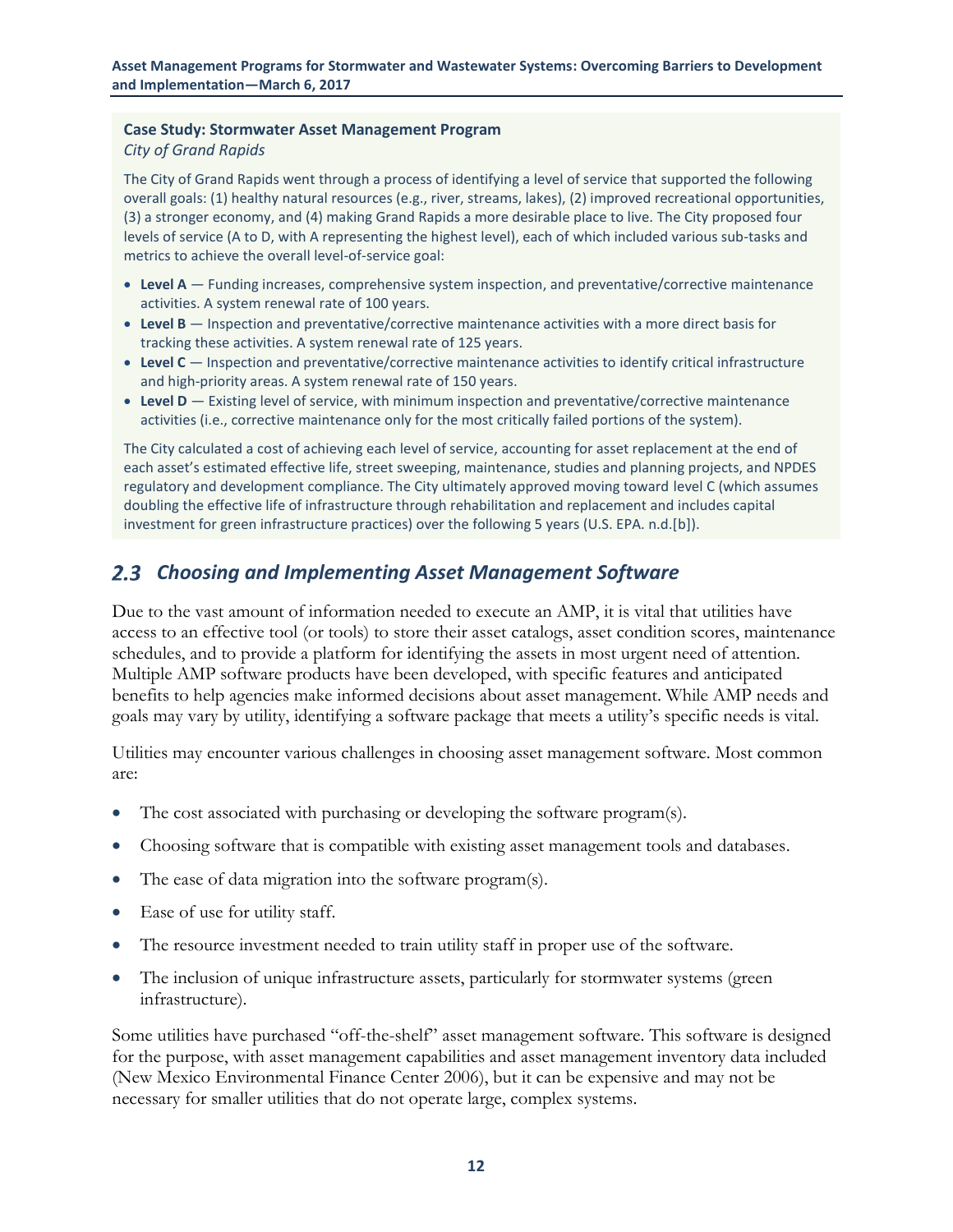Other utilities have created in-house databases. Doing so can take significant time, but it can connect all relevant data across different information systems and establish a robust, utility-specific ranking system to identify the most critical projects.

While off-the-shelf and in-house asset management software may provide similar capabilities, it is important that utilities take the time to understand how the software they are considering can be incorporated into their daily operations and what features they may find especially valuable. Among the software capabilities and usability metrics they should consider:

- Intuitive user interface.
- Ability to integrate with other applications already in use e.g., GIS; CMMS; sewer system management plan (SSMP); cost management, labor tracking, purchase order, and accounting systems.
- Configurability.
- Enterprise access.
- Analytics to prioritize asset management activities.
- Inclusion of various operational modules, such as:
	- o Work order module
	- o Service request module
	- o Asset inventory module
	- o Condition inspection module
	- o Budgeting and valuation module
	- o Reporting module

#### **Comparative Study of Asset Management Software**

Although EPA does not endorse any specific software, in 2012, the Water Finance Research Foundation conducted a comparative study (WFRF n.d.), using a uniform set of criteria to assess 14 popular asset management software systems: Accela, Agile Assets, Azteca System's Cityworks, Cartegraph, Cityview, Energov, IBM's Maximo, Infor/Hansen, Lucity/GBA, Maintenance Connection, Novotx's Elements, Oracle, Pubworks, and VUEWorks.

The study used four key functional categories: asset management, company services, GIS, and work orders. Within each of those categories, it identified several comparative criteria subcategories: software costs, vendor services, support, specialization, work orders, inventory, licensing and permitting, condition assessment, risk management, asset inventory, GIS mapping, Esri GIS integration, 311 systems, mobile devices, and Esri GIS return on investment.

The 14 systems' asset management capabilities were rated from 1 to 5 (5 being highest) in three categories: condition assessment capabilities, risk management, and asset inventory and hierarchy.

Five systems — Oracle, Accela, Cityworks, Maximo, and EnerGov — received perfect scores of 15 and achieved top ranking.

### **The "Check Up Program for Small Systems" (CUPSS) Asset Management Tool**

CUPSS (U.S. EPA 2015) is a free asset management application that may be an option for resource-constrained, smaller utilities that may not need especially robust software. CUPSS may not be the ultimate solution for all small utilities because it does not deliver all of the capabilities of more developed software; however, it is a useful tool for utilities to begin to understand their systems and their needs. CUPSS allows utilities to develop the following:

- A record of assets
- A schedule of required tasks
- An understanding of their financial situation
- A tailored asset management plan

The latest features of the program include:

- Detailed view of an asset's attributes and associated operation and maintenance cost
- Annual reports for total costs of assets
- Ability to attach documents (Word, PDFs, images, etc.) to catalogued assets

EPA has also developed a user community for CUPSS to allow interested parties to be notified about training opportunities and "community calls."

CUPSS is regularly updated and is available for download at [http://www.epa.gov/dwcapacity/information-check-program](http://www.epa.gov/dwcapacity/information-check-program-small-systems-cupss-asset-management-tool)[small-systems-cupss-asset-management-tool.](http://www.epa.gov/dwcapacity/information-check-program-small-systems-cupss-asset-management-tool)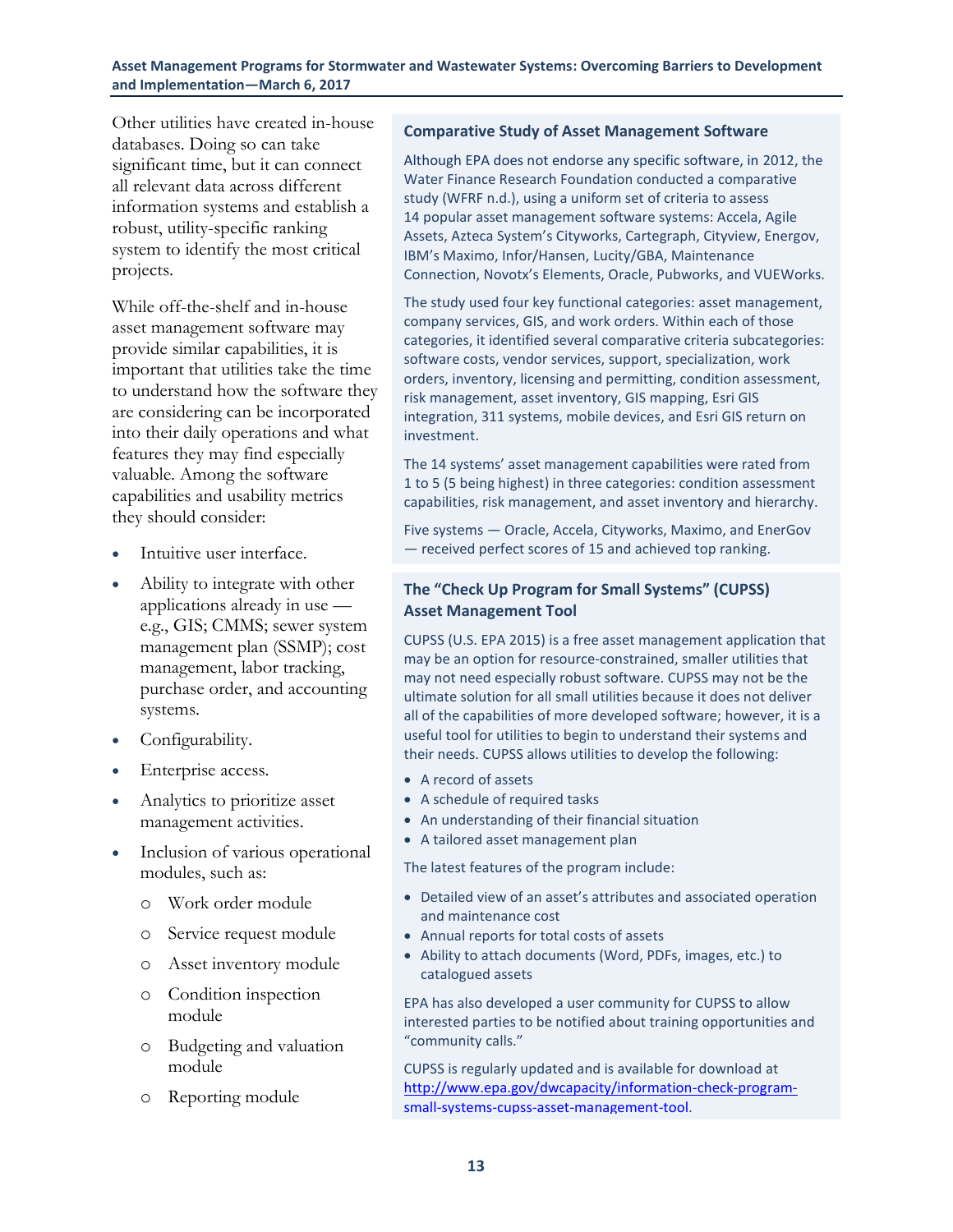- Inclusion of and communication with a mobile application (with adequate capacity).
- Data collection ability.

Whether a utility uses an in-house or pre-packaged product, it will need to draw on a combination of information sources — a list of critical assets (according to assets' score and rank), evaluation of recent closed-circuit television inspections, work order history, cleaning history, institutional knowledge — in deciding to authorize a repair/replacement or conduct further monitoring. In addition, it is important that utilities consider the ease of use by utility staff and ease of incorporation into already existing AMP tools and practices.

### <span id="page-20-0"></span>*Cataloging Assets*

Given the number of assets in stormwater and wastewater systems, the task of identifying and cataloging these assets is immense. It often proves to be a significant challenge for utilities that generally are unaware of the assets making up their systems, and/or the characteristics of those assets. Essential staff in various capacities (management, operations, maintenance, information technology, consultants) must collaborate closely to ensure that the appropriate assets are identified and characterized in a manner that will allow a wellfunctioning AMP to meet a utility's desired level of service.

Utilities may be reluctant to catalog assets due to the potential liability risks of discovering failing assets with the potential to cause property damage prior to their repair or replacement. Utilities can mitigate these liability risks by developing a comprehensive plan for addressing those assets, with management and public support, and by consulting early and often with their legal team.

An asset catalog (also known as an asset register) is a database used to document and maintain specific information about a utility's assets. The primary information to consider for such a catalog includes an asset's location, age, vendor-specified useful life, and recommended maintenance schedule. Soft and natural assets may require additional or unique

The **City of South Lake Tahoe** used a request for proposals process to choose the AMP software that best suited its needs. Some proposals were vastly over budget and were not considered, while others did meet the specifications. Two proposals were deemed to best fit the City's needs and the consultants were invited to give a live demonstration. Although it is early in their AMP implementation, the City's representatives have found the budgeting and cost tracking ability to be extremely helpful. Despite the benefits of the City's AMP, implementation of the software has involved some challenges. These include resistance of staff to institutional change, training of maintenance staff unfamiliar with the technology, a data collection effort that was more expensive and time-consuming than anticipated, and difficulty locating assets that the initial data collection effort did not identify.

In the absence of software that would meet all of its needs, the **Zone 7 Water Agency** uses an inhouse Microsoft Access asset management database, developed by a consultant specifically for AMPs and designed for cost-effectiveness and efficiency in populating and implementing. The database features an asset hierarchy and groups assets into classes for which useful lives can be globally assigned. Users can query the database and transfer the data into Microsoft Excel to determine which assets are nearing the end of their useful lives, ascertain which need a condition assessment, and conduct funding analyses. The Agency maintains condition assessment findings separately in Microsoft Word documents. Not all information from the previous systems could be migrated into the database; the Agency therefore finds it useful to access the previous systems to understand how some data were originally developed.

The **Central Contra Costa Sanitary District** was unable to identify one software package that met all their needs. Therefore, the District identified "best-of-breed" vendor-supported software products and considered their ease of integration to meet key needs. Rather than a new enterprise resource planning software that also included CMMS, the District selected a CMMS, hydraulic model, and renovation planning software that are business partners with Esri to leverage their GIS data.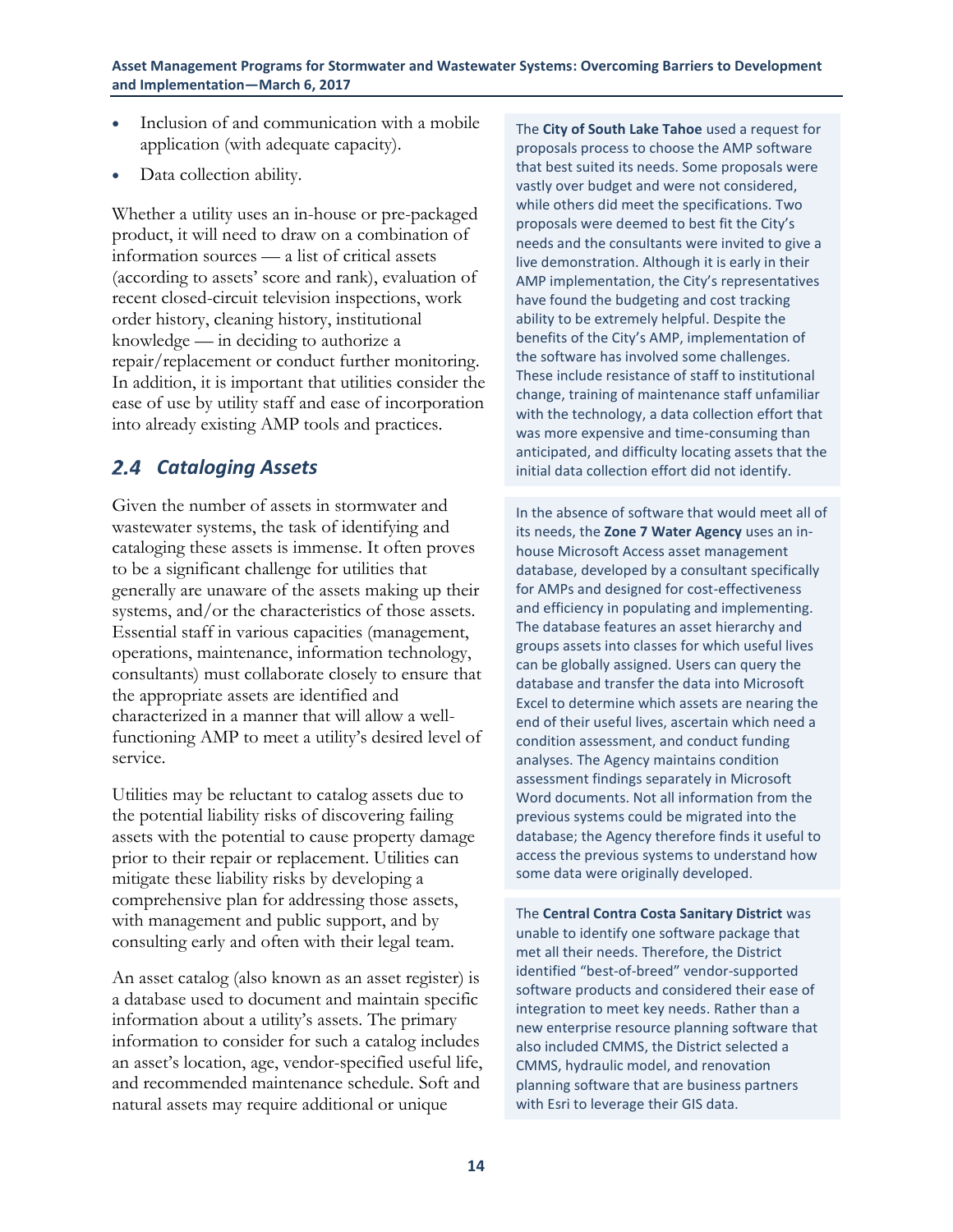attributes. When cataloging assets, utilities should consider capturing the following information for each asset and recording that information in the selected asset management tool (proprietary software, public software, custom databases):

- Asset type
- Asset type details (e.g., size dimensions, material)
- GPS locations
- Digital pictures
- Unique identifier based on the utility's asset numbering system
- Serial numbers, if applicable
- Maintenance records
- For green infrastructure, soil matrices, fertilizer and pesticide application, and vegetation condition/health
- Name/address/phone for the responsible department (or owner or entity responsible for maintenance, if located on private property)
- Year installed
- Vendor-specified useful life
- Anticipated date of replacement (based on vendor-specified useful life)
- Maintenance schedules
- Installation or replacement cost

#### **Case Study: Collection System Asset Management Program** *City of Folsom*

The City of Folsom uses GIS to display certain collection system asset information, such as pipe locations, materials, and sizes; manhole rim elevations and depths; and locations of pump stations, force mains, and sewer laterals. The GIS was incorporated with the City's CMMS to avoid duplicate and conflicting databases. It is used to store static asset information, such as size, material, length, and slope, whereas the CMMS stores dynamic operation and maintenance information.

### <span id="page-21-0"></span>**2.4.1 Geographic Information System**

A thorough GIS catalog with asset locations and pertinent information is a prerequisite for further AMP development. Asset management software packages or programs can include useful tools for cataloging assets, which can help personnel review and edit data more efficiently and link catalogue attribute data to other components of the AMP, including GIS. Many utilities have GIS databases (with varying degrees of completeness and detail), which typically include asset information such as location, material, and size. GIS information should be updated concurrently with an organization's

The **City of South Lake Tahoe's** AMP software, VUEWorks, has a GIS component. Information received from consultants and contractors in AutoCAD or other GIS software can be imported directly into the VUEWorks GIS. The City encountered some challenges in creating this system. The initial data collection effort required the collection of a massive amount of data, and many assets were overlooked. To overcome this challenge, the City reviewed the collection process and updated the system.

asset management software, keeping all pertinent information updated across all platforms.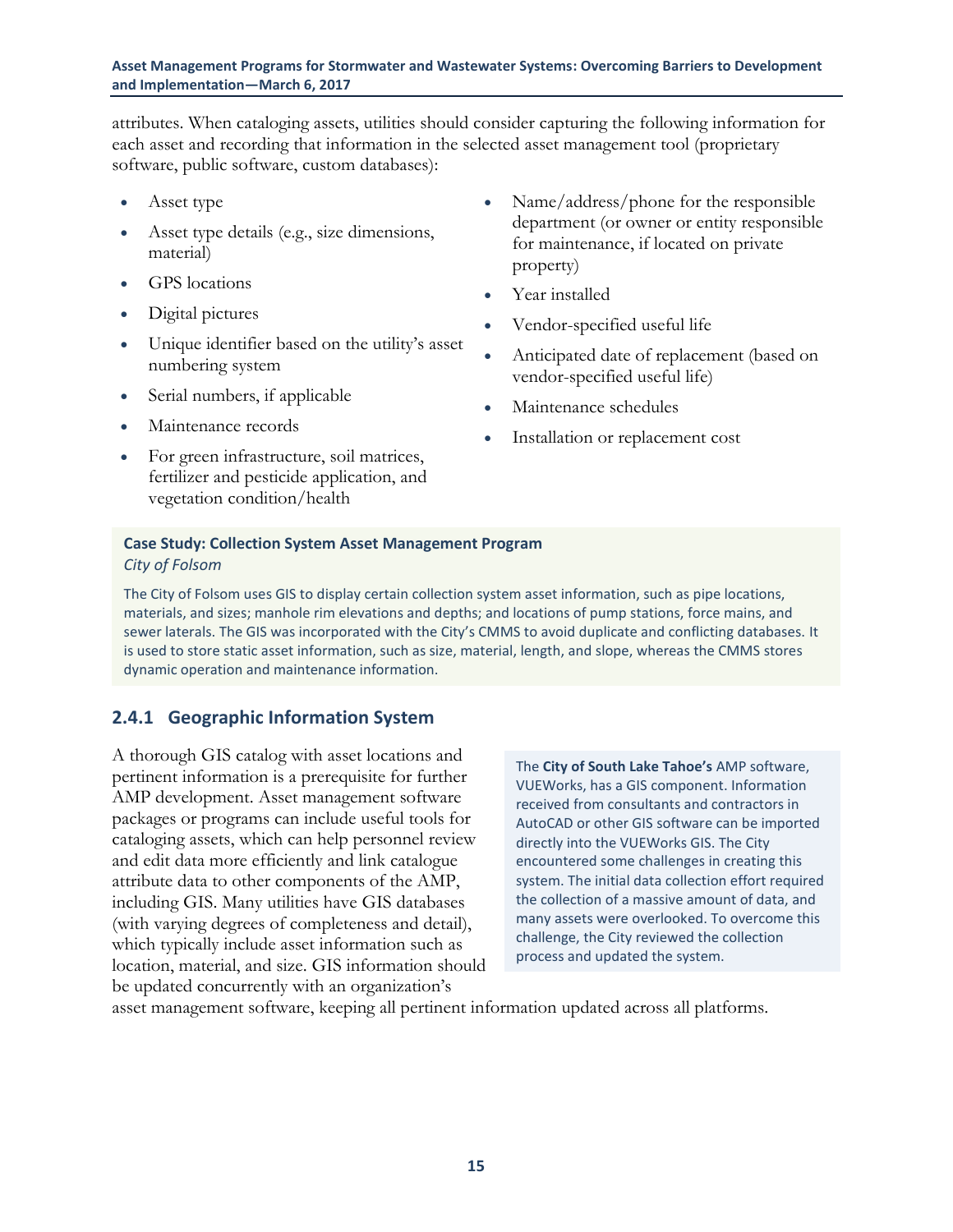### <span id="page-22-0"></span>**2.4.2 Data Dictionary**

One barrier that a utility may encounter while cataloging system assets is the need to synthesize the broad range of asset definitions that its departments or personnel may use into a consistent set of terms for the asset management tool. Without a utility-specific standard of asset definitions, identification, and storage, assets may be mislabeled

The **City of South Lake Tahoe** created data dictionaries for each type of asset. Consequently, when they migrated data from their existing GIS, they only needed to make minor adjustments to the attributes. They continue to update the attribute data as needed.

or cataloged incorrectly. Creating a "data dictionary" can help ensure that the information collected is useful, relevant, and consistent. Data dictionaries can also be useful in migrating asset information from legacy databases (such as preexisting independent data spreadsheets) into a new AMP asset catalog. Data dictionaries and the use of pre-populated drop-down fields within the catalog ensure conformity of data.

### <span id="page-22-1"></span>**2.4.3 Asset Hierarchy**

An asset hierarchy is a set of appropriate, definable classifications that a utility uses to rank assets, based on each one's risk of failure versus its consequence of failure. Typically, asset hierarchies are based on asset type, asset function, or a combination of the two. (A functional hierarchy groups similar assets, or assets that are managed in a particular way, to help define their relationship to the overall system. For example, stormwater catch basins can be classified together regardless of size and configuration.) An asset hierarchy can help identify important assets that may require a higher level of maintenance than other assets that are less important to system performance. Many asset management software products and CMMSs can help utilities develop an asset hierarchy. Regardless of which tool is used, it is vital that a utility ensure that the hierarchy is current and accurate for the sake of sound asset management decision-making.

Utilities should invest time upfront cataloging assets to help understand the components of their systems. There are various ways to catalog a system's assets, but the choice of method may depend on the software being used: many asset management software packages or programs include useful tools to help catalog and use asset data. It is important to establish a utility-specific standard for defining, identifying, and storing asset data to keep those data consistent and correctly labeled.

The **City of San Diego** developed an asset hierarchy that manages assets at both the division (programmatic, regulatory) and watershed (hydrologic unit, hydrologic area, hydrologic subarea and mainstem outfall drainage area) levels. Because the City's MS4 permit has watershed-based compliance requirements, an asset hierarchy has allowed the City to manage assets across the six watersheds within the City's jurisdiction.

When defining the level of specificity for cataloging assets, representatives from the **Zone 7 Water Agency** considered how the information would be used. For example, pipelines were initially separated into many segments within the database; however, that level of detail proved unnecessary for assessments or developing future renewal needs. In another case, the Agency found it beneficial to track the roof, coating, and structure of a treated water reservoir as separate assets since they have different useful lives and each have significant replacement costs. The Agency has found it extremely useful to have an asset database adaptable enough that it could be readily adjusted as needed.

The **Central Contra Costa Sanitary District** established an asset hierarchy for the District's wastewater treatment plant and pump stations, which has helped maintenance and engineering staff recognize the relationship between assets, and consider the whole system when making decisions regarding maintenance and/or renovation/renewal.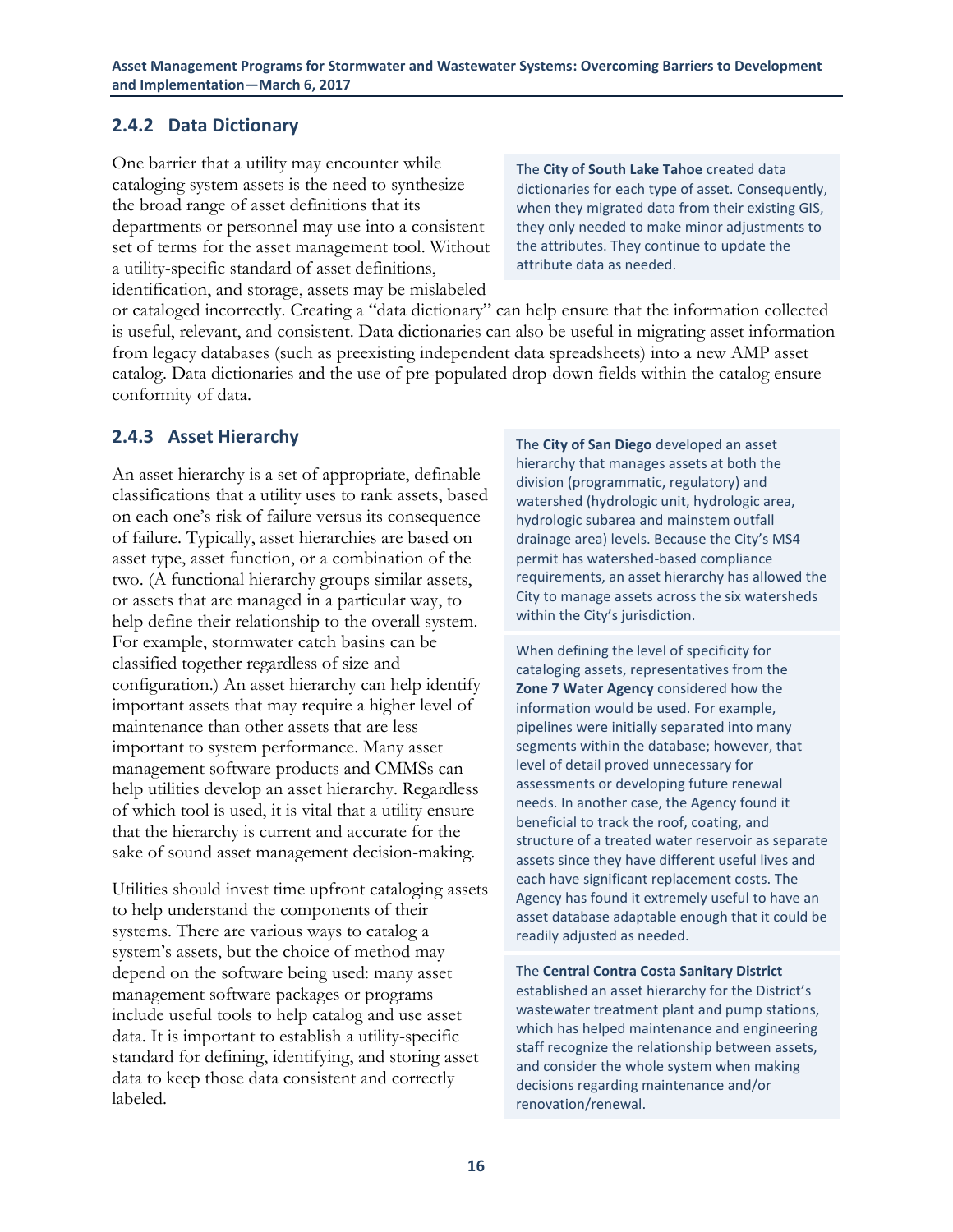### <span id="page-23-2"></span><span id="page-23-0"></span>2.5 Scoring Assets

Once assets have been identified and all available data centralized, the information can be quantitatively assessed to assign a "score" or rating to help inform future decision-making regarding the assets. (Note that the identification, cataloging, and scoring of assets can be completed at the same time.) Assets can be scored through various lenses; therefore, recognizing the appropriate metrics, standardizing a methodology, and choosing a perspective are crucial to ensuring a consistent system is created. This section discusses four qualities to score: condition, remaining useful life, probability of failure, and consequence of failure.

### <span id="page-23-1"></span>**2.5.1 Asset Condition**

An asset's condition is indicative of its performance and remaining useful life. Scoring an asset's condition is imperative to understanding whether it is delivering the desired level of service and how much attention it may need to continue to deliver at the desired level.

Assessments of structural and operational condition can be guided by a condition rating system developed by the utility or a pre-developed rating system, such as the National Association of Sewer Services Companies' Pipeline Assessment and Certification Program (NASSCO 2016) or Bonitz et al.'s (2015) system for ranking asset condition on a scale of 1 to 5. (In the latter system, a 1 indicates that an asset is in good condition, needing only routine maintenance with no associated cost for improvement. A 5 would be assigned to an asset in poor condition, needing replacement, with a cost of improvement above 40 percent of the asset replacement value.)

The condition assessment process should also include details of assets' failure modes, as well as insight on the efficacy of prior maintenance to mitigate future failure (Portland Water Bureau 2013). This information provides context on the asset's current health, its rate of deterioration, and how it may fall short of performance objectives in the future.

To further develop condition assessments, a utility should clearly document repairs by field crews, tracking the type of repair, corresponding costs of labor and material, and any other notes. This information should be uploaded to the asset management software to provide further context for condition assessment and the probability of failure score discussed below (U.S. EPA 2002).

### **2.5.2 Remaining Useful Life**

Determining remaining useful life is critical to ensuring that an asset continues to meet its performance objectives before unforeseen failure. However, calculating useful life may not always be as simple as subtracting an asset's current age from its expected total life. Remaining useful life values should be refined by regular inspection and performance evaluations as an asset ages. It is important that utilities understand and account for the stressors that the asset was (and will continue to be) subject to when scoring its condition and remaining useful life.

The **Los Angeles Department of Public Works** grades assets' useful life on a scale of 1 to 5: an asset with a 1 shows only minor defects and is unlikely to fail in the foreseeable future, while an asset with a 5 has defects requiring immediate attention and will likely fail in the next 5 years (LADPW n.d.).

The **Zone 7 Water Agency** assigns an original useful life to each asset class. The useful life may be vendor-specified; however, when that is unavailable, the Agency may base it upon industry guidelines and experience with the asset class's typical performance in their system.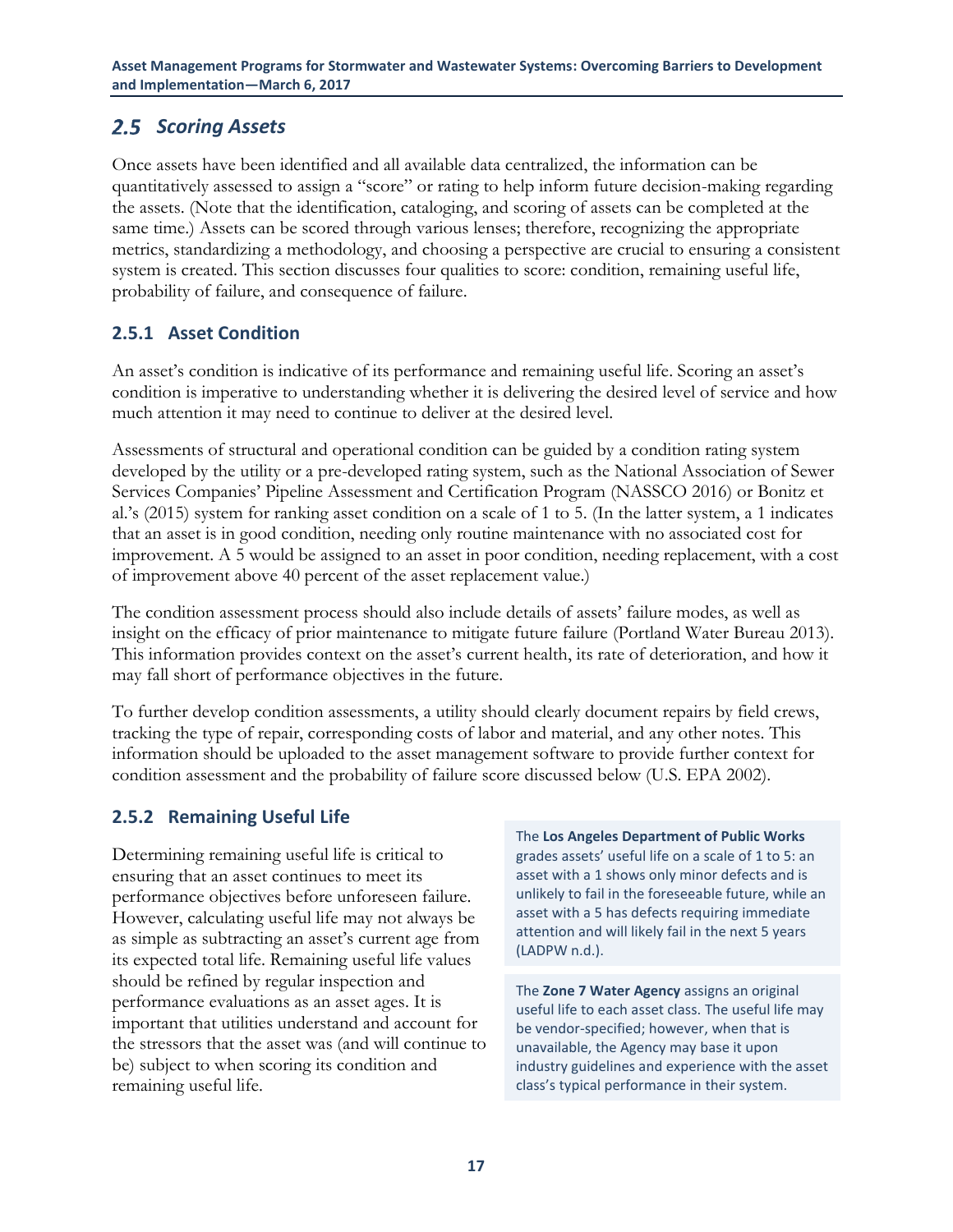<span id="page-24-1"></span>Remaining useful life score should also consider a replacement planning approach, which identifies when an asset's increasing maintenance costs and declining level of service will become greater than the cost of replacement (U.S. EPA 2002). This should be paired with a maintenance schedule for each asset to ensure that the expected remaining useful life is reached, if not exceeded (New Mexico Environmental Finance Center 2006).

### <span id="page-24-0"></span>**2.5.3 Probability of Failure**

Determining an asset's probability of failure is a helpful step to predict and prevent a disruption in service. A probability of failure score can be based solely on an asset's condition or calculated as a composite score incorporating more information, such as age, performance, and maintenance history (U.S. EPA n.d.[b]). Included in this assessment is an evaluation of assets' modes of failure. Because of the complicated nature of assigning probability to all of an asset's failures, specifically designed software offers the most informed score. Alternatively, the Risk Analysis and Management for Critical Asset Protection (RAMCAP®) methodology is a recognized approach to assessing asset vulnerability from an all-hazards perspective (ASME 2009; NJDEP n.d.).

### **2.5.4 Consequence of Failure**

The consequence of failure ("criticality") score indicates the potential for a disruption in service and the magnitude of its effect. It informs utilities of which projects should have priority, and most importantly it illustrates why they should have priority. Calculating an asset's consequence of failure takes into account the social, environmental, and financial consequences of failure, including to community health and safety.

The consequence of failure score is complex because it requires identifying areas where failure would have the greatest impact: for example, assets that deliver services to hospitals are often ranked among the most consequential. Ranking assets in this sense is challenging because the breadth of consequences for each identified asset is wide, and ranking all assets' consequences of failure adjacent to one another is an involved process. Because computing the score is so multi-faceted, specialized software may make the process more efficient and effective (U.S. EPA n.d.[b]).

Consequence of failure is often examined in concert with likelihood of failure. For example, the Portland Water Bureau (2013) presents a "criticality matrix" that balances likelihood of failure (very low to very high) against consequence of failure (very low to extreme).

The **City of San Diego** calculated a business risk exposure score for every asset in its inventory. The business risk exposure score is calculated by multiplying the probability of failure by the consequence of failure. The City ranks assets by score to prioritize the most critical to efficiently plan work.

The **Central Contra Costa Sanitary District** implements Innovyze's Infomaster software, which calculates consequence of failure based on multiple factors and uses GIS spatial analysis (i.e., proximity to schools, hospitals, waterbodies, transportation features such as freeways). For the wastewater treatment plant, the District developed a consequence of failure table based on operational importance (e.g., power systems and headworks most critical, administrative buildings least critical).

The **Ross Valley Sanitation District's** 2013 Infrastructure Asset Management Plan identifies the following parameters used to evaluate consequence of failure for mainline pipes and trunk lines:

- Proximity to a perennial waterway
- Proximity to critical facilities (i.e., schools or parks)
- Impact on primary and secondary arterial roadways
- Area impacted as determined by pipe size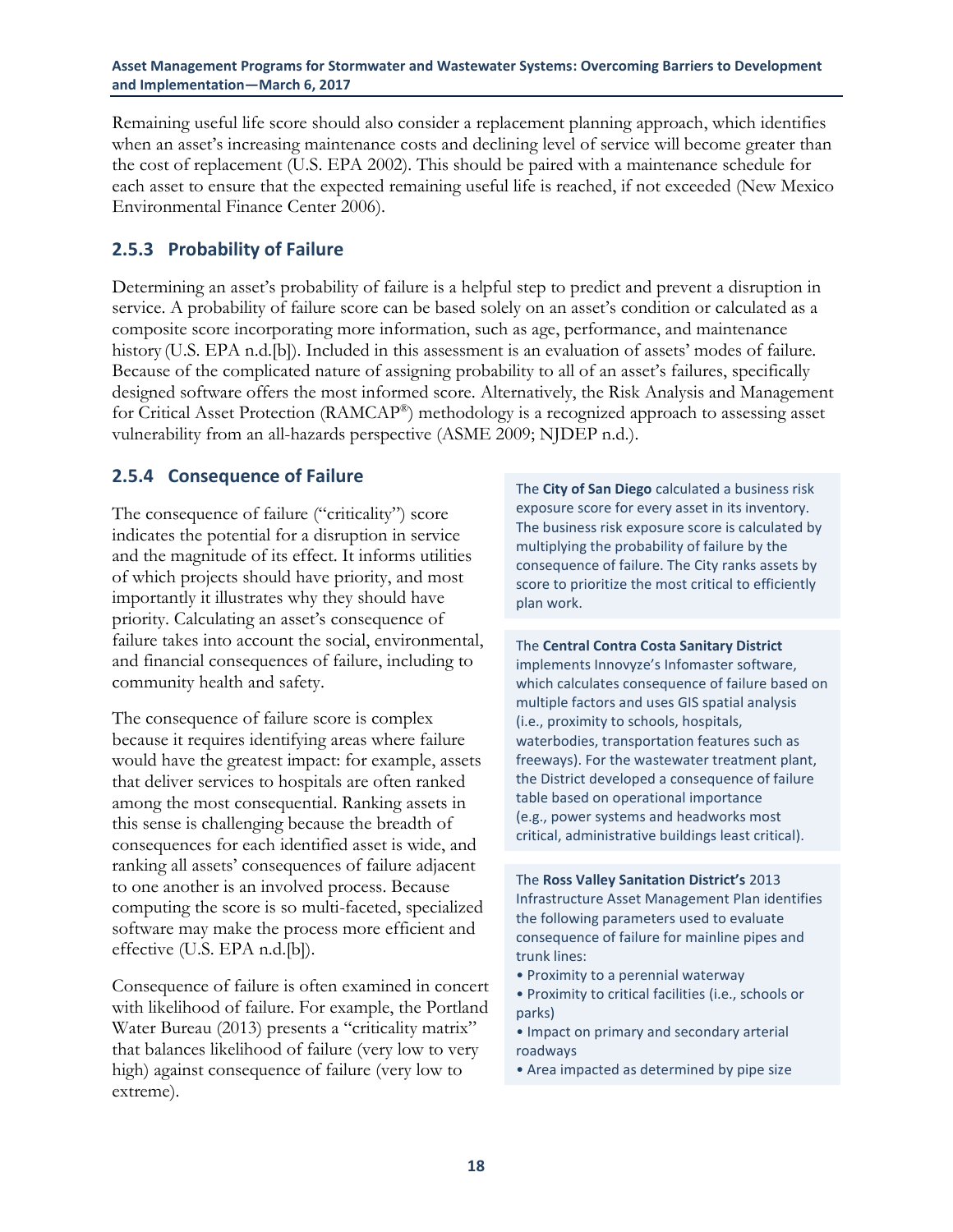### <span id="page-25-0"></span>*Continued AMP Development and Improvement*

To ensure that utilities' assets and operations provide their desired level of service into the future, AMPs must be regularly evaluated and further developed. AMPs should be iterative in nature multi-faceted processes that evolve as users further understand their systems' needs, catalog their experiences, review input from stakeholders, and resulting successes and failures. Additionally, access to more data, improved data analysis techniques, and updates to fiscal forecasting methods further inform and progress a utility's AMP (U.S. EPA n.d.[d]). Changes to policy and regulatory requirements also serve to shape and develop AMPs (U.S. EPA n.d.[d]). For example, data record and

As the **City of South Lake Tahoe** was still beginning to implement its AMP, it experienced challenges in training staff across various departments. To address this issue, it held monthly meetings to train staff and allow them to ask questions and voice concerns. These meetings have helped the City understand how the system is increasing efficiency and reducing costs. The City plans to continue these meetings so that each user can use all relevant aspects of the software. To determine the effectiveness of its AMP, the City will use information from the AMP to generate comprehensive reports.

reporting outputs from asset management software may be aligned with new permit or regulation requirements (e.g., asset inspections, maintenance activities, occurrence of sewer overflows) to help streamline reporting processes for utilities.

The asset management IQ test mentioned in section 2.1.2 of this paper is a valuable approach for understanding the level of proficiency a utility had when it began its AMP, and how it has progressed. By comparing scores across the tool's multiple sections, as well as over time, communities can better identify areas for further development.

**Orange County Public Works** is investing in a holistic, adaptive management approach to asset management to support the implementation of watershed management plans designed to achieve specific water quality improvement goals over time. The decision to take this approach followed an asset management pilot project in 2014 with a firm called Ecolayers.

The goal of the project was to explore the potential benefits asset management offered in terms of the ability to optimize routine maintenance of infrastructure that has a direct link to environmental condition. Storm drain catch basins were selected as the asset feature and the maintenance of them as the asset management activity that could be optimized. Storm drain catch basins were selected due to the direct impact they have on stormwater runoff pollutant loading. Maintaining a storm drain catch basin is a labor-intensive activity that increases in complexity with the addition of structural stormwater runoff controls (e.g., filters and screens). This maintenance activity has long been viewed as a fundamental non-structural source control to address stormwater runoff pollution, although little is known about how effective this strategy actually is in terms of reducing pollutant loading from the MS4. To determine effectiveness of this maintenance activity, Orange County Public Works is integrating asset management (inventory and maintenance information) with environmental monitoring data collected at outfall and receiving water stations downstream of catchments where these storm drain catch basins are located.

More information about the pilot project can be found a[t https://www.casqa.org/asca/improving-stormwater](https://www.casqa.org/asca/improving-stormwater-management-through-integration-environmental-data-asset-maintenance-and)[management-through-integration-environmental-data-asset-maintenance-and.](https://www.casqa.org/asca/improving-stormwater-management-through-integration-environmental-data-asset-maintenance-and)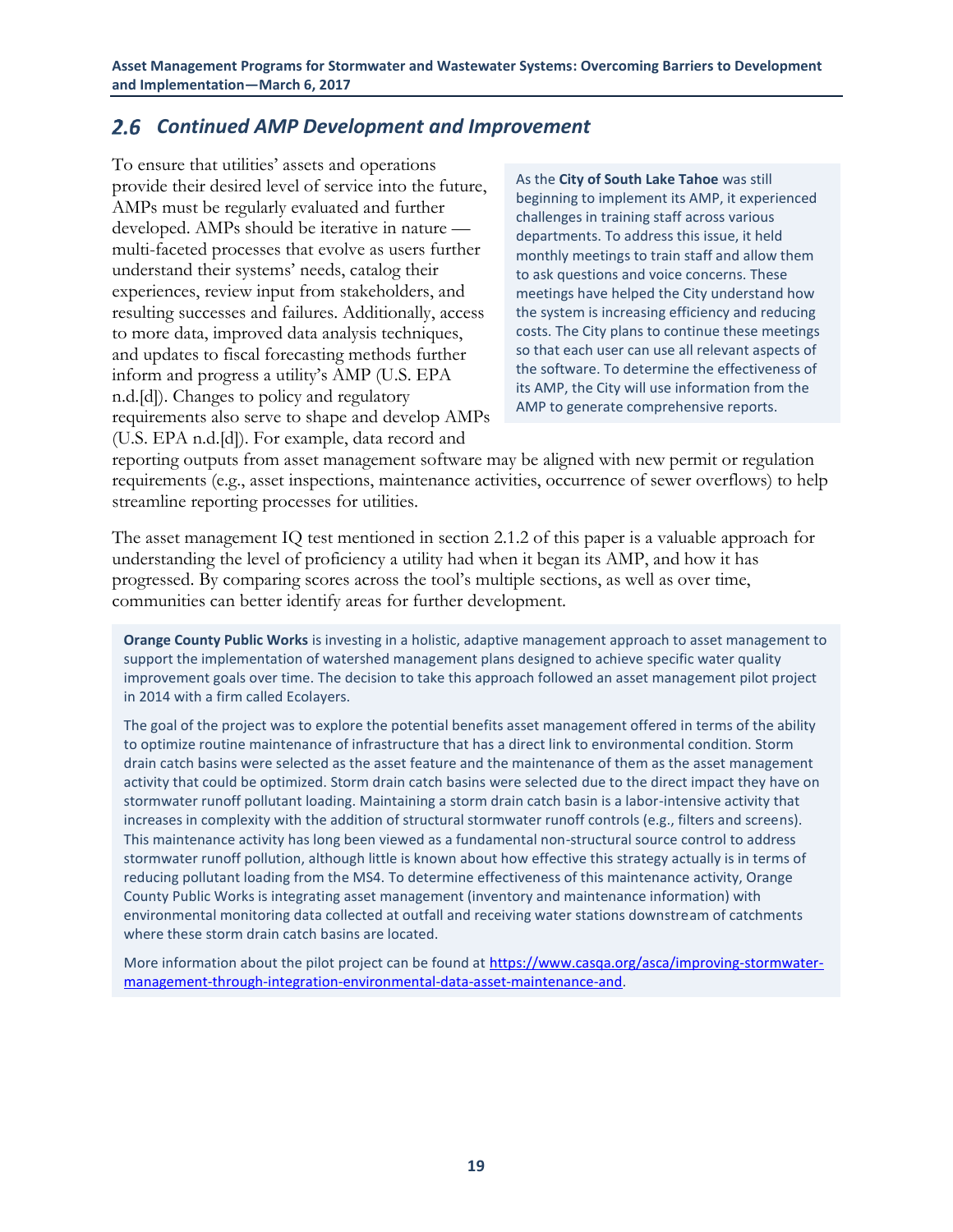Lessons learned from AMPs from around the world can help a utility identify where it is succeeding. International comparisons also offer insight into how AMPs can be further developed to meet a utility's objectives.

To ensure that an AMP continues to function appropriately, utilities should establish internal evaluation and benchmarking standards using predetermined criteria. Evaluating and further developing an AMP is an iterative, multi-faceted process, but can help to ensure that a utility is adequately implementing the various components of the AMP while meeting both level-of-service goals and regulatory requirements.

To further improve the cost-saving and maintenance forecasting capabilities of its AMP, the **Portland Water Bureau** joined the International Water Association–Water Services Association of Australia (IWA-WSAA). The Bureau describes its experience with the IWA-WSAA in its report on asset management planning (Portland Water Bureau 2013).

Each year, 40 to 50 utilities join this international benchmarking organization, which the Bureau defines as "the global leader in asset management dedicated to continuous improvement in the water industry." The IWA-WSAA has identified a set of crucial criteria for creating and successfully developing AMPs for drinking water systems, which can also be applied to AMPs wastewater and stormwater systems:

- Establishing credible cost and service performance indicators and benchmarks
- Critically identifying cost-saving opportunities
- Understanding best practices and how they relate to improving performance

The IWA-WSAA uses seven broad categories to compare utilities:

- Corporate policy and business planning
- Asset capability forward planning
- Asset acquisition
- Asset operations
- Asset maintenance
- Asset replacement and rehabilitation
- Business support systems

Organizations score themselves in each of the seven categories, and their scores are compared to those of the other participants. AMP experts independently evaluate the organizations' self-assessments and provide detailed feedback on where they could improve performance. The majority of participants in the IWA-WSAA benchmarking are from the Australia–New Zealand area, recognized as a leader in asset management best practices. The participation of these utilities underscores the value of the independent evaluation and the benchmarking comparison.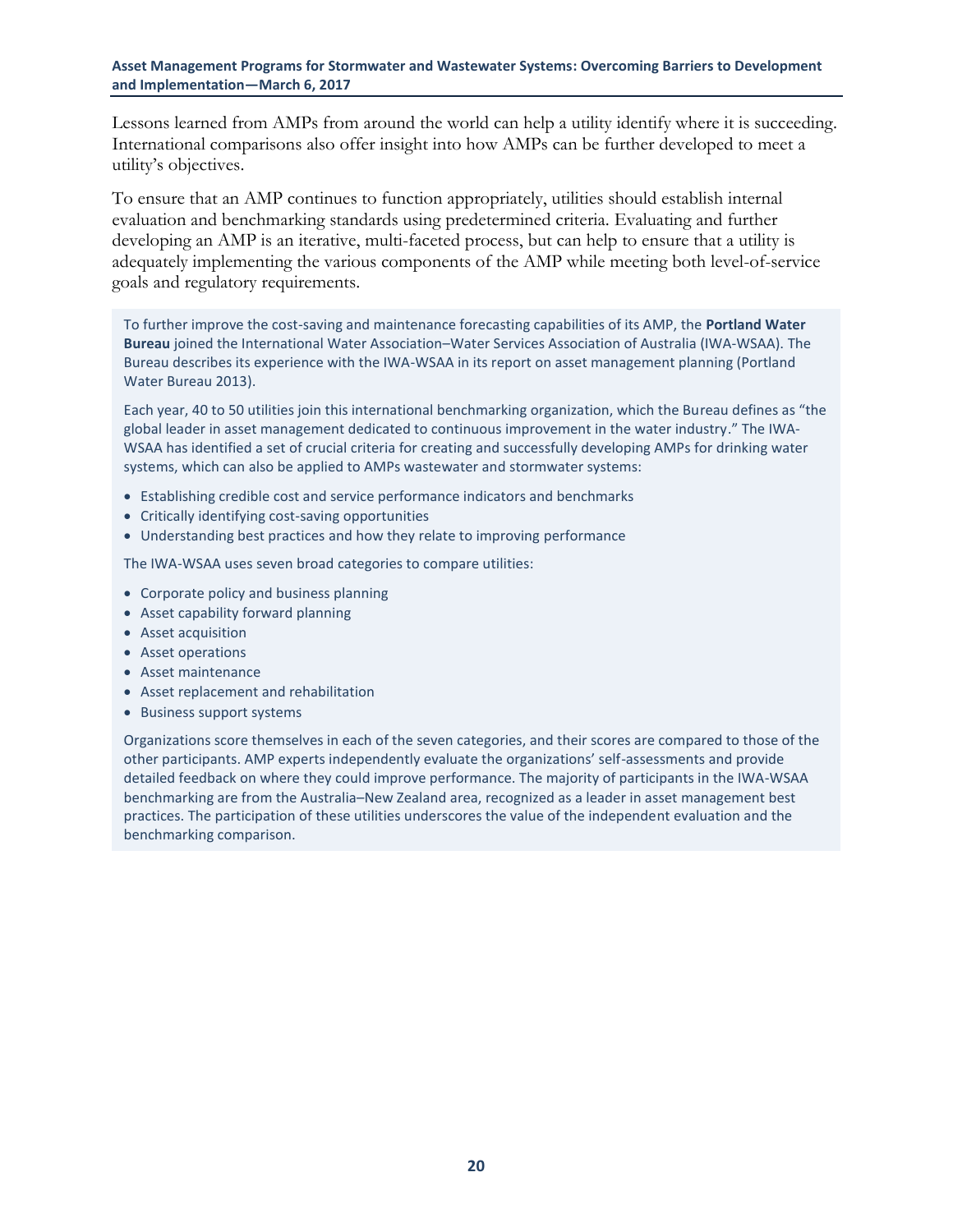## <span id="page-27-0"></span>**3 PROGRAM IMPLEMENTATION COST AND CAPITAL PLANNING CONSIDERATIONS**

Asset management is an important tool that can give utilities the data they need to make wellinformed, confident decisions for both system capital planning and repair and rehabilitation projects. Sound operational and financial planning based on these data can help utilities plan their budgets around activities critical to sustained performance. But most utilities encounter a large barrier when they start the AMP process: securing and allocating the upfront investment they need to develop AMP tools. Furthermore, utilities must recognize that the continued implementation of the AMP (such as data updates, mapping efforts, and staff training) will become an ongoing operational cost that will need to be forecasted in each year's budget.

In addition to the upfront investment and ongoing operational costs needed to develop and implement an AMP, utilities struggle with securing funding to identify and complete capital improvement projects and to maintain assets at or near the needed levels of service. Utilities can minimize the need for, and extent of, capital improvement projects by prioritizing the maximization of the return on investment of existing assets through the AMP. This is especially true for stormwater utilities, which are better served by using AMP to optimize utilization of existing assets instead of emphasizing planning for new capital expenditures. Thereafter,

For the **City of San Diego**, the annual costs of operating and updating the AMP includes consultant support and dedicate staff time (one full-time equivalent).

In its initial Asset Management Implementation Plan in 2014, the **Central Contra Costa Sanitary District** anticipated a cost of \$5 million over 5 years to expand and improve its AMP. The District employs six full-time equivalents in its Asset Management Group, which includes all GIS administration and support and technical support of the CMMS, closed-circuit television software, and other relational software such as Infoworks hydraulic model and Infomaster for asset replacement planning. By presenting the business needs and benefits to customers, District staff have obtained the support of management and board members for necessary investments in the AMP.

Recognizing a difference in cost between nearand long-term maintenance needs, the **San Francisco Public Utilities Commission** developed a cost forecasting scenario, comparing the costs of projects to be performed in 5, 10, and 15 years, as well as those completed, no longer needed, or to be completed within other projects. The results have helped to refine the scope and priority of capital and repair and replacement projects (Bonitz et al. 2015).

an AMP becomes a useful ally by providing sound data on operations and finances, information the utility needs to justify new and replacement projects to customers and other stakeholders.

Key to the appropriation of funds is determining the costs associated with near- and long-term maintenance as well as refurbishment. Well-informed, robust asset management software can quantify the costs of impending maintenance/replacement forecasts. Near-term financial forecasting should extend over 5 to 10 years, be updated annually, and be included in utilities' financial reports.

In June 2014, President Obama signed the Water Resources Reform and Development Act that, in part, amended provisions of the Clean Water Act affecting the Clean Water State Revolving Fund (SRF) program. As a result, utilities requesting SRF financing must develop and implement a fiscal sustainability plan, which is functionally equivalent to an AMP, as a condition for receiving a loan. Thus, utilities that have an AMP in place are better positioned to obtain financing through the SRF.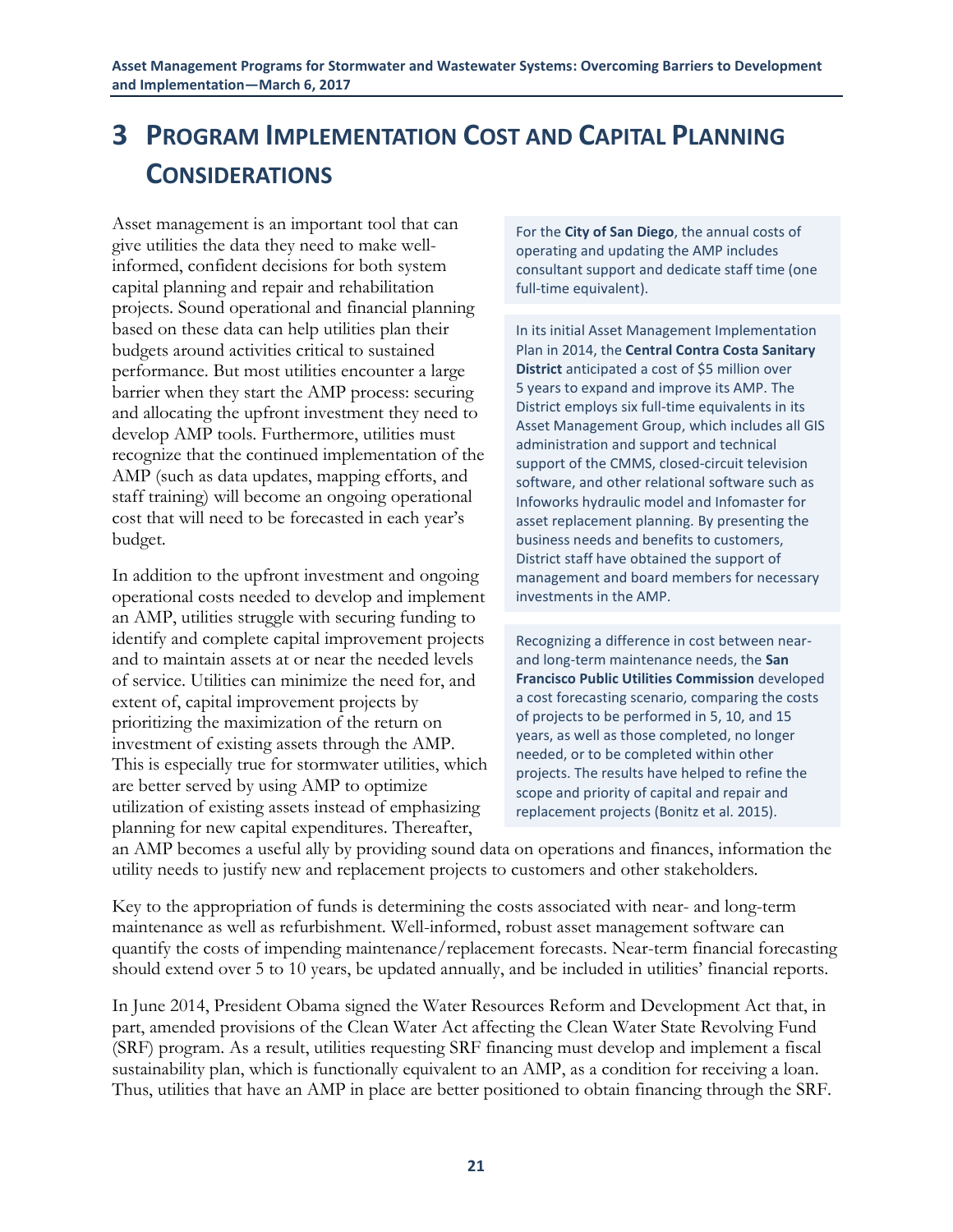Funding mechanisms differ greatly between wastewater and stormwater utilities, and depend on the revenue sources of each utility. The following sections outline the funding options for both wastewater and stormwater utilities and present real-world experiences of both wastewater and stormwater utilities that have struggled with funding the development, implementation, and evolution of AMPs.

### <span id="page-28-0"></span>*Wastewater Program Funding*

The operation and maintenance of a wastewater utility is typically funded solely by a system's revenue. Some utilities also see a "cash drain" from service revenues collected, which are diverted to fund other "general fund" obligations. Service rates set by the utility will determine the system's revenue, which must also be used to replenish any reserves used for emergency activities. A wellthought-out rate structure will account for system needs in both the current and future years. Accounting for AMP development and implementation costs will most likely result in an increase in user rates; however, rate increases based on sound asset management principles can be more clearly defended to the public (New Mexico Environmental Finance Center 2006).

Some wastewater utilities have secured and appropriated funding by developing multi-annual repair and rehabilitation (R&R) plans for their most necessary projects and concurrent capital improvement plans (CIPs) (U.S. EPA n.d.[a], n.d.[e]). Funding sources include a variety of user fees (monthly service charges, participation chargers from developers, etc.; as well as debt financing options (e.g., bonds).



*Information from New Mexico Environmental Finance Center 2006*

#### **Case Study: Collection System Asset Management Program**

#### *South Placer Municipal Utility District*

The South Placer Municipal Utility District has used an R&R plan funded through maintenance and operations revenue (collected through monthly service charges) for maintenance-related work to improve functionality, reduce the amount of corrective maintenance performed, and reduce the overall probability of asset failure. The District's CIP is funded through depreciation revenue (also collected through monthly service charges) and local participation charges from developers. The CIP is used for replacement of pipes that have reached or exceeded their useful life and cannot perform their designed function identified through the condition assessment process, and for upsizing pipes based on results of the sewer collection system evaluation and capacity planning.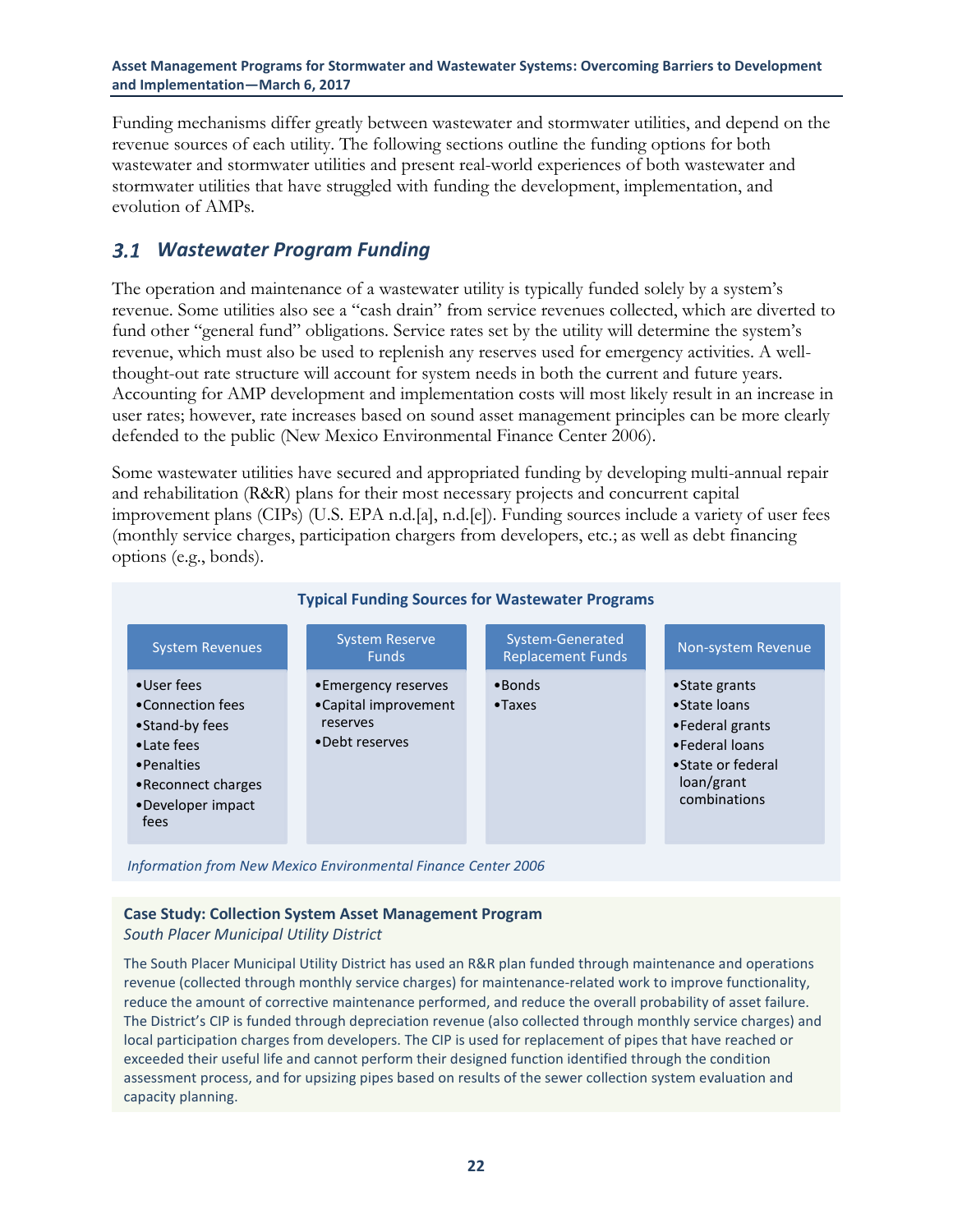### <span id="page-29-0"></span>*Stormwater Program Funding*

Stormwater managers often face additional challenges securing funds for program implementation. Though many communities fund stormwater management through property taxes paid into their general funds, stormwater management improvements are often a low priority. There are alternatives to general funds, though, including service fees based on property type or impervious area, special assessment districts or regional funding mechanisms, system development charges (also known as connection fees or tie-in charges), grants, and low-interest loans (U.S. EPA 2009). Over 800 communities across the country have implemented stormwater utility fees assessed to property owners in efforts to create a more stable source of program funding and open the door to newer financing mechanisms such as community-based public-private partnerships.

Implementing a stormwater utility fee or user rate structure can be a large barrier for stormwater utilities, especially for municipalities/counties that operate a stormwater programs but are not stormwater utilities per se. It is important to inform the public of the inadequacies/deficiencies of the community's current stormwater management program and present the benefits experienced by other communities that use stormwater fees. When an AMP can provide transparent financial and environmental benefits for such funding mechanisms, customers will be more likely to support its implementation.

California's stormwater programs have been severely limited in their ability to establish stormwater utility fees by **Proposition 218**, which was passed in 1996. This law requires that a tax collected for a specific purpose (e.g., stormwater program funding) be approved by two-thirds of the voters because it qualifies as a "special tax." In addition, balloted, property-related fees would require approval of 50 percent of property owners. Based on information from EPA Region 9, since 2003 in California, three communities have passed stormwaterrelated fees as special taxes, seven communities have passed balloted property-related fees to help fund stormwater programs (though one of the fees was recalled and reduced while another fee was overturned in court), and five other communities could not pass balloted property-related fees.

The California Water Conservation, Flood Control and Stormwater Management Act was a proposed ballot measure in 2016 that would have established an alternative funding method authorizing utilities to:

- Establish user rates to encourage water conservation, prevent waste, and discourage excessive use of water.
- Charge additional user fees for flood control and stormwater management to protect coastal waters, rivers, lakes, streams, groundwater, and other sources of drinking water from contamination and to comply with the federal and state laws.
- Reduce water and sewer rates for low income customers.

The intent of this alternative funding method was to allow utilities (and other local agencies) to invest in the water supplies, water quality, flood protection, and water resource management and conservation programs need, while protecting customers and guaranteeing a high level of accountability by the service providers.

In December 2016, supporters decided not to move forward with the proposed ballot measure citing lack of polling support. Thus, Proposition 218 remains a barrier to obtaining proper funding for many storm water utilities.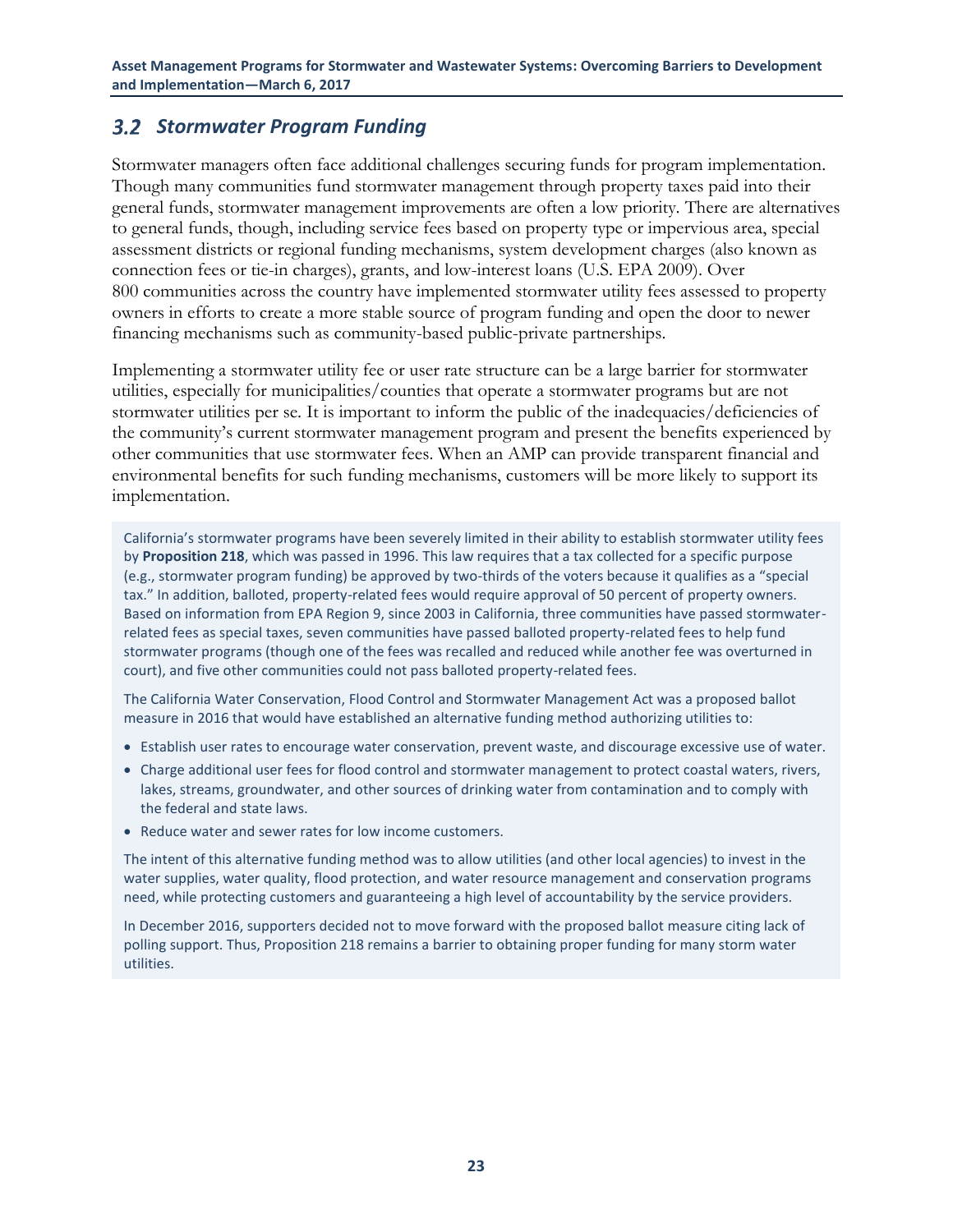### <span id="page-30-0"></span>*Utility Examples of AMP Funding*

Funding sources typically vary based on the service provided by the utility. While wastewater utilities are funded mainly by system revenues, stormwater utilities that may not charge customers a user fee or are funded solely by a general fund may encounter more barriers. Other funding options including service fees based on property type or impervious area, special assessment districts or regional funding mechanisms, system development charges, and grants and low-interest loans — can create a stable source of funds for AMP-identified maintenance projects and management.

The **City of Grand Rapids** developed its AMP in response to the need to eliminate its combined sewer overflows and update its aging stormwater infrastructure (West Michigan Environmental Action Council 2014). Through the support of a citizen's stakeholder group, the West Michigan Environmental Action Council, the City was able to channel its need for an AMP into community outreach and win support for the initial investment. The City began developing its stormwater AMP in 2008 and was able to finance its initiative through a voter-approved income tax increase in 2010 (U.S. EPA n.d.[b]). Of a Commission-approved budget of \$450,000, the City invested approximately \$382,000 to complete its asset management plan, which serves as the base for its stormwater infrastructure and capital program.

The **Zone 7 Water Agency** includes AMP on-going implementation and 5-year updates in the CIP as projects funded from the renewal and replacement fund. When there was insufficient funding for all of the desired tasks in a recent AMP update scope, the tasks were prioritized. For example, rather than performing a condition assessment on as many assets as possible, the Agency assessed a few key assets and used the remaining resources to develop a condition assessment program that staff could carry out throughout the year and in the course of their work. The Agency is a water wholesaler, so funding comes from existing customers of its retailers through water rates. Having an AMP helps to justify and secure funding for the program through transfers from water sales to the renewal and replacement fund.

The **City of Minneapolis** has implemented a stormwater utility fee for residents since 2005, identified as a line item on utility bills. The stormwater utility fee provides funding for stormwater management, including the City's asset management system. The City was able to garner support of its stormwater asset management system from elected officials, which helped increase support from other parts of the City's management. The fee depends on work completed and the City's ability to meet the six motivating factors:

- Improve the system
- Identify criticality of system components
- Identify life-cycle costs
- Improve documentation/recordkeeping
- Improve future decision-making as a result of data and analysis
- Take a proactive versus a reactive approach

The **City of Paso Robles** funds its wastewater AMP through individual enterprise funding mechanisms. It has no dedicated funding source (enterprise fund) for its stormwater program, so it does not have the funding necessary to develop a robust AMP for its stormwater system. A certain percentage is carved out of the annual budget to fund asset depreciation. The City's representatives believe that developing an AMP for the stormwater program would allow them to understand the number and age of the assets. This would allow their staff to better understand what assets would need replacement or repair, set aside depreciation funding, and prepare a 5- to 10-year CIP to systematically improve the infrastructure.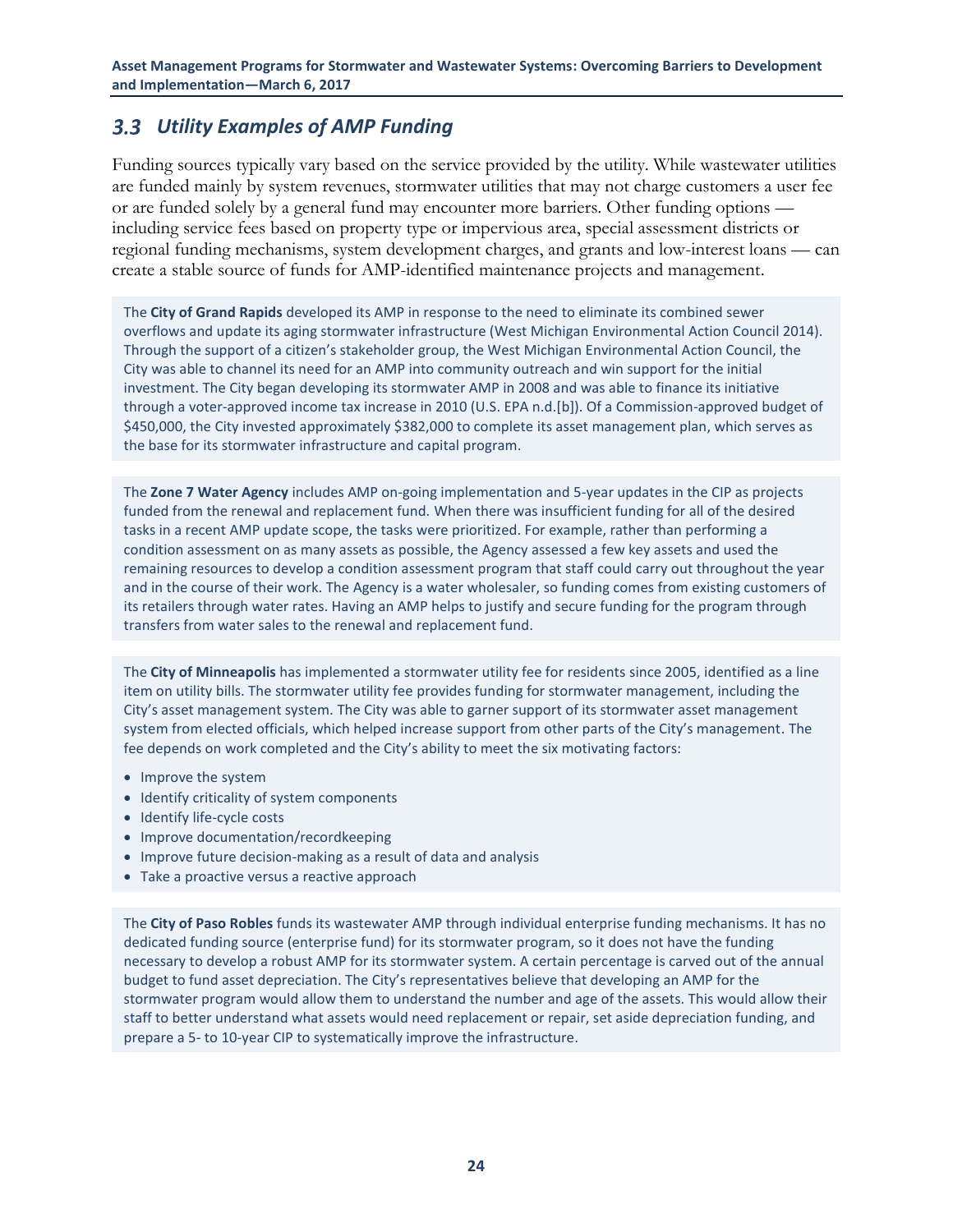The **City of South Lake Tahoe** appropriated funds in its 2015 budget cycle for the cost of the contract to develop its AMP and for additional data collection. Specific funding was requested for an asset management system. (The City already had a robust GIS program, whose data were migrated into the AMP.) The AMP was still in its infancy, but City representatives anticipated that it would increase efficiency and response time as well as reporting and future budgeting. Given the increased efficiency of their staff, they are hoping to save on costs through asset management in the future and allocate those funds elsewhere. The AMP will be used to provide a more structured justification for CIP approvals from the City Council.

**Orange County Public Works** is the principal permittee under the Phase I MS4 Permits for Orange County. Only one municipality in Orange County has a voter-approved stormwater utility fee in place (City of San Clemente). Orange County Public Works funds road and flood CIPs primarily through a gas tax (road) and property taxes (flood). The 34 municipalities of Orange County fund countywide elements of a regional stormwater program administered by Orange County Public Works (such as public education/outreach and monitoring) through a cost-share budget which has averaged just over \$5 million the last several years. Grant funding (Propositions 50, 84, and 1) has been used to fund regional structural water quality improvement projects. Also, the Orange County Transportation Authority has a voter-approved half cent sales tax called Measure M2 which they have used a portion of to provide funding to municipalities for water quality improvement projects since 2010.

The **City of San Diego** has a storm drain fee, established in 1996, which is collected on the water/sewer service bill. The revenue received from this fee is transferred to the General Fund which is used to partially support storm water expenditures. Storm Water CIP projects are funded by a variety of sources including the General Fund, financing, and TransNet. These funding sources vary from year to year. The development of the City's AMP was a consultant task order funded by the General Fund. The City invested over \$1 million over a 5-year period towards AMP development. This investment resulted in the City's Watershed Asset Management Plan that is now the basis for future increases in funding requests (also allows for efficiently managing limited resource to pay for critical upgrades/repairs prior to costly system failures).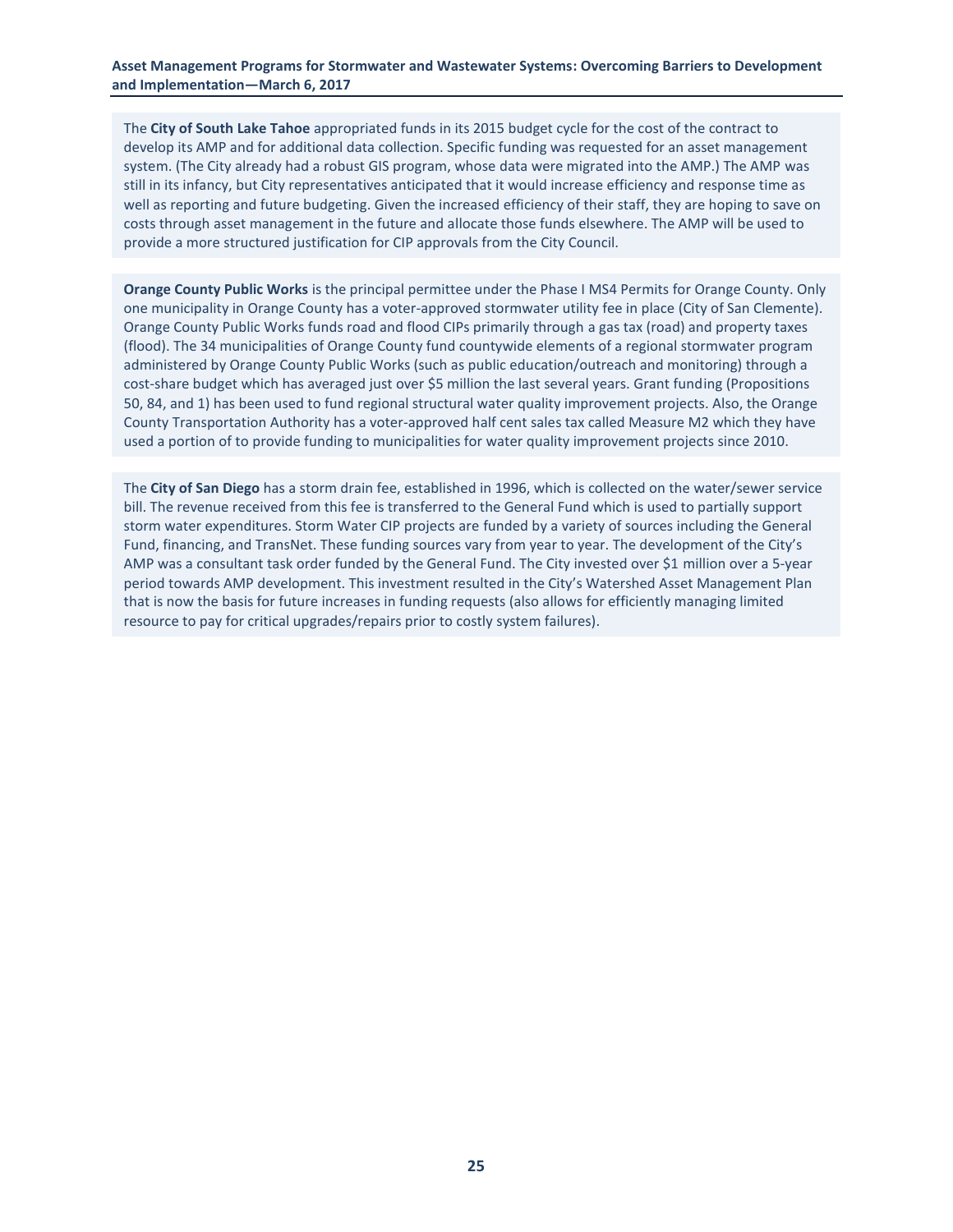## <span id="page-32-0"></span>**4 BENEFITS OF AMP IMPLEMENTATION**

One of the most evident benefits of AMPs is a framework for prioritizing a municipality's most critical projects and meeting its targeted level of service (U.S. EPA n.d.[b]). A crucial component of a successful framework is the ability to forecast as much as 100 years of maintenance, refurbishment, and appropriate funding in advance of an asset's failure (Bonitz et al. 2015). An AMP can help a utility save on operational and planning costs while providing a consistent level of service to its customers with fewer unexpected disruptions in service. Ultimately, proactive maintenance that meets customers' needs can make the region a more desirable place to live and ultimately grow the tax base (U.S. EPA n.d.[b]). In addition, AMPs can give utilities the data they need to project future failures, reducing the potential for catastrophic failures that often lead to environmental degradation and regulatory non-compliance.

AMPs' benefits will vary by utility; below are some potential benefits of formally implementing an accurate, useable AMP:

- Reduced overall costs for both operations and capital expenditures.
- Establishing adequate user rates and stabilizing future rate increases based on sound operational and financial planning while providing transparency to customers and stakeholders.
- Prolonged asset lifecycle and enhanced longterm asset performance.
- Confidence in capital planning regarding rehabilitation, repair, and replacement decisionmaking.
- Reduced life cycle costs from better-focused resource use.
- Enhanced return of investment on capital spending and increased efficiency of resource allocation.

**Ross Valley Sanitation District** has used asset management to eliminate unnecessary capital projects recommended from traditional capital planning efforts. A single project, eliminated by use of asset management, reduced the total cost of the District's capital program by approximately \$4 million. By utilizing asset management, the District revamped its \$100 million capital program to reevaluate and ultimately eliminate multiple poorly defined and improperly prioritized projects, and helped ensure the funds went to projects with the highest return to the level-of-service goals established by the District during the asset management process.

The District has also found that having a sound AMP is valuable communicating the basis for major capital programs and related rate increases to ratepayers. By having a sound AMP, the District was able to approve a 5year schedule of rate increases, totaling over 40%, with minimal public opposition.

The **City of San Diego** invested over \$1 million over a 5-year period towards AMP development. This investment resulted in the City's Watershed Asset Management Plan that is now the basis for future increases in funding requests, and also allows for efficiently managing limited resource to pay for critical upgrades/repairs prior to costly system failures. Implementation of the plan is saving the City in maintenance and reparation costs over the life of the City's storm water assets.

The plan also attempts to integrate the City's flood control and water quality programs to get a true "cost" of stormwater and flood control management and identify opportunities to implement projects that meet the goals of both programs while minimizing costs. In addition to cost savings, the use of an AMP has created a synergy between the two programs.

 Meeting defined level-of-service and customer expectations with a focus on system sustainability.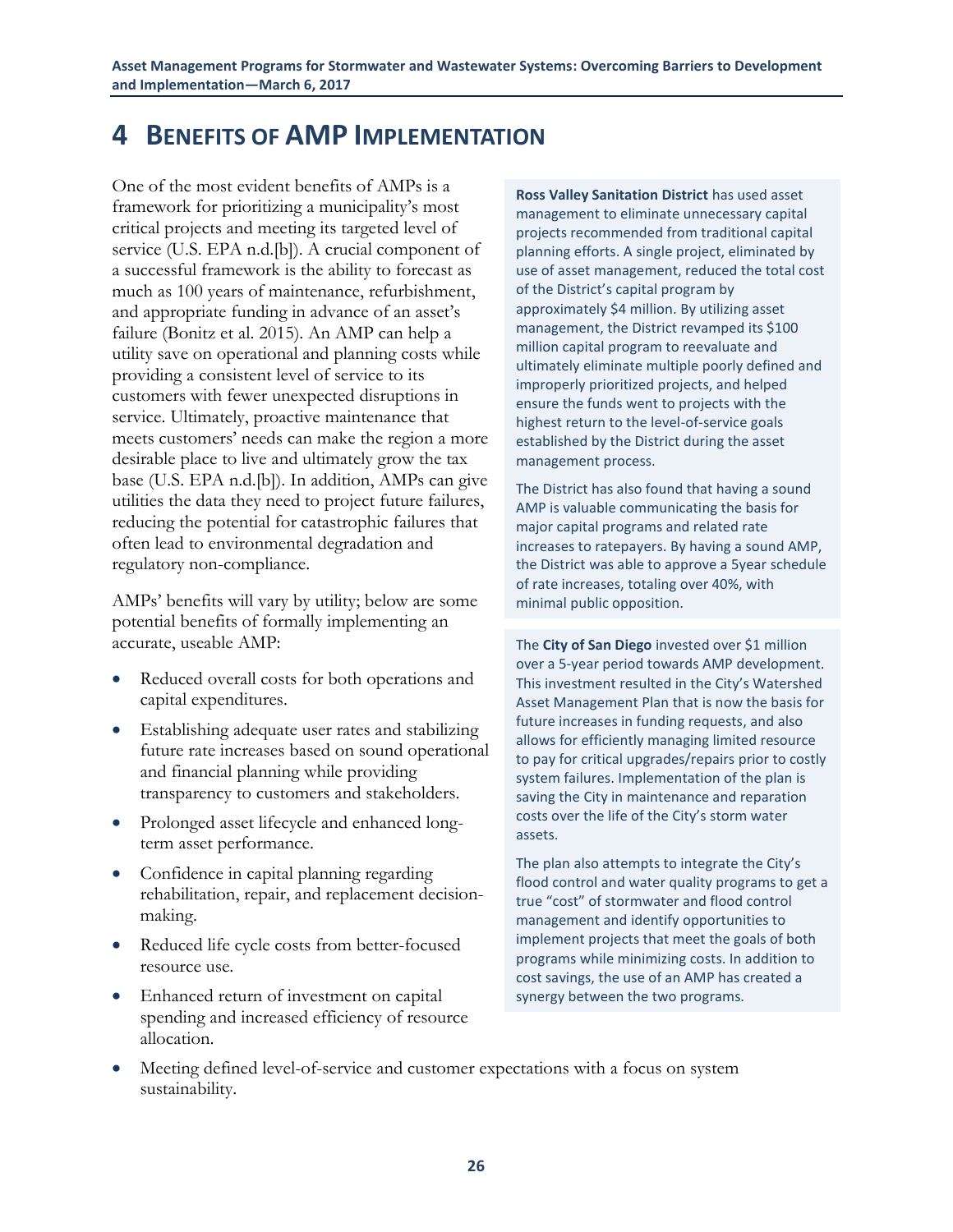- Budgeting focused on asset maintenance/replacement critical to sustained system performance.
- Reduced environmental impacts and meeting regulatory requirements.
- Improved emergency response.
- Improved asset security and safety.

Improved integration with flood control and water quality programs.

#### **Case Study: Collection System Asset Management Program** *South Placer Municipal Utility District*

Using an AMP for its collection system enabled the District to allocate the necessary personnel to the most critical needs while deferring less-immediate projects. This has reduced the needed number of employees by 10 percent per mile of pipe (U.S. EPA n.d.[e]).

### **Case Study: Collection System Asset Management Program**

#### *City of Folsom*

In 2006, the California State Water Resources Control Board adopted the Statewide General Waste Discharge Requirements for Sanitary Sewer Systems, which require municipalities to develop and implement SSMPs to ensure proper funding and management of sanitary sewer systems. The City developed and implemented an SSMP that established five specific goals (U.S. EPA n.d.[a]):

- Provide uninterrupted service.
- Minimize the risk of SSOs; mitigate unforeseen SSOs determined to be preventable through adequate system inspection and maintenance.
- Ensure adequate sewer line capacities throughout the service area.
- Sustain the aging sewer infrastructure by developing and implementing an AMP to extend asset lifecycle.
- Ensure adequate funding support and resources to sustain long-term asset management.

Implementing an AMP — integrating capital improvement projects, condition assessments, funding, operation and maintenance, and risk and service levels - was critical in achieving these goals. Afterward, the City experienced a number of benefits, including a reduction in the number of sewer spill events by 80 percent since 1998 and an average spill rate well below the regional and state averages. A 2012 audit of the program by the Central Valley Water Board concluded that the collection system was in good operating condition and that the system has adequate capacity for sewage flow, indicating a substantial improvement in operations since a 2000 spill (U.S. EPA n.d.[a]).

### <span id="page-33-0"></span>*AMP Application for NPDES Permit Compliance*

As a condition of coverage by an NPDES permit, wastewater and stormwater dischargers must operate and maintain their systems in compliance with certain conditions. AMPs can help utilities meet these and other regulatory requirements. As the ever-degrading condition of stormwater and wastewater assets becomes more evident (based on

Representatives from the **City of South Lake Tahoe** are planning to align tracking and reporting requirements from the NPDES permit with actual reports that can be provided in the AMP, which will alleviate the need for disparate databases and program tracking*.*

SSOs, service disruptions, and expensive reactive replacement/rehabilitation projects), and AMPs

Since 2002, the **Central Contra Costa Sanitary District** has reduced SSOs by approximately 70% by implementing a closed-circuit television sewer inspection program and increasing maintenance staff and equipment. Data obtained from the AMP is used for capital improvements and preventive maintenance scheduling.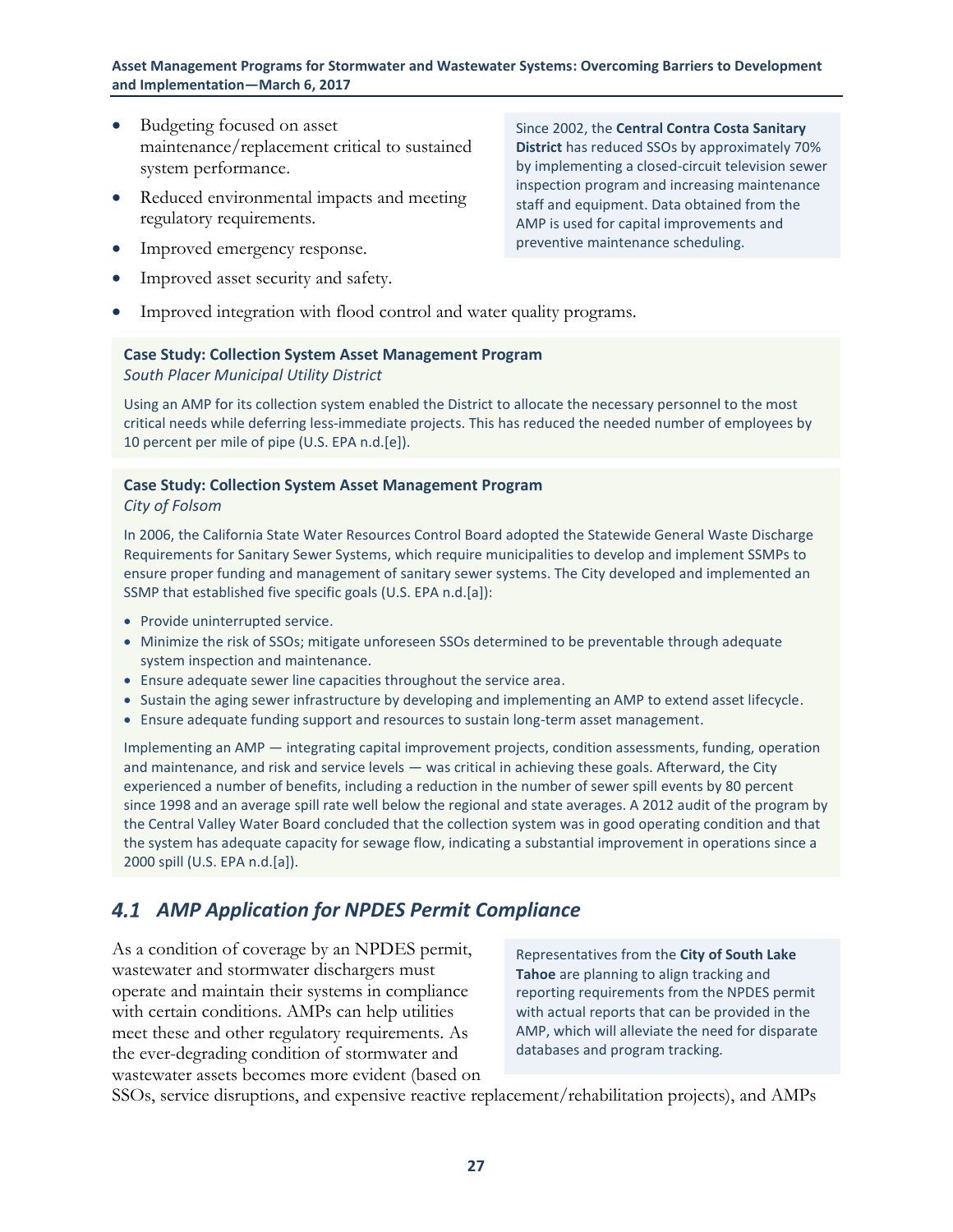show more success in achieving regulatory compliance, NPDES permits are requiring formal AMPs more often.

Meanwhile, impending regulatory requirements will bring noncompliance penalties in the tens of thousands of dollars; incorporating stormwater quality standards (e.g., total maximum daily loads) into the asset management perspective can help meet these requirements as well (U.S. EPA n.d.[d]).

Again, more NPDES permits are expected to require AMPs in the coming years. And, when properly managed and funded, AMPs have proven to help utilities meet both regulatory and levelof-service objectives.

**Orange County Public Works** is subject to a Phase I MS4 permit along with 34 other co-permittees, and implements a stormwater management program as a requirement of the permit. Representatives of Orange County Public Works explained that the implementation of an AMP is vital to a stormwater management program and a necessary means to achieving and maintaining MS4 permit compliance. However, since the MS4 permit does not require the implementation of an AMP, support for the initial investment in an AMP has been lacking from county management. Orange County Public Works is optimistic that the inclusion of AMP requirements within the Phase I MS4 permit can help garner support for the formal development of an AMP that can be useful NPDES compliance-related activities, such as reporting and tracking these activities.

Currently, Orange County Public Works compiles both county and co-permittee data for the MS4 permit annual report. Data compilation can be difficult, and often results in large amounts of useful but unusable data for overall asset management. Representatives of Orange County Public Works anticipate that an AMP that is coordinated closely with the AMPs of the co-permittees would ease the compilation of compliance data for the MS4 permit, and help organize the datasets into information that can be used in the future. Therefore, they are working with other co-permittees under the Phase I MS4 permit to educate them about the usefulness of an AMP and build momentum within county management to develop and implement a formal AMP.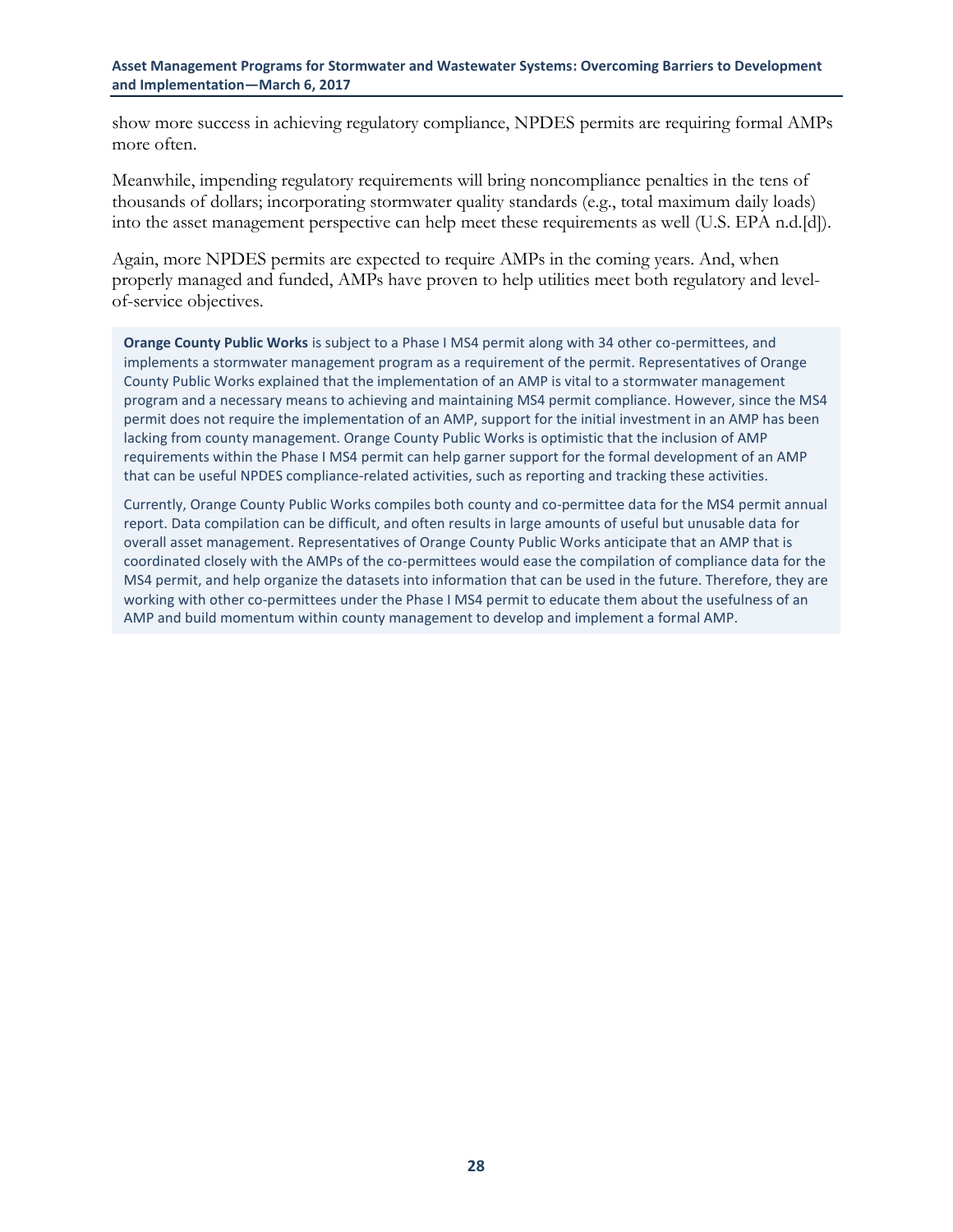## <span id="page-35-0"></span>**5 REFERENCES**

- AMSA (Association of Metropolitan Sewerage Agencies), AWWA (American Water Works Association), AMWA (Association of Metropolitan Water Agencies), WEF (Water Environment Federation). 2002. *Managing Public Infrastructure Assets to Minimize Cost and Maximize Performance.* Alexandria, VA: AMSA.
- ASCE (American Society of Civil Engineers). n.d. "2013 Report Card for America's Infrastructure: Wastewater." <http://www.infrastructurereportcard.org/a/documents/Wastewater.pdf> (accessed 3/9/2016).
- ASME (American Society of Mechanical Engineers). 2009. *All Hazards Risk and Resilience: Prioritizing Critical Infrastructure Using the RAMCAP Plus™ Approach.*
- AWWA Research Foundation. 2008. *Asset Management Research Needs Roadmap.* <http://www.waterrf.org/PublicReportLibrary/91216.pdf> (accessed 5/19/2016).
- Bonitz, P., Desai, J. Henderson, B., Lam, V., Powell, J., Wong, D. 2015. "Asset Management: Balancing Program Constraints." *WE&T* (September). [http://www.waterenvironmenttechnology](http://www.waterenvironmenttechnology-digital.com/waterenvironmenttechnology/september_2015?sub_id=2tgOKY5RCk1Q&pg=80#pg80)[digital.com/waterenvironmenttechnology/september\\_2015?sub\\_id=2tgOKY5RCk1Q&pg=80#](http://www.waterenvironmenttechnology-digital.com/waterenvironmenttechnology/september_2015?sub_id=2tgOKY5RCk1Q&pg=80#pg80) [pg80](http://www.waterenvironmenttechnology-digital.com/waterenvironmenttechnology/september_2015?sub_id=2tgOKY5RCk1Q&pg=80#pg80) (accessed 1/27/2016).
- LADPW (Los Angeles Department of Public Works). n.d. "Conditional Assessment Program." <http://ladpw.org/smd/SMD/CAPdefectgradedescrp.pdf> (accessed 1/27/2016).
- NASSCO (National Association of Sewer Service Companies). 2016. "Training & Recertification: Pipeline Assessment & Certification Program." [http://nassco.org/training\\_edu/te\\_pacp.html](http://nassco.org/training_edu/te_pacp.html) (accessed 5/20/2016).
- New Mexico Environmental Finance Center. 2006. *Asset Management: A Guide for Water and Wastewater Systems*. [https://www.env.nm.gov/dwb/assistance/documents/AssetMan](https://www.env.nm.gov/dwb/assistance/documents/AssetManagementGuide.pdf) [agementGuide.pdf](https://www.env.nm.gov/dwb/assistance/documents/AssetManagementGuide.pdf) (accessed 5/19/2016).
- NJDEP (New Jersey Department of Environmental Protection). n.d. "Asset Management Guidance and Best Practices." <http://www.nj.gov/dep/watersupply/pdf/guidance-amp.pdf> (accessed 2/10/2016).
- Portland Water Bureau. 2013. *Asset Management Planning at the Portland Water Bureau.* <https://www.portlandoregon.gov/water/article/473693> (accessed 2/8/2016).
- Southwest Environmental Finance Center. n.d. "Asset Management IQ." <https://southwestefc.unm.edu/AssetManagementIQ/main.php> (accessed 2/23/2016).
- Theerman, J. 2016. "Water Utility Rx." *BC Water News* (March 1). <http://www.brownandcaldwell.com/1water/?GUID=37E83D82> (accessed 3/1/2016).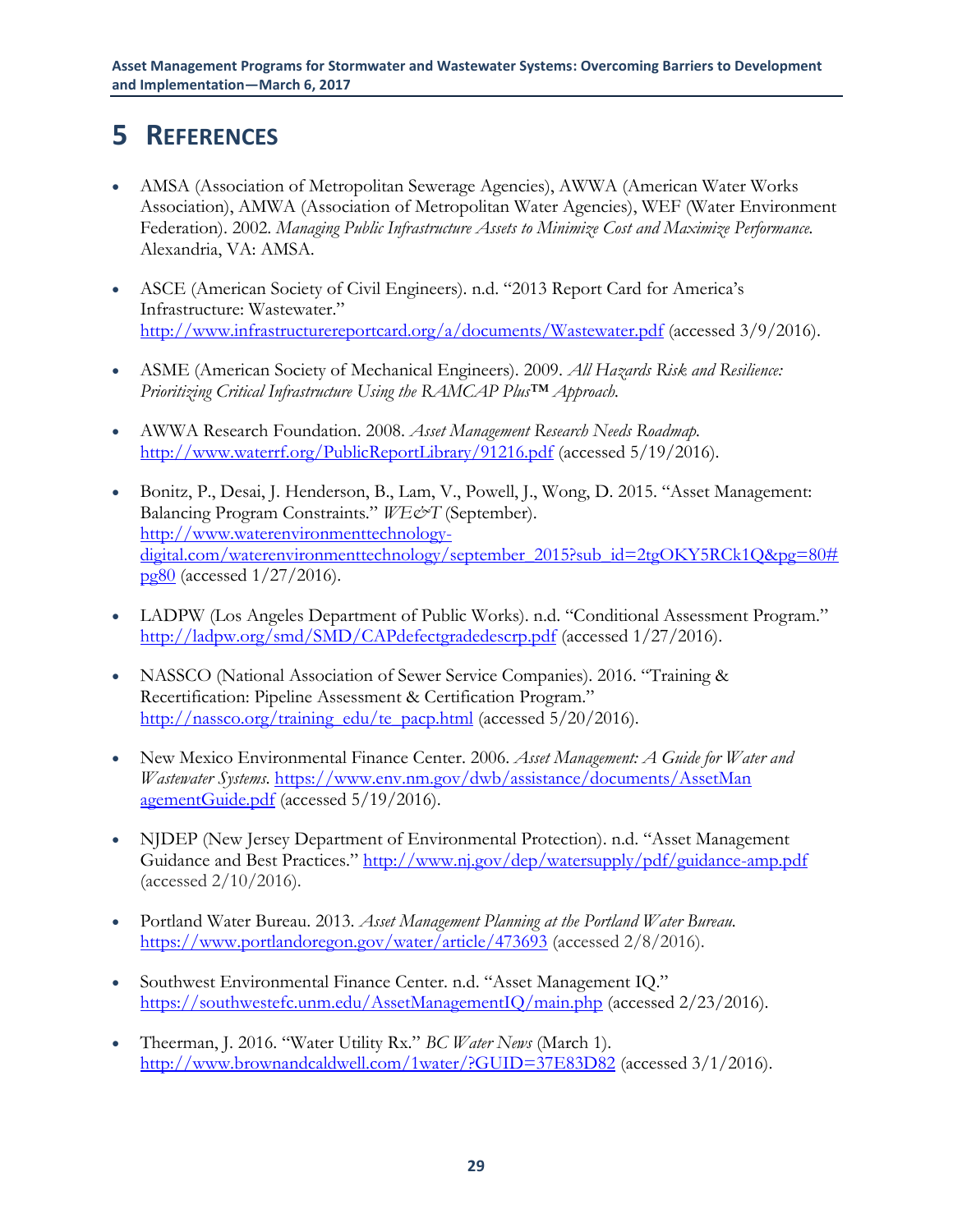- University of Maryland Environmental Finance Center. 2014[a]. *Applying Asset Management to Stormwater: A Guidebook for the City of Scranton, Pennsylvania.* [https://efc.umd.edu/assets/scranton\\_asset\\_management\\_guidebook\\_11.30.14\\_compressed\\_\(1\).](https://efc.umd.edu/assets/scranton_asset_management_guidebook_11.30.14_compressed_(1).pdf) [pdf](https://efc.umd.edu/assets/scranton_asset_management_guidebook_11.30.14_compressed_(1).pdf) (accessed 5/19/2016).
- URS Corporation. 2013. *Watershed Asset Management Plan.* CSD-RT-13-URS57-01. <https://www.sandiego.gov/sites/default/files/legacy/stormwater/pdf/wamp2013.pdf> (accessed  $8/2/2016$ .
- U.S. EPA. 2002. "Fact Sheet: Asset Management for Sewer Collection Systems." <http://www3.epa.gov/npdes/pubs/assetmanagement.pdf> (accessed 2/9/2016).
- U.S. EPA. 2008. *Asset Management: A Best Practices Guide*. EPA 816-F-08-014. [https://www.epa.gov/sites/production/files/2015-](https://www.epa.gov/sites/production/files/2015-02/documents/asset_management_best_practices_guide.pdf) [02/documents/asset\\_management\\_best\\_practices\\_guide.pdf](https://www.epa.gov/sites/production/files/2015-02/documents/asset_management_best_practices_guide.pdf) (accessed 5/19/2016).
- U.S. EPA. 2009. *Funding Stormwater Programs*. EPA 901-F-09-004. <https://www3.epa.gov/region1/npdes/stormwater/assets/pdfs/FundingStormwater.pdf> (accessed 5/27/2016).
- U.S. EPA. 2015. "Information on Check Up Program for Small Systems (CUPSS) Asset Management Tool." [http://www.epa.gov/dwcapacity/information-check-program-small](http://www.epa.gov/dwcapacity/information-check-program-small-systems-cupss-asset-management-tool)[systems-cupss-asset-management-tool](http://www.epa.gov/dwcapacity/information-check-program-small-systems-cupss-asset-management-tool) (accessed 2/23/2016).
- U.S. EPA. 2016a. *Clean Watershed Needs Survey 2012: Report to Congress.* EPA 830-R-15005. [https://www.epa.gov/sites/production/files/2015-](https://www.epa.gov/sites/production/files/2015-12/documents/cwns_2012_report_to_congress-508-opt.pdf)  $12$ /documents/cwns  $2012$  report to congress-508-opt.pdf (accessed 8/1/2016).
- U.S. EPA. 2016b. "NPDES Wastewater & Stormwater Permits." <http://www3.epa.gov/region9/water/npdes/asset-mgmnt/index.html> (accessed 5/19/2016).
- U.S. EPA. n.d.[a]. "Case Study: City of Folsom Collection System Asset Management Program." [http://www3.epa.gov/region9/water/npdes/asset-mgmnt/pdf/npdes-asset-mgmnt-case-study](http://www3.epa.gov/region9/water/npdes/asset-mgmnt/pdf/npdes-asset-mgmnt-case-study-folsom.pdf)[folsom.pdf](http://www3.epa.gov/region9/water/npdes/asset-mgmnt/pdf/npdes-asset-mgmnt-case-study-folsom.pdf) (accessed 2/16/16).
- U.S. EPA. n.d.[b]. "Case Study: City of Grand Rapids Stormwater Asset Management Program." [https://www3.epa.gov/region9/water/npdes/asset-mgmnt/pdf/npdes-asset-mgmnt-case](https://www3.epa.gov/region9/water/npdes/asset-mgmnt/pdf/npdes-asset-mgmnt-case-study-grand-rapids.pdf)[study-grand-rapids.pdf](https://www3.epa.gov/region9/water/npdes/asset-mgmnt/pdf/npdes-asset-mgmnt-case-study-grand-rapids.pdf) (accessed 1/27/2016).
- U.S. EPA. n.d.[c]. "Case Study: City of Minneapolis Stormwater Asset Management System." [http://www3.epa.gov/region9/water/npdes/asset-mgmnt/pdf/npdes-asset-mgmnt-case-study](http://www3.epa.gov/region9/water/npdes/asset-mgmnt/pdf/npdes-asset-mgmnt-case-study-minneaopolis.pdf)[minneaopolis.pdf](http://www3.epa.gov/region9/water/npdes/asset-mgmnt/pdf/npdes-asset-mgmnt-case-study-minneaopolis.pdf) (accessed 1/27/2016).
- U.S. EPA. n.d.[d]. "Case Study: City of San Diego Watershed Asset Management Planning." [https://www3.epa.gov/region9/water/npdes/asset-mgmnt/pdf/npdes-asset-mgmnt-case](https://www3.epa.gov/region9/water/npdes/asset-mgmnt/pdf/npdes-asset-mgmnt-case-study-san-diego-wamp.pdf)[study-san-diego-wamp.pdf](https://www3.epa.gov/region9/water/npdes/asset-mgmnt/pdf/npdes-asset-mgmnt-case-study-san-diego-wamp.pdf) (accessed 5/19/2016).